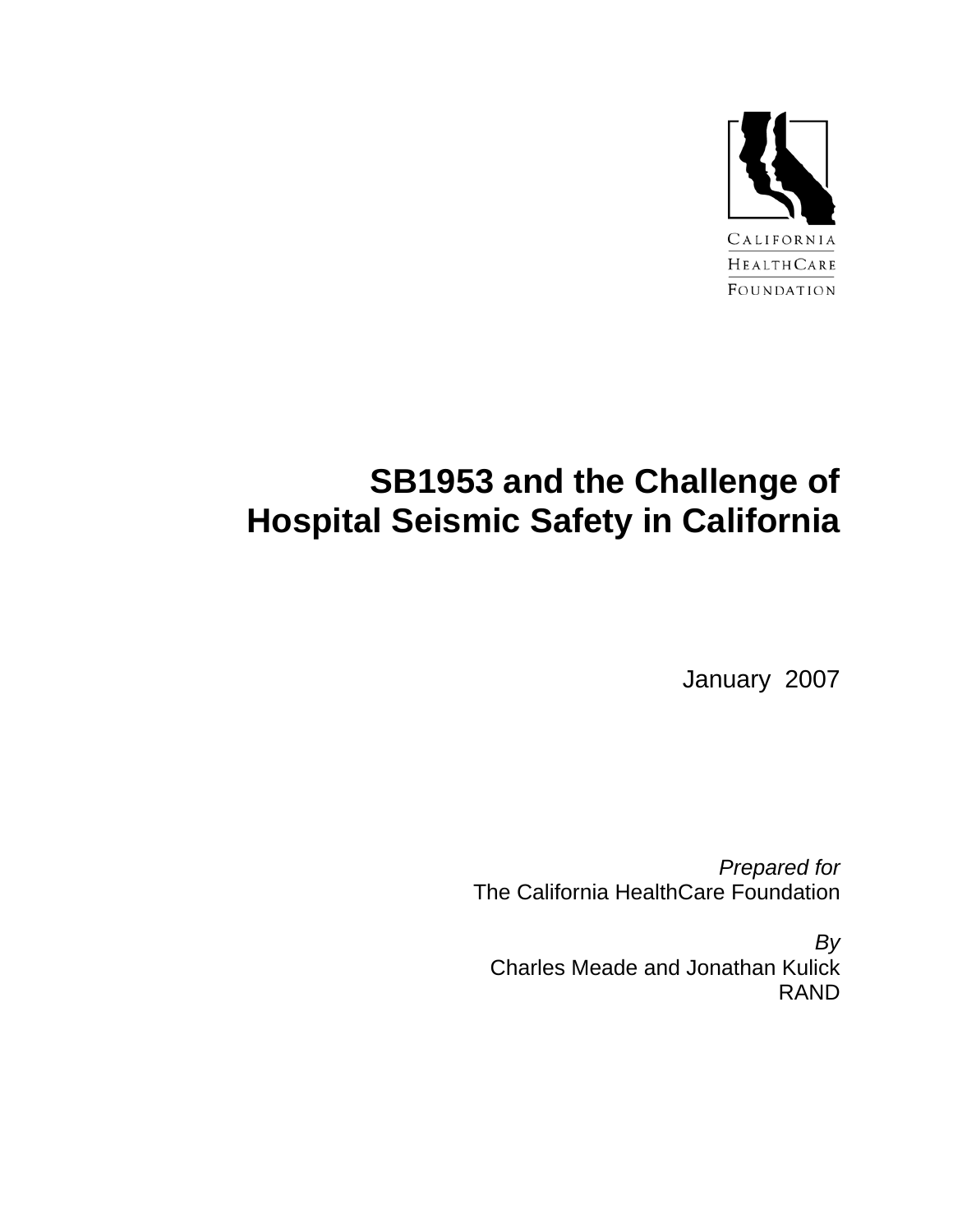## About the Authors

The RAND Corporation is a nonprofit institution that helps improve policy and decisionmaking through research and analysis. For more information, visit www.rand.org.

### About the Foundation

The California HealthCare Foundation, based in Oakland, California, is an independent philanthropy committed to improving California's health care delivery and financing systems. Formed in 1996, our goal is to ensure that all Californians have access to affordable, quality health care. For more information, visit us online at www.chcf.org.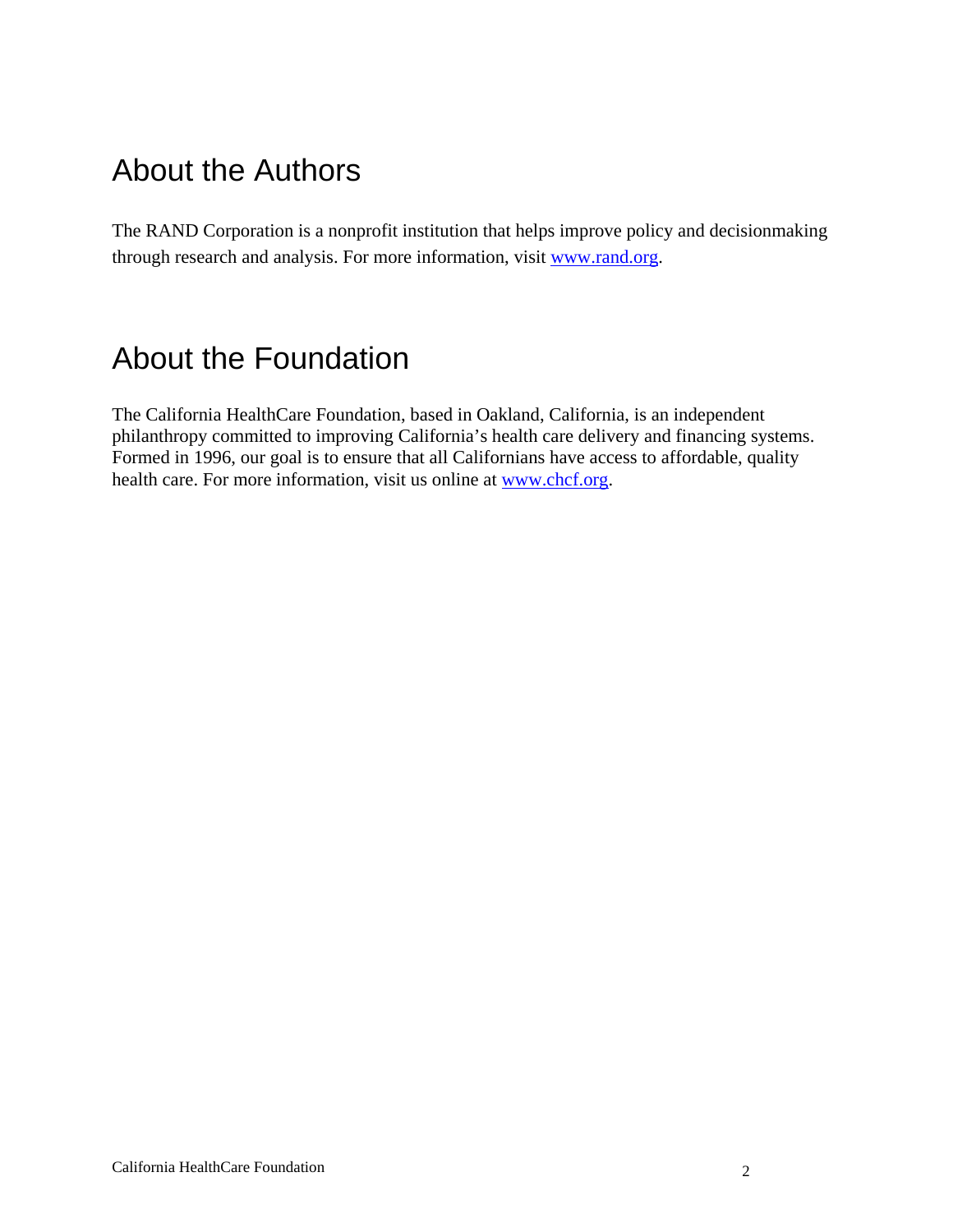# **Contents**

| II. Characterizing the Current California Hospital Infrastructure  9         |  |
|------------------------------------------------------------------------------|--|
|                                                                              |  |
|                                                                              |  |
| Appendix A: Structural/Non-Structural Earthquake Performance Standards  52   |  |
| Appendix B: Characteristics and Statewide Distribution of SPC-1 Buildings 54 |  |
|                                                                              |  |
|                                                                              |  |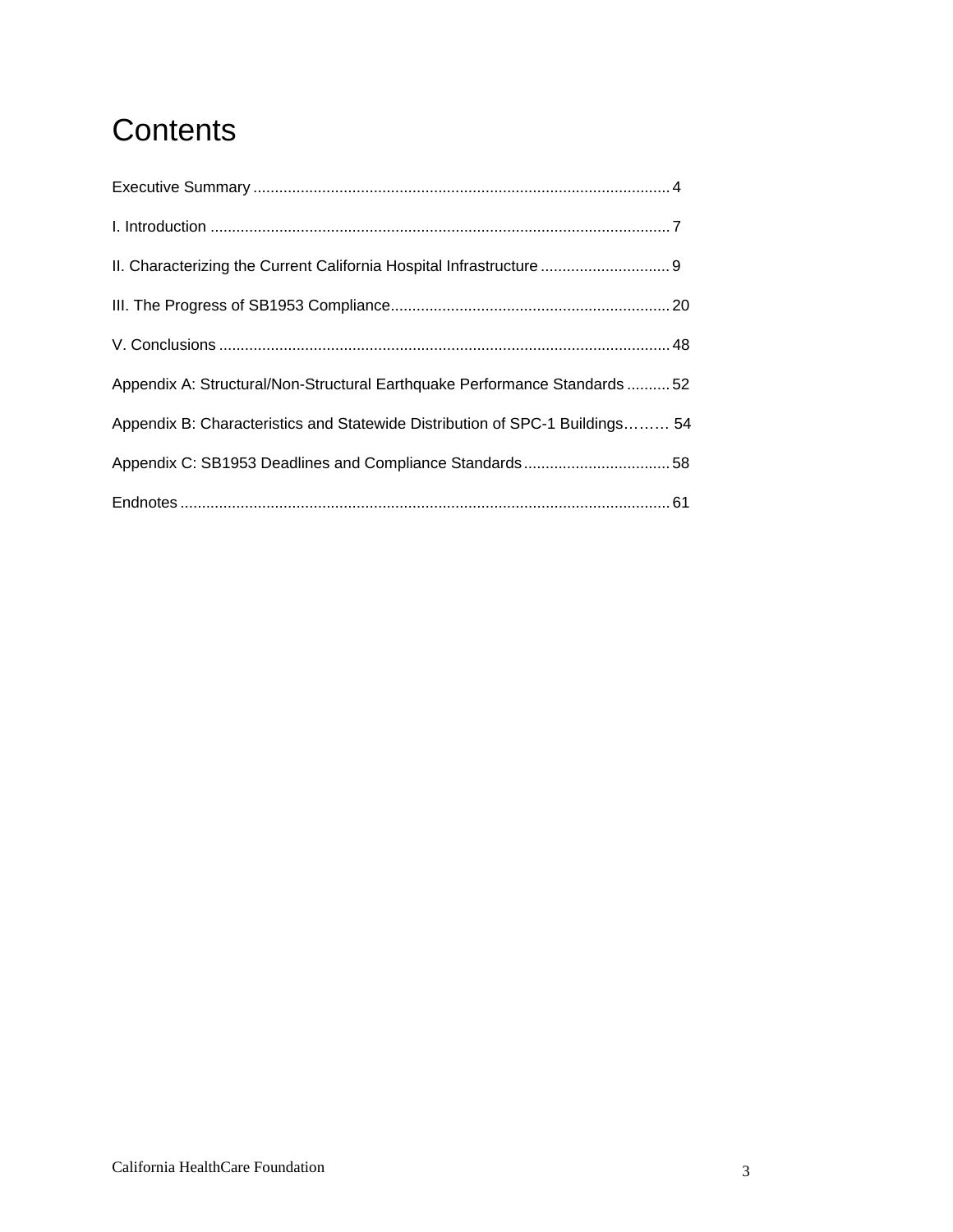## Executive Summary

For 33 years, there has been a continuing public policy effort in California to reduce the seismic vulnerability of the state's hospital infrastructure. Driven by historical experience and public concern regarding the availability of health care following a natural disaster, the state of California has enacted laws to ensure continued hospital operations following a large earthquake. On one hand, the laws have addressed a straightforward public health concern, and they have been repeatedly endorsed by legislation and state policy actions. However, they are also controversial. Because of the age and engineering of the California hospital infrastructure, it is projected that the seismic safety goals will require reconstruction of about 50 percent of the current hospital floor space.

In this report, funded by the California HealthCare Foundation, RAND updates its previous analysis of the costs, construction activities, and policy issues stimulated by SB1953, California's hospital seismic safety legislation. The intended audience for this report includes California policymakers, hospital and health care leaders, and residents of California. Inspired by large increases in the costs for hospital construction and by rapidly approaching deadlines to comply with seismic safety goals, this report employs new data and analysis on the following issues:

- Updated and detailed information on hospital infrastructure and construction costs;
- Hospital decision making for large construction projects;
- Historical and current records of hospital construction in California; and
- Quantitative seismic hazard information for California hospitals.

With this information, the authors assess the overall progress toward SB1953 compliance, identify plausible deadlines for meeting SB1953's requirements, and quantify total construction cost scenarios that may occur as hospitals rebuild their facilities. Much of this analysis is focused on the "collapse-hazard" buildings classified as SPC-1, which are the largest fraction of the California hospital infrastructure.

This analysis identifies factors that have created significant challenges for SB1953 implementation. Specifically:

*The pace of SB1953 compliance has been slow.* Based on historical rates of construction and permit filings with the California Office of Statewide Health Planning and Development (OSHPD), about half of the SPC-1 hospital infrastructure will not comply with the 2008/2013 deadlines for SB1953, and many may not be able to comply with the final 2030 deadline.

Because of the size of the infrastructure that needs to be constructed (40 million to 70 million square feet) and the maximum pace for the design, regulatory, and construction processes (1.5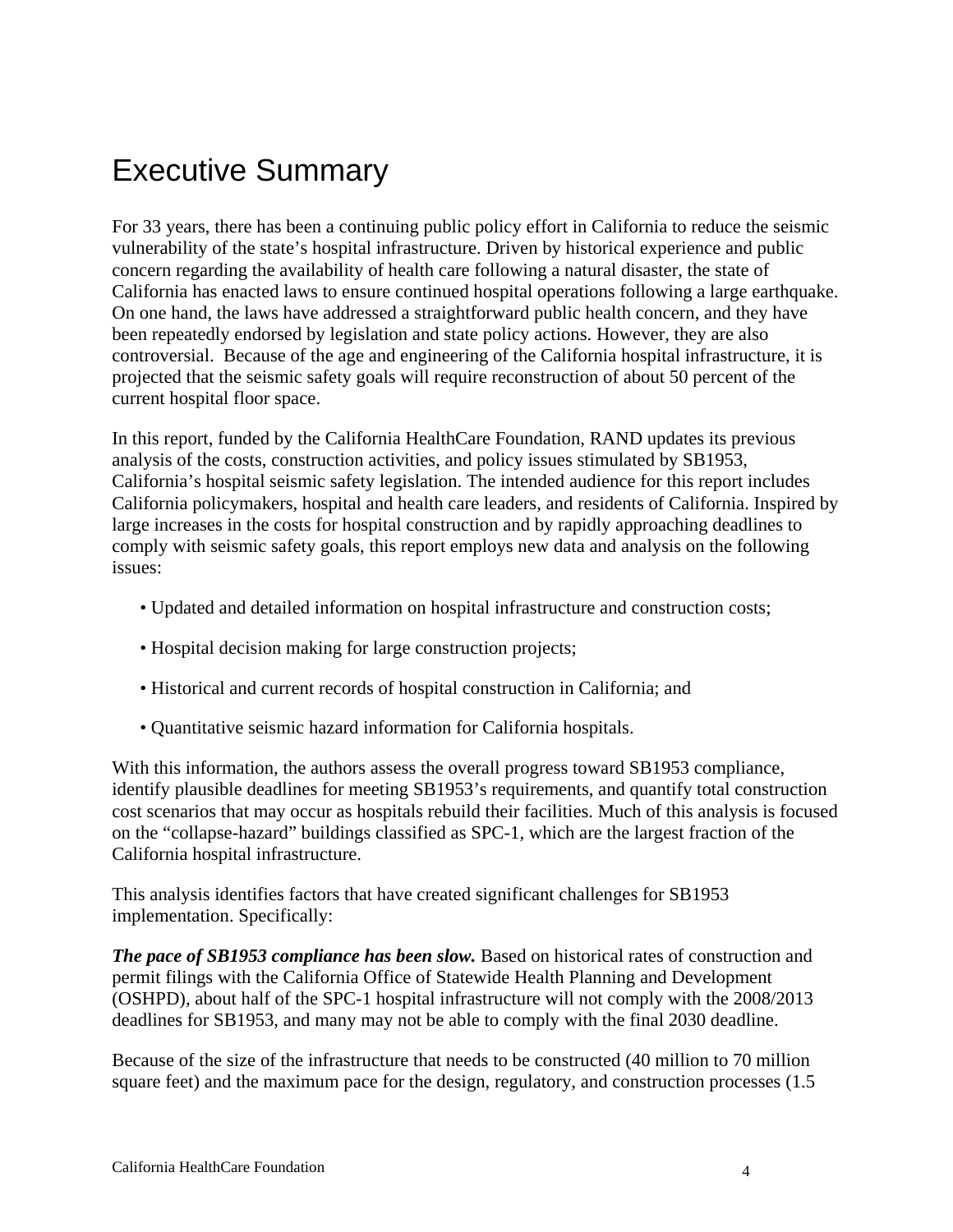million to 2 million square feet per year), it could take more than 30 years to complete the implementation of SB1953.

*The costs of achieving compliance will be high.* The total cost to replace all of the SPC-1 structures is likely to be large compared to historical hospital construction spending in California. The ultimate size of the construction program, and hence the cost, will depend on decision making by hospital leaders regarding the size of new facilities. Over this period, inflationary forces could also have a large impact on the total cost.

Considering these factors, cost scenarios were developed to examine a range of potential costs, accounting for trade-offs in inflation rates, construction rates, and the sizing of new facilities. With plausible parameters for these factors, the scenarios indicate that total construction could cost \$45 billion to \$110 billion, in 2006 dollars. This estimate does not account for the cost of financing, which could increase the total by as much as a factor of two.

At these levels, construction for SB1953 compliance could translate to significant increases in health care costs. There are, however, these large uncertainties in the absolute magnitudes and the ultimate bearer of these costs:

*Special skills are required to plan and execute projects for SB1953 compliance.* Planning and executing large hospital construction projects requires complex skills and competencies in strategic planning, financial management, and health care facility design. Notably, these skills differ significantly from the traditional expertise for seismic safety (e.g., earthquake engineering), and they may not be present in hospital organizations simply because they are not required to support general ongoing health care operations. Without these capabilities, it is not feasible for a hospital to plan and execute large construction projects for SB1953 compliance.

*Change in hospital design is an important factor in increased construction costs.* Compared to hospital buildings from the 1950s, '60s, and '70s, new hospital buildings in California are substantially larger for a given level of medical functionality. Recent design data for an SB1953 replacement facility show the gross square footage for each department is 20 percent to 150 percent larger than the previous hospital *assuming the same medical driver* (e.g., number of beds, number of patients). Generalizing this result indicates that hospitals will build substantially larger facilities, requiring larger construction expenditures, simply because of modern design standards (35 percent to 60 percent larger). And it does not include the costs of reconstructing SPC-2 buildings by 2030, which would probably increase the overall cost estimate by an additional 20 percent.

*In practice, the SB1953 deadlines have been moved ahead by 17 to 22 years.* According to the original SB1953 deadlines, hospital owners must retrofit or rebuild the SPC-1 structures by January 1 2008/20013**.** If the structures are retrofitted, they must be rebuilt by 2030, but if they are rebuilt, no further deadlines apply. It appears that these deadlines were developed as a phased strategy to meet seismic safety goals: The most vulnerable structures (those with a "potential risk of collapse") were to be partially mitigated in the near term with seismic retrofits and then totally replaced 22 years later. In this way, SB1953 implementation was anticipated over a 35-year period (from 1995 to 2030), addressing the collapse risk by 2008/2013 and the goal for continued hospital operations by 2030. However, in practice the compliance schedule seems to differ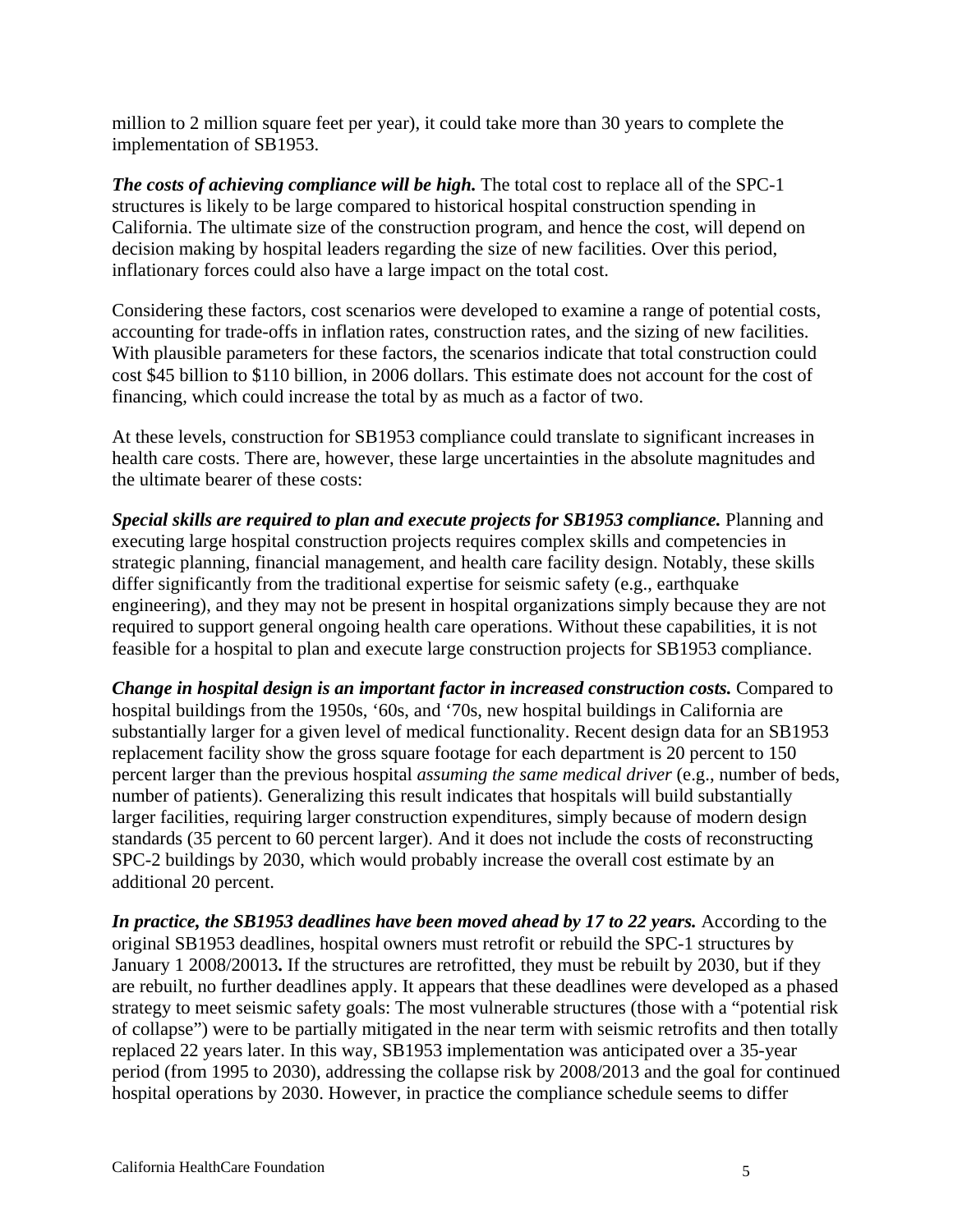significantly from the original plans. As reported by earthquake engineers, state officials, and hospital owners, only a few organizations are implementing retrofits because they are expensive and disruptive to health care operations. Because reconstruction without retrofits appears to be the preferred compliance strategy, it effectively moves the 2030 deadline up to 2008/2013 for all SPC-1 structures.

Based on these results, the authors conclude that hospital seismic safety is an extremely challenging policy goal for California. After 33 years, there has been only limited progress on this issue. RAND's analysis suggests that there are special challenges to implement disaster mitigation policy for hospitals because of the costs, planning, and policy requirements of hospital reconstruction. In this environment, the key questions for the SB1953 policy debate will focus on the appropriate time scales to achieve California's seismic safety goals and the relationship between seismic safety and broader public health goals where hospitals play a critical role.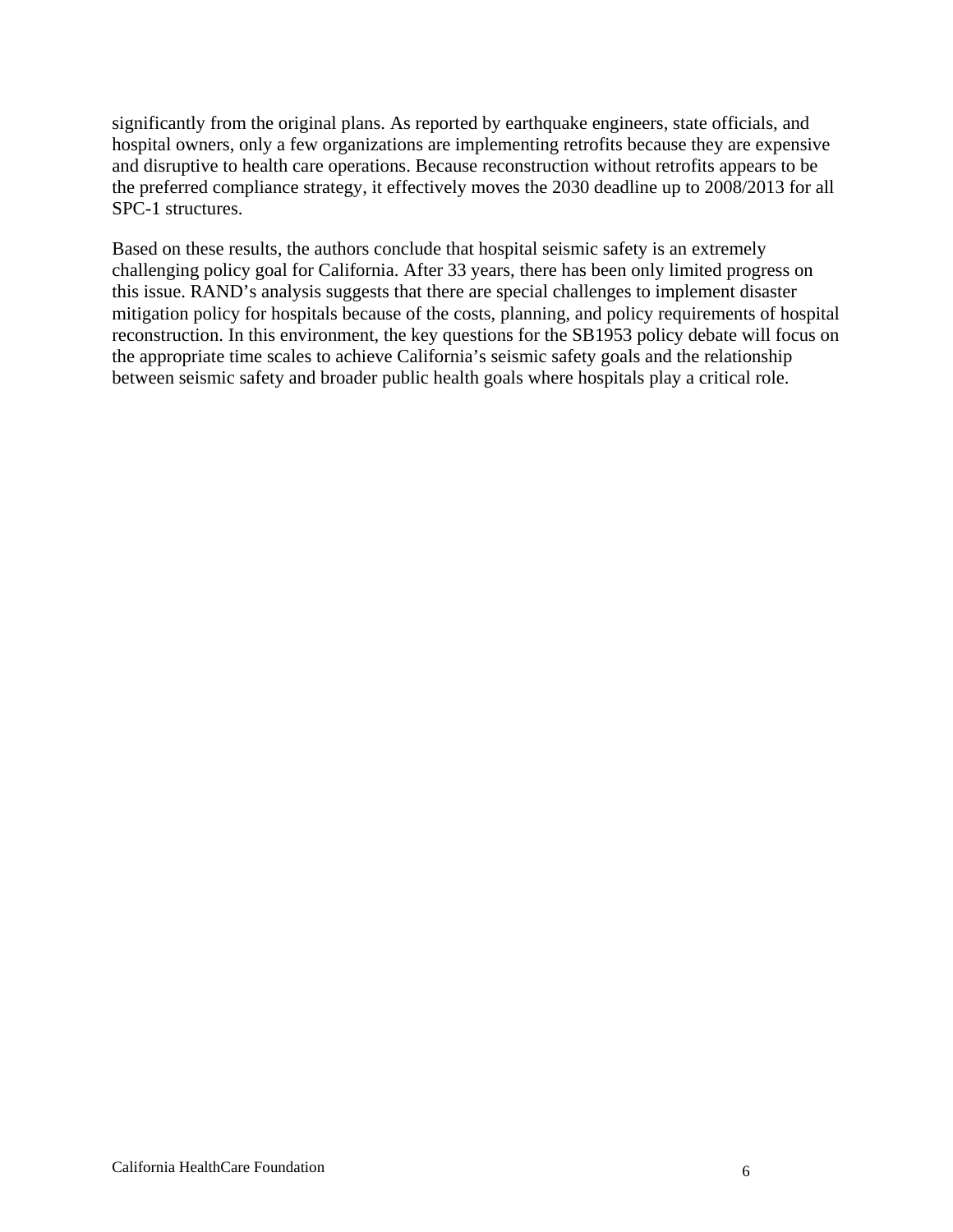# I. Introduction

In 2002, RAND carried out a study to quantify the expected construction costs driven by California SB1953, the state law governing seismic safety for all acute-care hospitals.<sup>1</sup> Under the law's requirements, about 50 percent of California hospital buildings must be replaced or substantially strengthened. Given the magnitude of the anticipated construction activities, the RAND study was motivated by concerns in the California hospital industry regarding the affordability of SB1953.

When the study was performed, there had been few major hospital construction projects in California, even though the deadlines were approaching and a large infrastructure needed to be addressed. In this environment, RAND estimated that the total construction costs stimulated by SB1953 could be as large as \$41 billion, though there were two important caveats for this conclusion. First, the RAND study emphasized that most buildings targeted by SB1953 would be more than 50 years old at the time of replacement, raising questions of whether construction might be viewed as normal business modernization rather than compliance with seismic safety standards. Second, the study noted that "replacement" hospital buildings were significantly different from the original structures in design and function, indicating that SB1953 compliance activities involved far more than simple seismic strengthening of hospital buildings. However, the study also noted that construction trends and hospital financial data indicated that a largescale modernization program, suitable to meet SB1953's requirements, was highly unlikely as part of normal business operations in California. Even if such an effort could be funded, the study emphasized, there would be severe logistical challenges to meeting the current SB1953 deadlines because it would require unprecedented hospital construction rates in the state. Thus, the authors concluded that SB1953 compliance would be closely tied to the policy debate surrounding implementation of seismic requirements.

Five years later, RAND has re-examined the costs and construction activities stimulated by SB1953's requirements. Compared to the policy- and decision-making environment at the time of the first report, some issues have become significantly more challenging, motivating this new and updated analysis. In the past few years, hospital construction costs have increased dramatically, just as the number of construction projects for SB1953 has started to increase. Today, the California hospital design and construction industry is working at capacity. The initial deadlines for SB1953 are now less than two years away, though many hospitals have received a small extension of five years. Together, these factors have triggered a large policy debate on the possibility of legislative and regulatory changes to the original SB1953 requirements. In this environment, hospital owners face extreme uncertainty in a number of dimensions as they approach their compliance decisions for SB1953.

This updated report focuses the analysis on California's oldest hospital buildings, which will generate the largest SB1953 construction expenditures, as detailed in our previous report. Officially classified as SPC-1 structures by the California Office of Statewide Health Planning and Development (OSHPD), these buildings were largely constructed before 1973 using only minimal standards for earthquake engineering. (See Appendix A for OSHPD structural classifications for SB1953 compliance.) Today, these buildings are viewed as "collapse hazards," meaning that they could experience catastrophic failure during a large earthquake. To a degree, it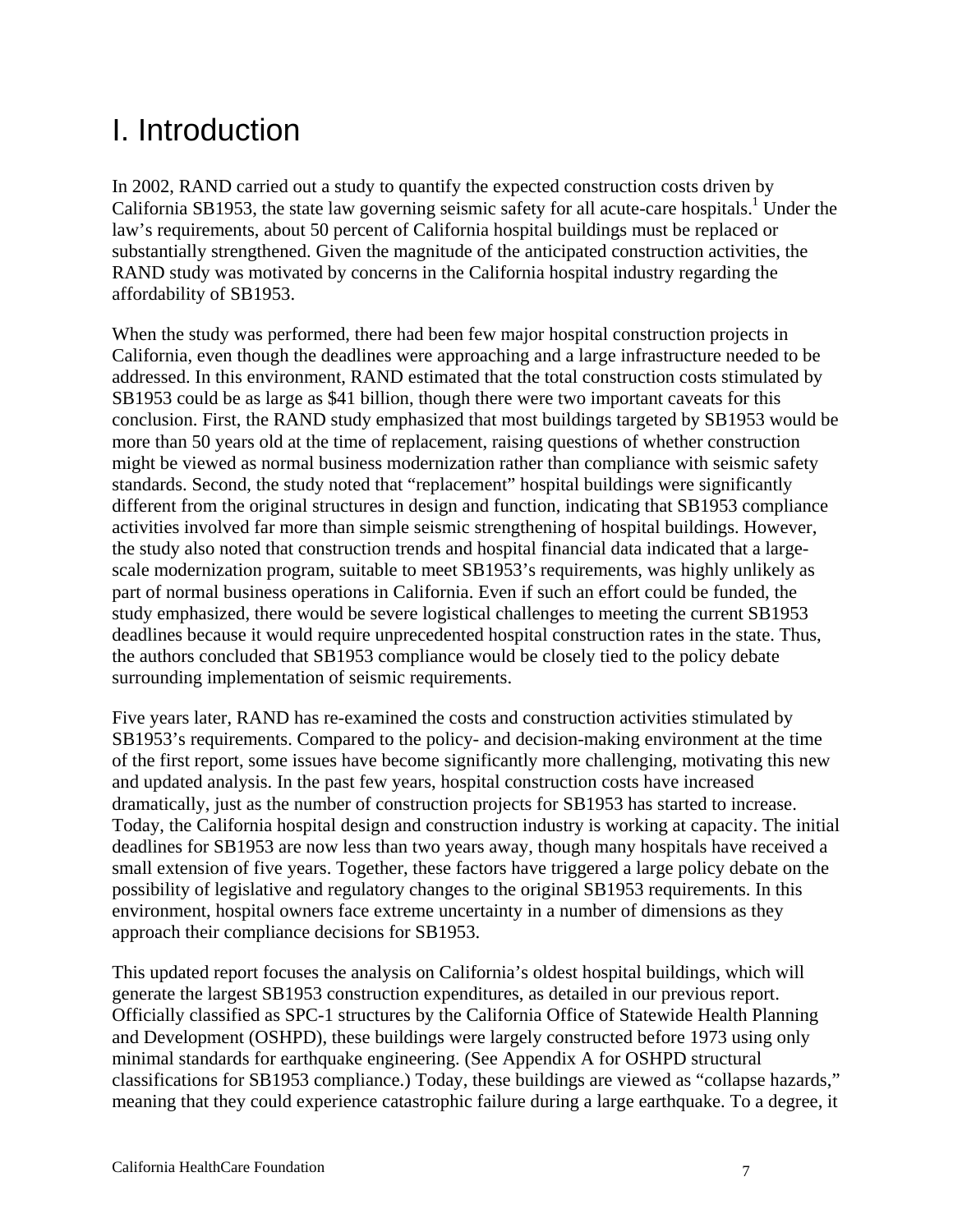is possible to reduce this seismic vulnerability through structural retrofits on these buildings. However, to meet the full requirements of SB1953 will require complete reconstruction and replacement of these buildings by 2030.

From a policy perspective, the SPC-1 buildings are most important because they represent the largest fraction of the California hospital infrastructure. They are also well characterized because of legislatively mandated survey efforts carried out by the OSHPD. Simply, meeting SB1953's requirements for the SPC-1 buildings will produce large-scale changes in the size and characteristics of California's hospital infrastructure, necessitating a range of other important policy considerations on health care in California.<sup>2</sup>

To update RAND's analysis of SB1953, this report considers the construction costs and decision making that will be required to bring the SPC-1 buildings into compliance with SB1953. For this effort, the authors draw on new data and analysis on the following issues:

- Updated and detailed information on hospital infrastructure and construction costs;
- Hospital decision making for large construction projects;
- Historical and current records of hospital construction in California; and
- Quantitative seismic hazard information for California hospitals.

With this information, the authors assess the overall progress toward SB1953 compliance, identify plausible deadlines for meeting SB1953's requirements, and quantify total construction cost scenarios that may occur as hospitals replace SPC-1 facilities. It is important to emphasize that the authors carry out this analysis *without* consideration of the patient populations that may be affected by SB1953 compliance actions (e.g., by the closing of facilities, continued seismic vulnerability, or increased operational costs). Although these are critical considerations for health care policy issues surrounding SB1953 implementation and will be an important part of any legislative debate to amend SB1953, they are beyond the scope of the basic cost and engineering issues that are the focus of this report. If this study's limited analysis identifies significant costs or challenges for compliance, the authors believe, it will motivate further investigations to identify these factors that shape health care and potential policy solutions.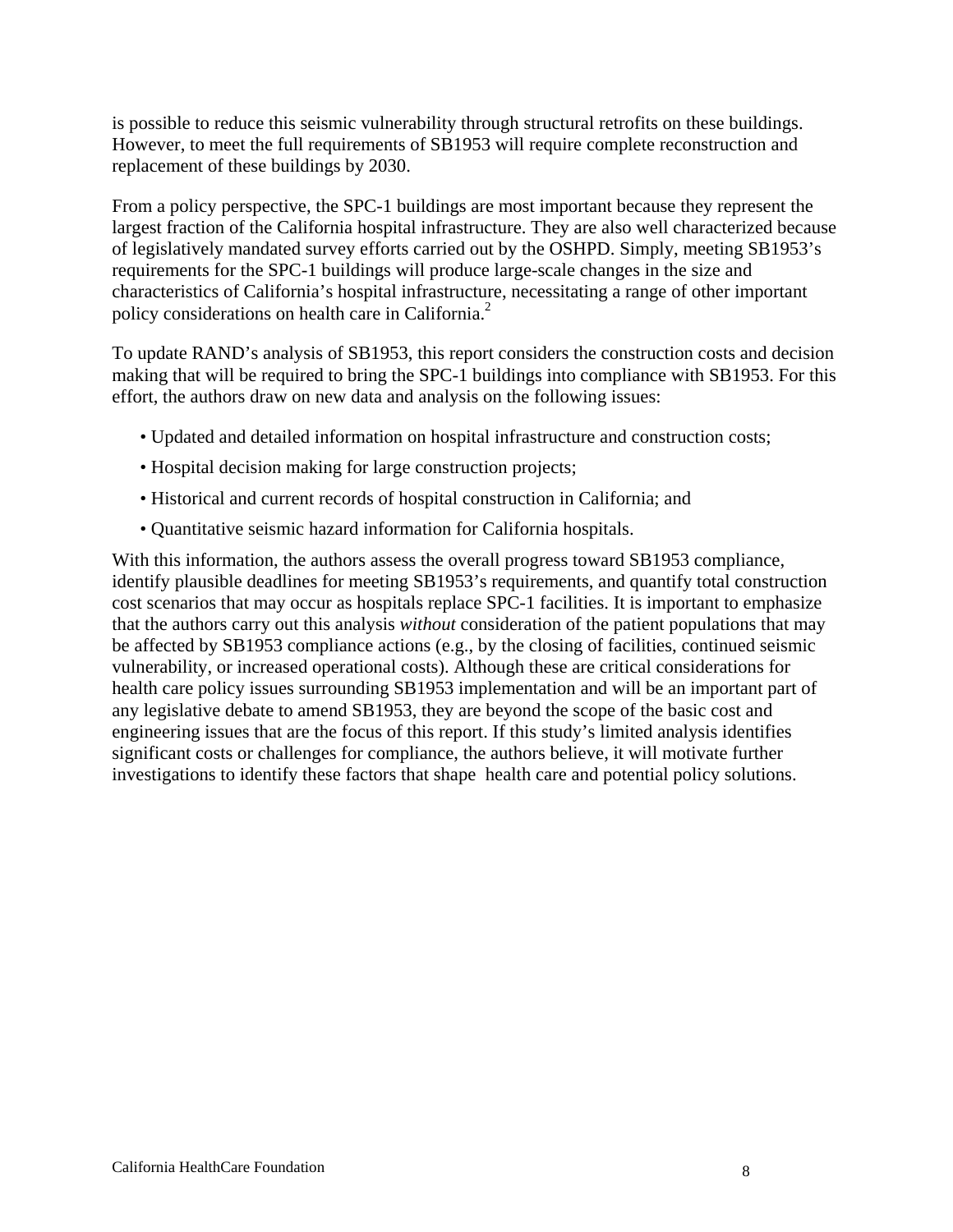## II. Characterizing the Current California Hospital **Infrastructure**

For 33 years, there has been a continuing public policy interest in the seismic vulnerability of California's hospital infrastructure. Triggered by the 1971 San Fernando Valley earthquake, which destroyed a number of hospitals, the California legislature passed the original Alfred E. Alquist Hospital Facilities Seismic Safety Act in 1973, requiring all new construction to meet stringent seismic safety requirements. However, by the 1980s there was concern that there had been little new hospital construction and that the state's health care infrastructure was still quite vulnerable to seismic hazards. To assess the problem, the legislature commissioned an anonymous engineering survey, performed by the Applied Technology Council, published in 1991.3 That study concluded that 83 percent of the hospital beds were in buildings that did not comply with the Alquist Act, a conclusion that was validated by the widespread hospital damage that occurred in the Northridge earthquake three years later.

Following this earthquake, the California legislature passed SB1953, which established new regulations and deadlines for hospitals to comply with the original Alquist Act. The goal for this effort, as stated in this act, was to ensure that hospital facilities would remain operational after a large earthquake so that they could provide urgently needed health care services to the impacted populations. Compared to other building codes in California, which historically have focused on life safety during a natural disaster, the SB1953 requirements were far more demanding and largely untested in a regulatory environment. It was anticipated that hospitals would accomplish this goal in phases. The most vulnerable buildings, subject to collapse during an earthquake (and hence a risk to life safety), were to be mitigated by 2008, with all buildings meeting the operational goals by 2030. (See Appendix C for a discussion of the SB1953 deadlines.)

To facilitate the implementation of SB1953, OSHPD published regulations and required hospitals to survey the vulnerability of their facilities. The results of this effort were published in 2001, and the data were analyzed in RAND's previous report. (See Appendix B for state-level summaries of these data.) Based on the results from the first report, together with updated closure and survey information obtained from OSHPD, this study summarizes the current characteristics of SPC-1 buildings in California hospitals:

- In currently operational hospitals, SPC-1 buildings contain 52.4 million square feet of floor space, which represents 53.9 percent of the total general acute-care hospital building area in California;
- SPC-1 buildings in operational hospitals contain 44,011 licensed beds, which are 47.2 percent of the statewide total;
- SPC-1 buildings are present on 305 operational hospital campuses, out of a total of 456 general acute-care facilities, statewide; and
- According to OSHPD's 2001 survey, there were 975 SPC-1 buildings on hospital campuses at that time, representing 38.9 percent of the statewide inventory.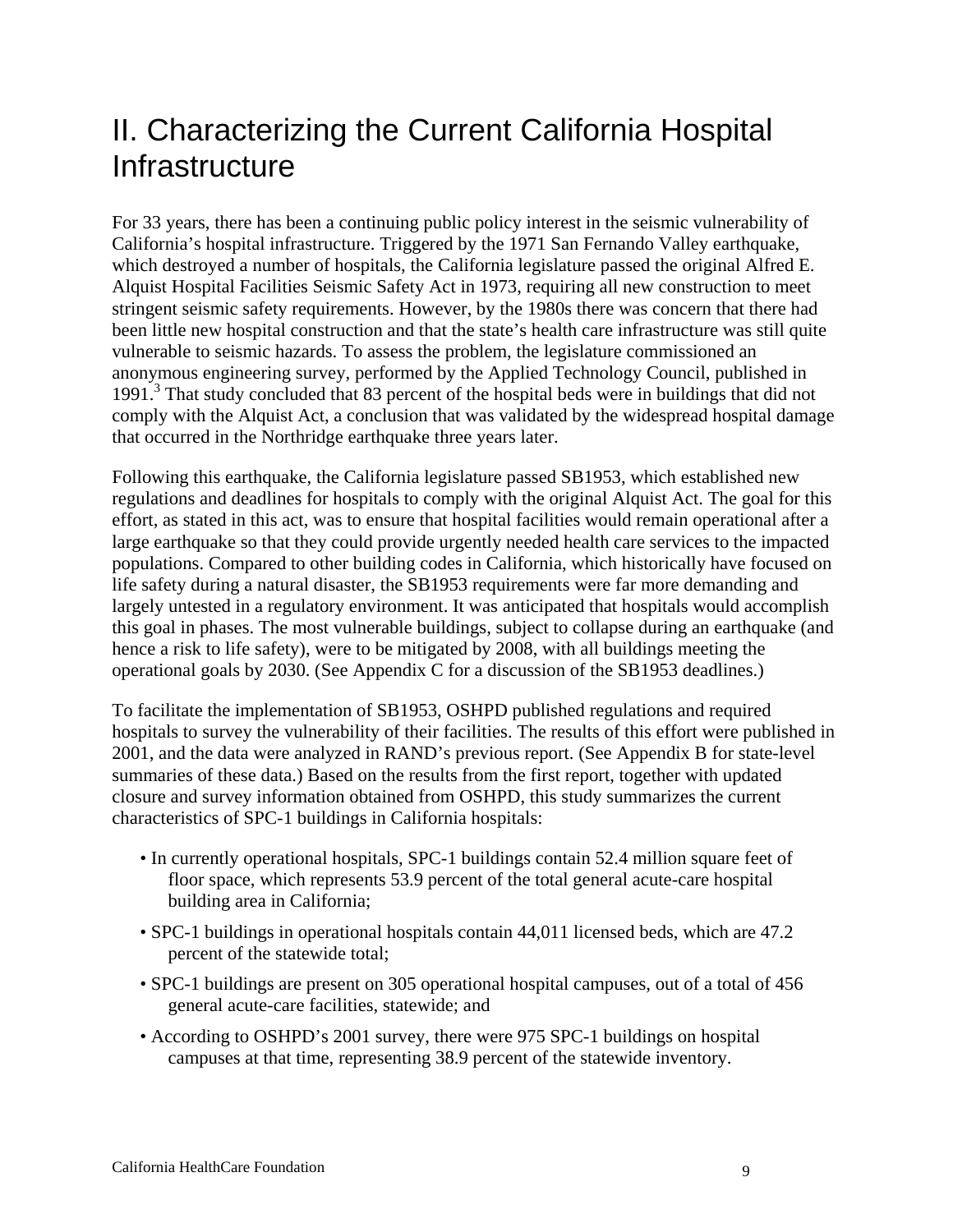As documented in the first report, SPC-1 buildings are distributed throughout most of the state. But the largest fraction is disproportionately concentrated in Los Angeles County, which contains 40.9 percent of the SPC-1 floor space with about 28 percent of the state's population.

Since the first report, there have been only minor changes in numbers and characteristics of California's hospitals, re-emphasizing one of the conclusions from that study that California's hospital infrastructure is long-lived and subject to slow change. As documented by OSHPD,<sup>4</sup> 28 general acute-care hospitals have closed in California since January 2001. (See Table 1.) Of these hospitals, 19 included SPC-1 buildings. Through their closure, these hospitals reduced the statewide inventory of SPC-1 floor space by about 4 percent and the beds located in SPC-1 facilities by 4.4 percent. The number of beds in the hospitals that closed with SPC-1 beds totaled 2,006, compared to 1,085 in the hospitals with the no SPC-1 facilities. Other than these closures, the authors are not aware of any other changes to SPC-1 facilities that affect SB1953 (except for ongoing construction projects discussed in the next section).

| <b>Hospital Name</b>                                     | <b>Address</b>                                      | <b>Number</b><br>of Beds | <b>Date</b><br><b>Closed</b> | <b>Square</b><br>Footage in<br>SPC-1<br><b>Buildings</b> |
|----------------------------------------------------------|-----------------------------------------------------|--------------------------|------------------------------|----------------------------------------------------------|
| Lassen Community<br>Hospital                             | 560 Hospital Lane<br>Susanville, CA, 96130          | 59                       | 4/22/03                      | 20,260                                                   |
| Little Company of<br>Mary San Pedro<br>Hospital          | 1437 W. Lomita Blvd.<br>Harbor City, CA, 90710      | 130                      | 9/26/02                      | $\overline{0}$                                           |
| San Luis Obispo<br><b>General Hospital</b>               | 2180 Johnson St.<br>San Luis Obispo, CA, 93401      | 92                       | 6/19/03                      | 70,500                                                   |
| St. Francis Medical<br>Center of Santa<br><b>Barbara</b> | 601 E. Micheltorena St.<br>Santa Barbara, CA, 93103 | 85                       | 6/18/03                      | 79,750                                                   |
| San Jose Medical<br>Center                               | 675 E. Santa Clara St.<br>San Jose, CA, 95112       | 328                      | 12/9/04                      | 157,000                                                  |
| <b>Alta Hospital District</b>                            | 500 Adelaide Way<br>Dinuba, CA, 93618               | 39                       | 10/30/01                     | 50,000                                                   |
| <b>Lindsay District</b><br>Hospital                      | 740 N. Sequoia Ave.<br>Lindsay, CA, 93247           | 102                      | 12/3/01                      | $\overline{0}$                                           |
| <b>Memorial Hospital at</b><br>Exeter                    | 215 Crespi Ave.<br>Exeter, CA, 93221-1399           | $\overline{80}$          | 8/7/02                       | 32,802                                                   |
| <b>Bellwood General</b><br>Hospital                      | 10250 E. Artesia Blvd.<br>Bellflower, CA, 90706     | 85                       | 4/6/03                       | 57,576                                                   |
| <b>Granada Hills</b><br><b>Community Hospital</b>        | 10445 Balboa Blvd.<br>Granada Hills, CA, 91344      | 155                      | 4/20/04                      | 85,000                                                   |
| Robert F. Kennedy<br><b>Medical Center</b>               | 4500 116th St.<br>Hawthorne, CA, 90250              | 229                      | 12/9/04                      | 146,100                                                  |
| Monrovia Community<br>Hospital                           | 323 S. Heliotrope Ave.<br>Monrovia, CA, 91016       | 49                       | 5/26/04                      | 21,586                                                   |
| <b>Elastar Community</b><br>Hospital                     | 319 N. Humphreys Ave.<br>Los Angeles, CA, 90022     | 110                      | 8/19/04                      | 0                                                        |
| Santa Teresita<br>Hospital                               | 819 Buena Vista St.<br>Duarte, CA, 91010-1703       | $\overline{216}$         | 6/30/04                      | 149,167                                                  |

**Table 1. Closed and Suspended Acute-Care Hospitals, 2001–Present**<sup>5</sup>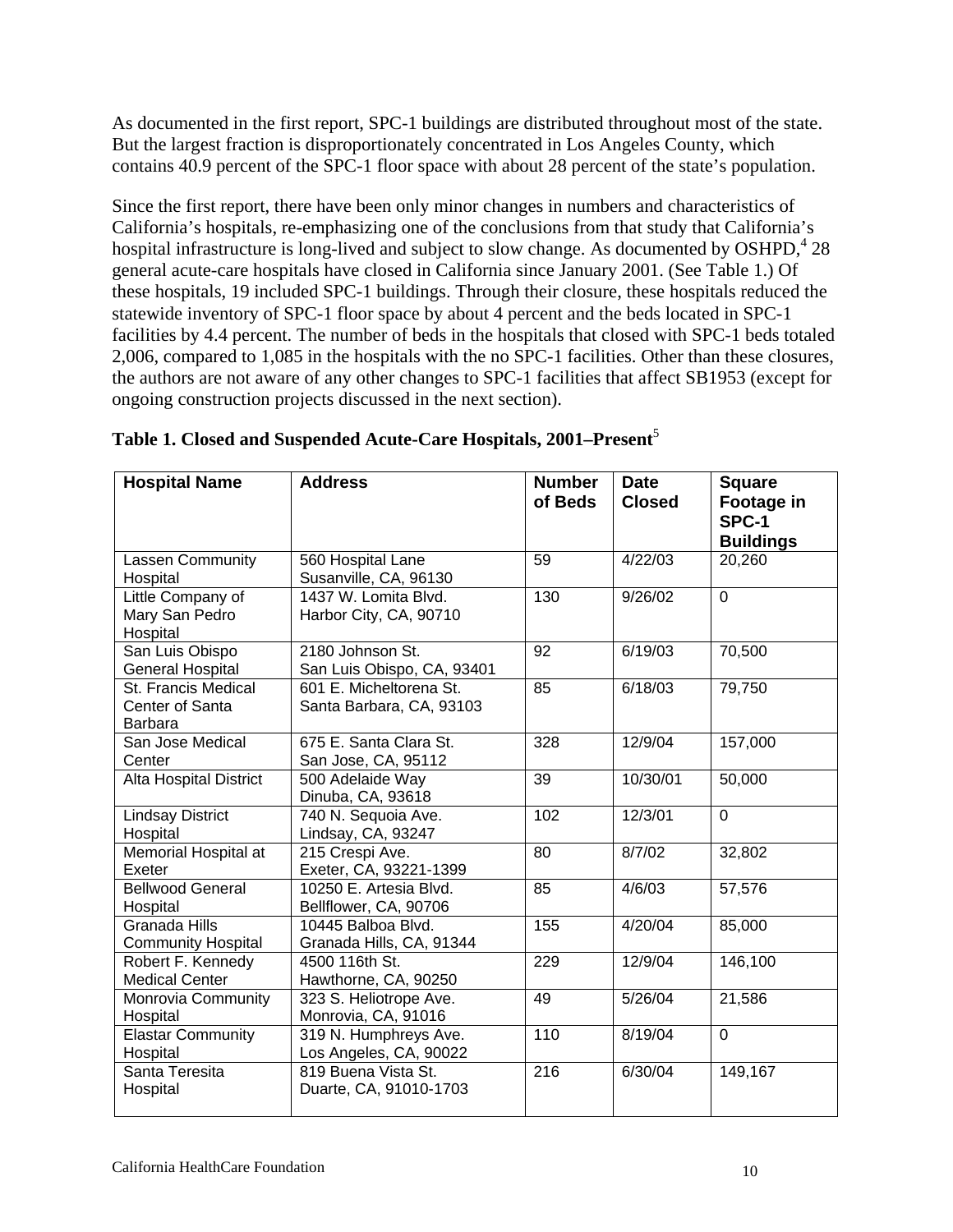| St. Luke Medical             | 2632 E. Washington Blvd.  | 165 | 6/1/03     | 120,288     |
|------------------------------|---------------------------|-----|------------|-------------|
| Center                       | Pasadena, CA, 91107       |     |            |             |
| Northridge Hospital          | 14500 Sherman Circle      | 209 | 11/04      | $\mathbf 0$ |
| <b>Medical Center</b>        | Van Nuys, CA, 91405       |     |            |             |
| <b>Novato Community</b>      | 1625 Hill Road            | 64  | 5/01       | $\mathbf 0$ |
| Hospital                     | Novato, CA, 94947         |     |            |             |
| <b>Ukiah Valley Medical</b>  | 1120 S. Dora St.          | 49  | 7/01       | $\mathbf 0$ |
| Center                       | Ukiah, CA, 94582          |     |            |             |
| <b>Brea Community</b>        | 380 W. Central Ave.       | 162 | 3/05       | 69,201      |
| <b>Medical Center</b>        | Brea, CA, 92621           |     |            |             |
| <b>Orange County</b>         | 6850 Lincoln Ave.         | 53  | 4/03       | 24,900      |
| <b>Community Hospital</b>    | Buena Park, CA, 90620     |     |            |             |
| Buena Park                   |                           |     |            |             |
| Santa Ana Hospital           | 1901 N. Fairview St.      | 69  | 9/03       | 42,000      |
| <b>Medical Center</b>        | Santa Ana, CA, 92706      |     |            |             |
| Anaheim Memorial             | 1830 W. Romneya Drive     | 144 | 8/01       | 87,552      |
| <b>Medical Center West</b>   | Anaheim, CA, 92801        |     |            |             |
| <b>Scripps Hospital East</b> | 1688 E. Main St.          | 162 | 7/02       | $\Omega$    |
| County                       | El Cajon, CA, 92021       |     |            |             |
| Central Valley               | 2558 Jensen Ave.          | 31  | License in | $\mathbf 0$ |
| Orthopedic and Spine         | Sanger, CA, 93657         |     | suspense   |             |
| Institute                    |                           |     |            |             |
| Mercy Westside               | 110 E. North St.          | 84  | License in | $\Omega$    |
| Hospital                     | Taft, CA, 93268           |     | suspense   |             |
| Orthopedic Hospital          | 2400 S. Flower St.        | 112 | License in | 168,000     |
|                              | Los Angeles, CA, 90007    |     | suspense   |             |
| Valley Plaza Doctors         | 2224 Medical Center Drive | 34  | License in | 30,000      |
| Hospital                     | Perris, CA, 92571         |     | suspense   |             |
| Sonora Regional              | One S. Forest Road        | 28  | License in | 75,247      |
| <b>Medical Center-Forest</b> | Sonora, CA, 95370         |     | suspense   |             |

There have been a large number of construction projects in California hospitals since the first report, though the majority of these have been relatively small-scale. Examining OSHPD records of the hospital building permits that were submitted from January 1, 2001, to the present and completed in that period shows a total estimated construction cost of \$804 million distributed over 5,793 completed projects.<sup>6</sup> However, only 29 projects accounted for 20 percent of the total. (See Figure 1.) As illustrated in Table 2, all but two of these projects (both at St. Jude Medical Center) appear to be unrelated to SB1953 compliance.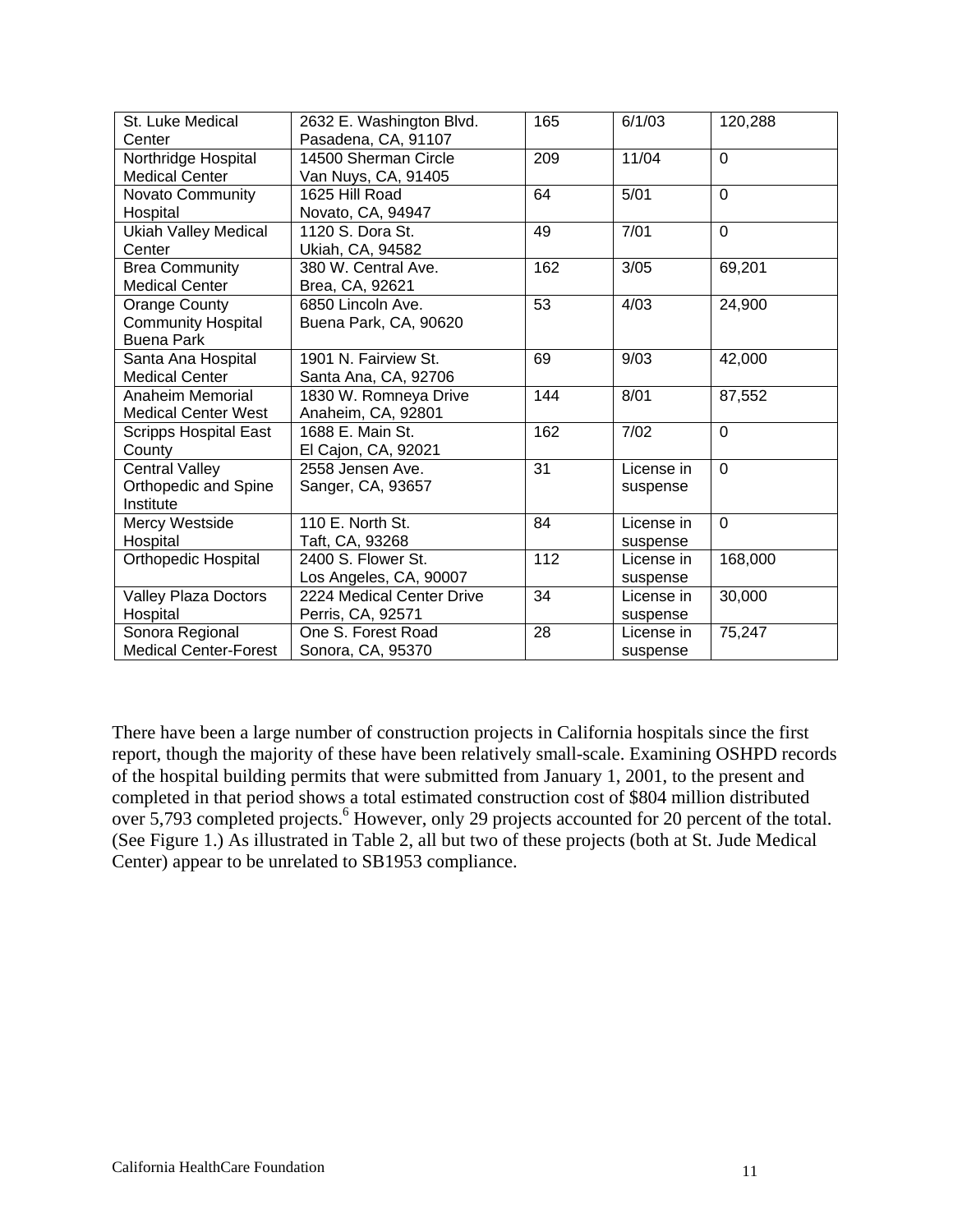

**Figure 1. Distribution of Construction Expenditures\*** 

\*Size distribution of the expenditures for California hospital construction projects completed between January 2001 and December 2005, derived from OSHPD records. During this period, 5,793 projects were completed with a total estimated cost of \$804 million. The data show that about 10 percent of the projects account for 80 percent of the costs and that most of the projects involve small expenditures.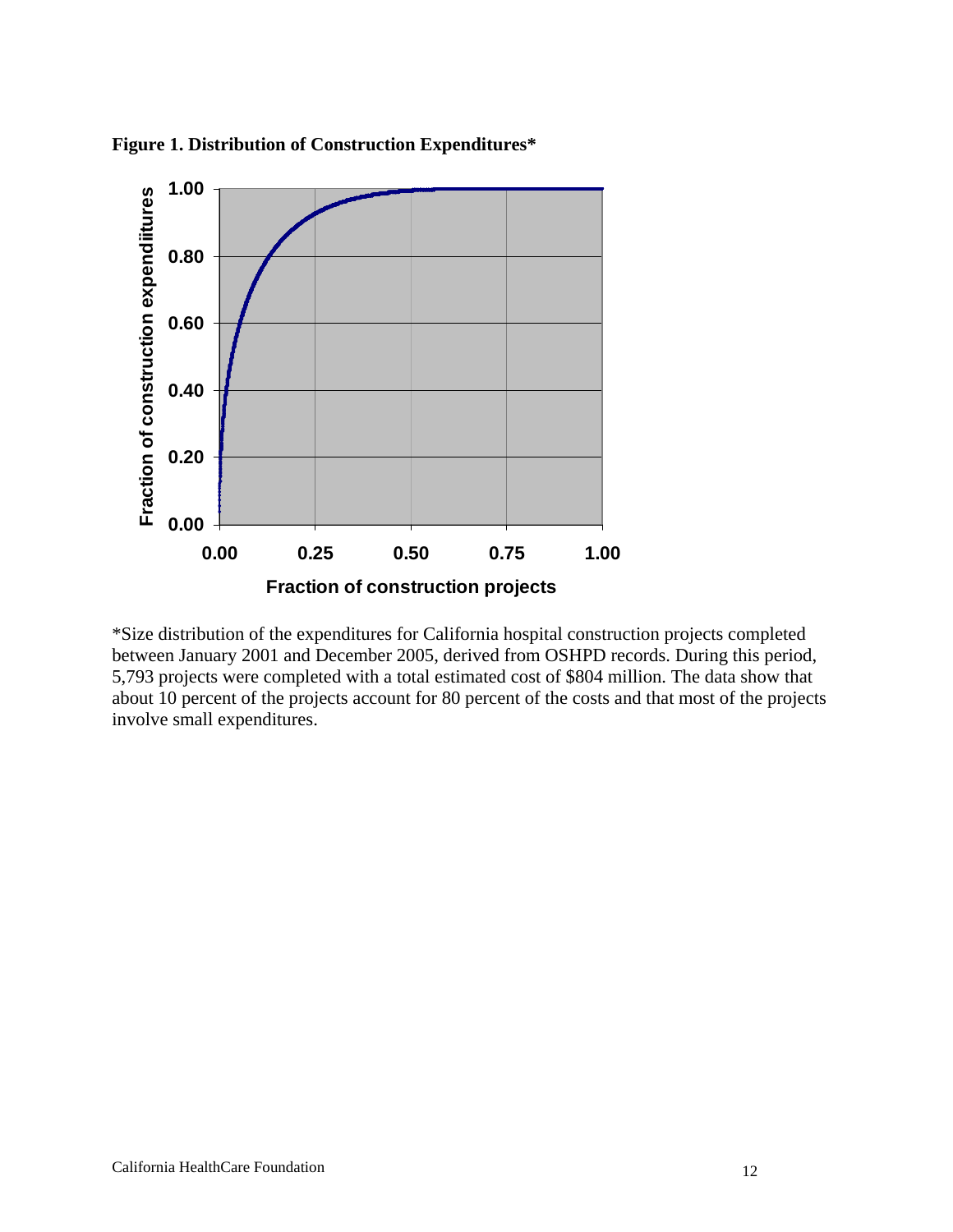| <b>Hospital</b>                                            | <b>Project Description</b>                                               | <b>Estimated</b> |
|------------------------------------------------------------|--------------------------------------------------------------------------|------------------|
|                                                            |                                                                          | <b>Cost</b>      |
| Children's Hospital of Los Angeles                         | Parking garage Phase 1-Inc. 3                                            | 20,520,163       |
| <b>Eisenhower Memorial Hospital</b>                        | Cogeneration plant-resubmittal for HS-<br>990291-33                      | 17,272,183       |
| <b>Community Hospital Monterey</b><br>Peninsula            | <b>Parking structure</b>                                                 | 13,635,128       |
| <b>Thousand Oaks Surgical Hospital</b>                     | New 21-bed hospital                                                      | 12,661,971       |
| Kaiser Foundation Hospital-Valley<br><b>Medical Center</b> | 48-bed infill and room addition                                          | 9,194,285        |
| Kaiser Foundation Hospital-Walnut<br>Creek                 | 1510983/New emergency department                                         | 9,000,000        |
| Kaiser Foundation Hospital-West Los<br>Angeles             | G0034/24-hour outpatient pharmacy<br>addition/remodel                    | 8,215,366        |
| St. Joseph Hospital-Orange                                 | Site utility preparation                                                 | 6,612,508        |
| Memorial Hospital Medical Center-<br>Modesto               | OB expansion                                                             | 4,831,521        |
| <b>Riverside Community Hospital</b>                        | GI observation remodel (non-structural)                                  | 4,800,000        |
| <b>Torrance Memorial Medical Center</b>                    | New labor delivery recovery<br>suites/remodel third-floor east wing      | 4,507,153        |
| Presbyterian Intercommunity Hospital                       | Imaging department/Perry Pavilion<br>remodeling                          | 4,216,971        |
| Valleycare Medical Center                                  | New wing third-floor build-out                                           | 4,055,455        |
| <b>White Memorial Medical Center</b>                       | Site infrastructure/utility tunnel                                       | 3,570,458        |
| St. Jude Medical Center *                                  | Second floor diaphragm strengthening                                     | 3,500,000        |
| St. Jude Medical Center *                                  | Remodel main second floor into a 58-bed<br>acute surgical unit           | 3,458,356        |
| Good Samaritan Hospital-San Jose                           | <b>CVOR cardiovascular OR's</b>                                          | 3,456,280        |
| Kaiser Foundation Hospital-Fresno                          | 172-914/Inpatient (West) bed/build-out<br>shelled space                  | 3,449,346        |
| Kaiser Foundation Hospital-Riverside                       | Fire alarm upgrade/K0037                                                 | 3,200,620        |
| Loma Linda University Medical Center                       | Pediatric emergency care/CT scanner<br>suite increment 1 and 2 submittal | 3,074,824        |
| Kaiser Foundation Hospital-Oakland                         | 111-907-02/Re-internalization fourth floor                               | 3,008,977        |
| <b>Doctors Medical Center</b>                              | Cardiology relocation program                                            | 2,971,793        |
| <b>Barton Memorial Hospital</b>                            | Dietary remodel                                                          | 2,881,200        |
| The Covington Care Center                                  | One-story wood construction                                              | 2,785,864        |
| University of California Davis Medical<br>Center           | Mind Institute tie-in/addition                                           | 2,700,000        |
| Kaiser Foundation Hospital-Sacramento                      | 161-351/Angiography suite remodel                                        | 2,558,888        |
| Los Alamitos Medical Center                                | Remodel new imaging center                                               | 2,555,468        |
| <b>Woodland Memorial Hospital</b>                          | Behavioral Health Services expansion                                     | 2,402,097        |
| Cedars-Sinai Medical Center                                | Pneumatic tube system replacement                                        | 2,338,968        |

**Table 2. Largest Closed Hospital Construction Projects: 2001-2005** 

*\* SB1953 compliance construction*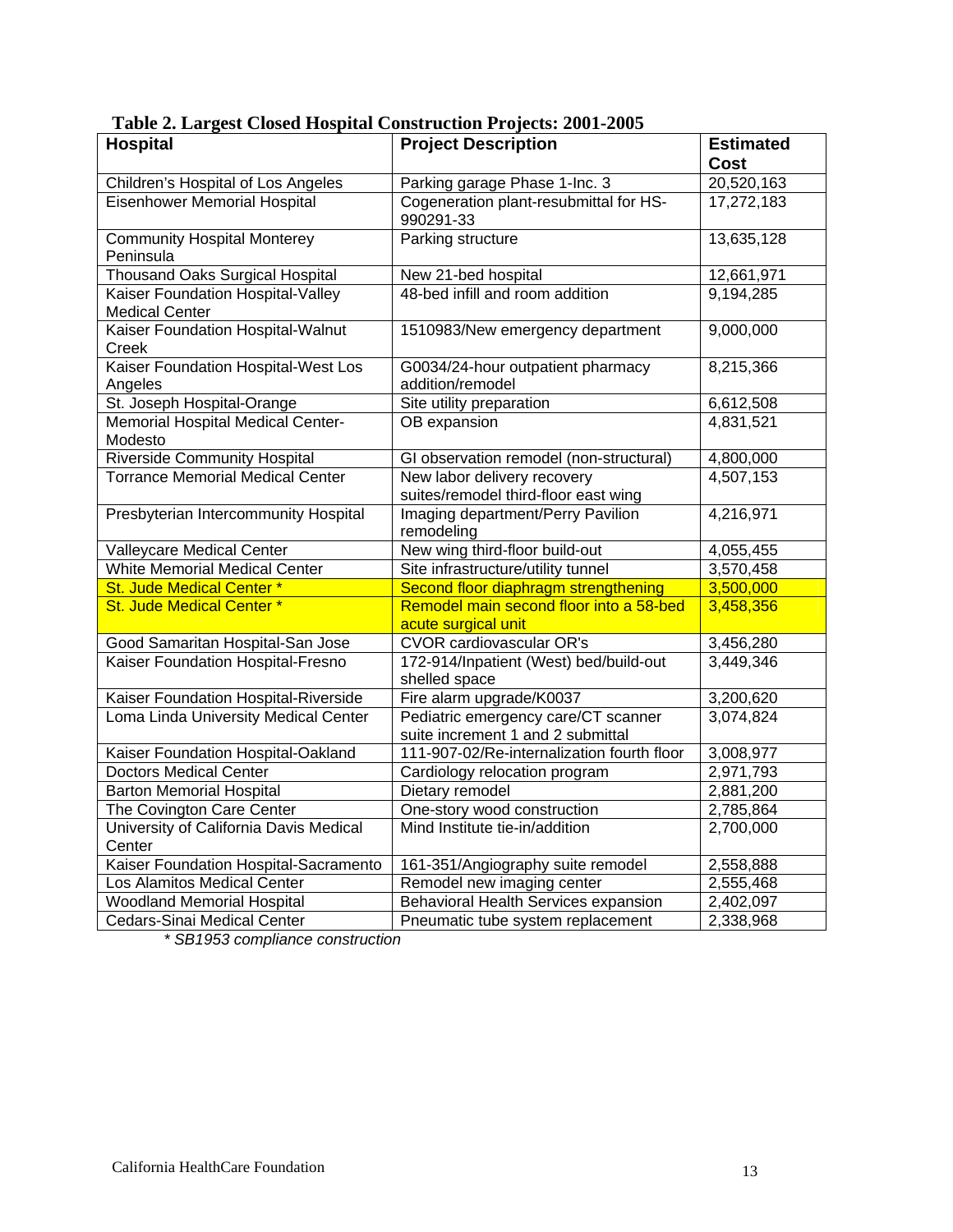Motivated by the rapidly approaching 2008/2013 deadlines for SPC-1 facilities, OSHPD has made a recent effort to refine the assessments of seismic risk for California hospitals with a goal of identifying structures that are not "collapse hazards" and thus not subject to the immediate requirements for retrofits or reconstruction. (See Appendix C.) The rationale for this effort was originally outlined in a California Seismic Safety Commission review of hospital seismic safety in 2001.<sup>7</sup> That report emphasized that California faced a "growing seismic risk from the aging, vulnerable hospital infrastructure," that there had been substantial improvements in the quality of earthquake engineering for new construction, yet there had been little progress in meeting the goals for SB1953, and that hospitals may face severe financial challenges to carry out the needed construction. With this background, the commission made recommendations to facilitate implementation of SB1953, with one focusing on the need to re-evaluate the SPC-1 buildings. Specifically:

**Refine SPC-1 Building Priorities to be Consistent with Risk Levels:** OSHPD, in consultation with its Hospital Building Safety Board, should be charged with refining earthquake performance sub-categories for hospitals posing risks to life in earthquakes (SPC-1 buildings). The legislature should direct OSHPD to develop and apply the subcategories by January 1, 2003. These refinements should be based wholly on the level of earthquake hazard and vulnerability of the building, not on the financial conditions of the hospital or the regional need for the facility. The risk represented by the subcategories should be considered in any decision to extend the 2008 deadline.

In general terms, the above recommendation encourages a further refinement of the SPC-1 category to ensure that the buildings facing the greatest risks are mitigated first while those at lower levels can be deferred. Decision making on this issue revolves around three concepts that are not well-understood by the general public and are often misstated in media reporting: seismic hazards, seismic vulnerability, and seismic risk. To elucidate the policy challenges on the SPC-1 buildings, these concepts are briefly discussed below.

**Seismic hazards** are quantified in terms of the magnitude of the ground shaking that could occur at a specific site. Common measures of seismic hazards, which are useful for engineering efforts, focus on the potential levels of acceleration or velocity as the ground shakes at different frequencies (i.e., the speed of the oscillations in the ground vibrations). The frequency information is important because different types of buildings (e.g., numbers of stories, types of construction material) can be especially sensitive to ground shaking at particular frequencies. In detail, the levels of seismic hazard are usually expressed in terms of the probability of occurrence (e.g., the level of ground shaking that has a 1 percent chance of occurring in a given year).

**Seismic vulnerability** describes the susceptibility (or potential for damage) in buildings subjected to seismic hazards of different magnitudes. At a fixed level of hazard, the most vulnerable buildings are those that will suffer the greatest damage. A key issue for earthquake engineering is to understand in detail how the vulnerability for different types of structures changes under different levels of seismic hazard.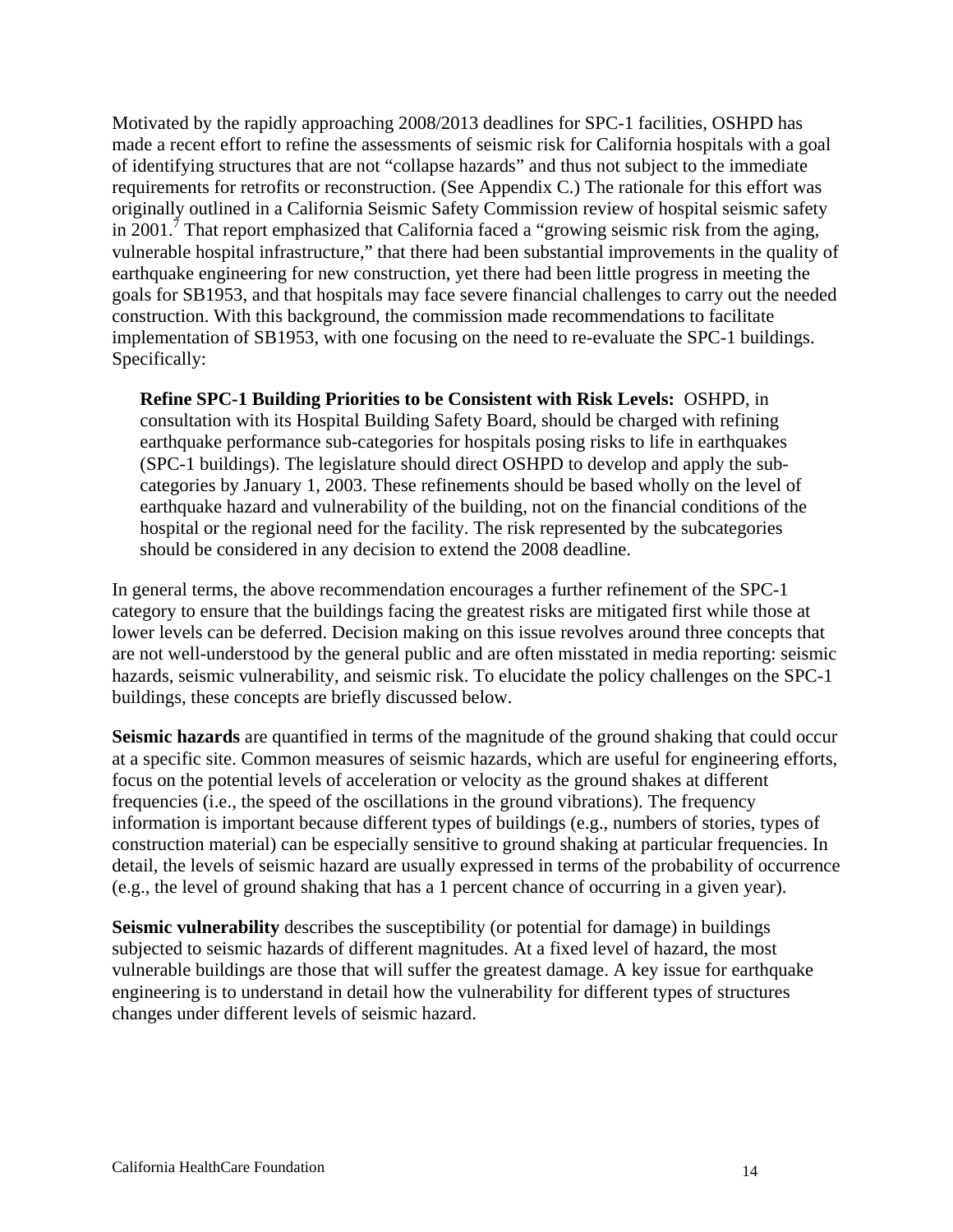**Seismic risk** combines the hazard and vulnerability information to quantify the probability of loss from earthquakes. The seismic risks are highest in regions where buildings are vulnerable to common levels of seismic hazard. With this approach, the regions of highest seismic risk are not necessarily the same as those with the highest seismic hazard because changing levels of building vulnerability have a mitigating impact on the overall levels of risk.

In its original effort to characterize the seismic risks for the California hospital infrastructure, OSHPD embodied these three concepts in its SPC ratings for individual buildings. Using earthquake engineering tools that were current in 1990s together with relatively coarse information on the nature of the seismic hazards, $8$  buildings were assigned ranks from 0 to 5. The largest category was the SPC-1 (or "noncompliant"), which contained 39 percent of the total buildings and 45 percent more buildings than the next largest subdivision (SPC-4). At the outset, this might have triggered interest in a refinement given that the largest category of buildings faced the largest and most expensive compliance requirements at the earliest deadline for SB1953.

Much of the problem with the original SPC-1 classification can be traced to the quality of the data and methodologies that were used. As noted by the Seismic Safety Commission, there have been substantial improvements in the tools and analysis for earthquake engineering analysis. And there were significant opportunities to improve the quality of the seismic hazard information that was used in the SPC ratings. To this point, Table 3 shows OSHPD's values of the seismic hazard parameters that were used to calculate the SPC values, expressed as peak ground acceleration as a fraction of gravity. Notably these values vary by only a factor of two across the entire state, which is in marked contrast to the large variation that has been documented in seismic hazard maps compiled by the United States Geological Survey and California Division of Mines and Geology.<sup>9</sup> (See Figure 2.) Using comprehensive information on fault distributions and historical earthquakes, these maps quantify the expected level of shaking at a particular site for a fixed probability. Information from these maps has been widely used in the development of new seismic building codes and in advanced engineering modeling tools.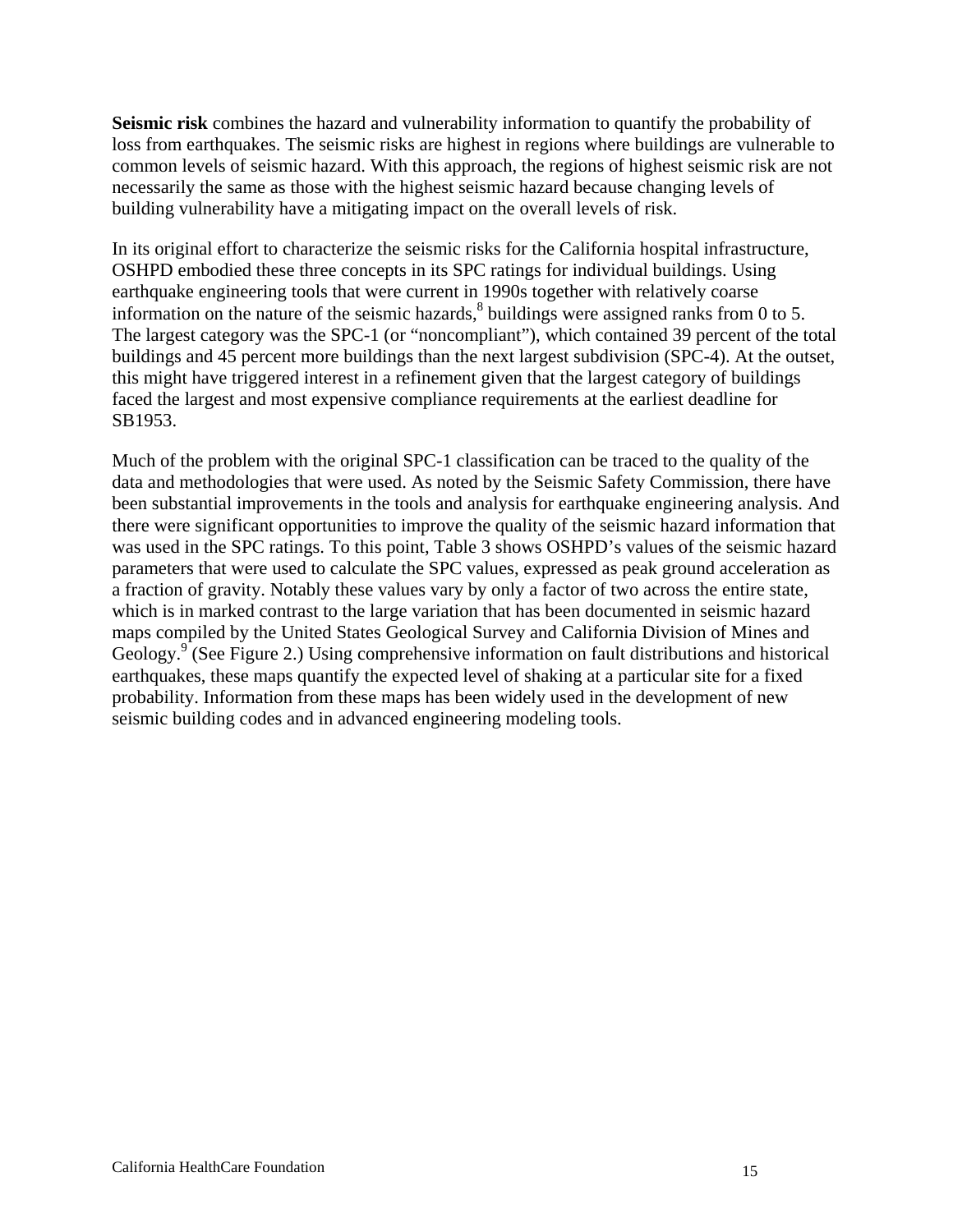| County                                                                                                                                                                                                                                                                                                                                    | <b>Peak Ground Acceleration</b><br>(Percent of Gravity) |
|-------------------------------------------------------------------------------------------------------------------------------------------------------------------------------------------------------------------------------------------------------------------------------------------------------------------------------------------|---------------------------------------------------------|
| Alpine, Amador, Butte, Calaveras, Colusa,<br>Del Norte, El Dorado, Glenn, Humboldt,<br>Lassen, Madera, Mariposa, Modoc,<br>Nevada, Placer, Plumas, Sacramento,<br>Shasta Sierra, Siskiyou, Sutter, Tehama,<br>Trinity, Tuolumne, Yolo, Yuba                                                                                               | 20                                                      |
| Lake, San Joaquin                                                                                                                                                                                                                                                                                                                         | 30                                                      |
| Alameda, Contra Costa, Fresno, Imperial,<br>Inyo, Kern, Kings, Los Angeles, Marin,<br>Mendocino, Merced, Mono, Monterey,<br>Napa, Orange, Riverside, San Benito, San<br>Bernardino, San Diego, San Francisco,<br>San Luis Obispo, San Mateo, Santa<br>Barbara, Santa Clara, Santa Cruz,<br>Solano, Sonoma, Stanislaus, Tulare,<br>Ventura | 40                                                      |

**Table 3. OSHPD Hazard Parameters for SPC-1 Classification** 

#### **Figure 2. 2002 Seismic Hazard Map for California\***



Peak Acceleration (%g) with 10% Probability of Exceedance in 50 Years USGS Map, Oct. 2002rev

\*The map illustrates the peak ground acceleration that could occur with a probability of 10 percent in the next 50 years. Values of ground shaking are quantified as acceleration, expressed as a percent of gravity. Copies of this map can be obtained from http://earthquake.usgs.gov/research/hazmaps/products\_data/2002/wus2002.php.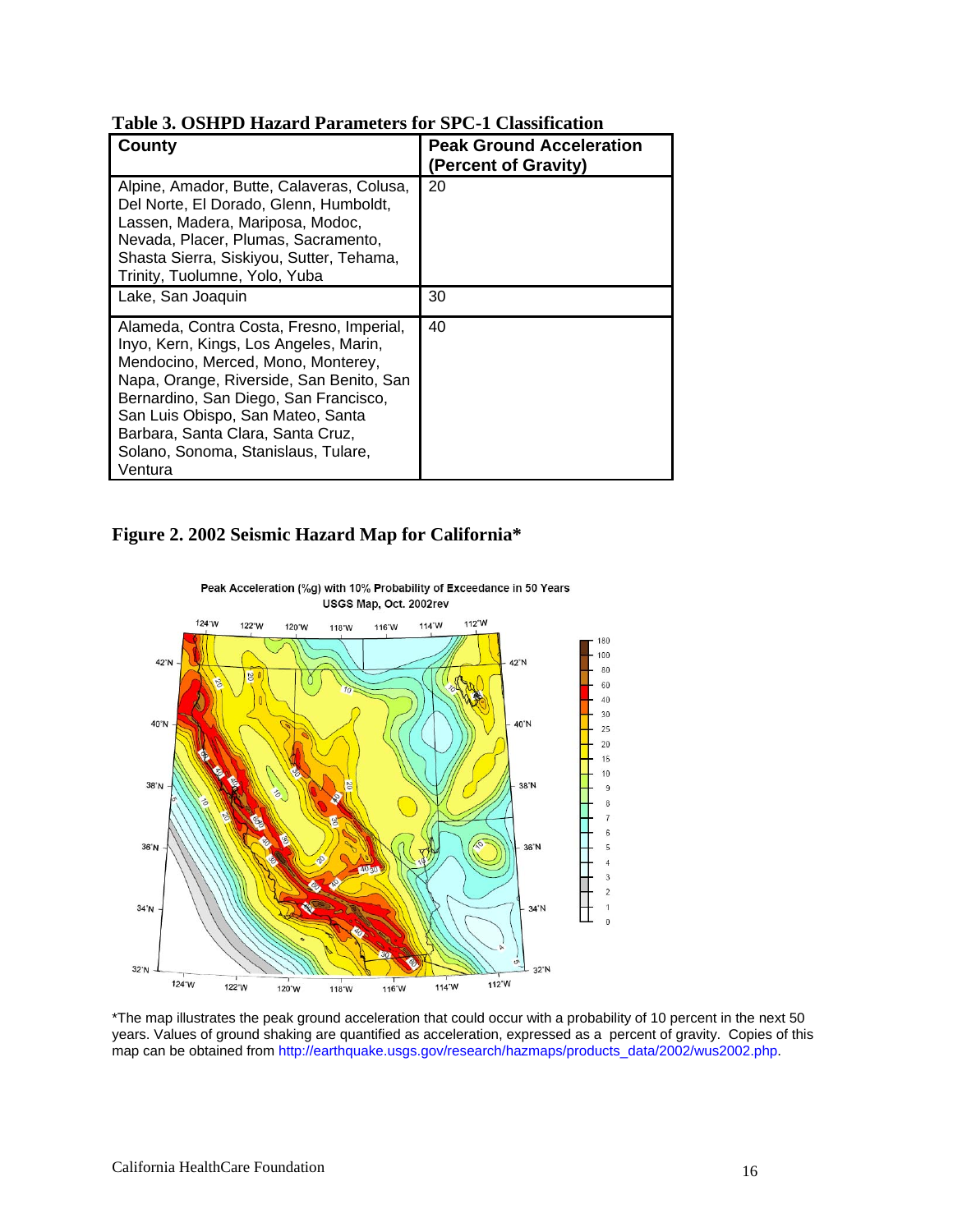With this background, the Hospital Building Safety Board recently authorized OSHPD to reevaluate the seismic risks for the SPC-1 buildings using up-to-date engineering and scientific analysis.10 For this effort, OSHPD will use a publicly available loss estimation model that includes detailed engineering, site, and hazard information for calculating the impact of earthquakes.<sup>11</sup> If the new analysis shows that an SPC-1 building faces a 10 percent or less chance of complete damage, it will be reclassified as an SPC-2 and relieved of the requirement to meet the 2008/2013 deadlines in SB1953. If the analysis shows a probability between 10 percent and 15 percent for complete damage, the building will be placed in a new SPC-1E category, and the 2008/2013 deadlines for mitigation will be moved to 2020. In all cases, the reclassified buildings will still be subject to the final 2030 SB1953 deadline, which will require complete reconstruction to meet the requirements. Although the re-evaluation is still in progress, there is large anticipation in the hospital industry that it might reclassify many of the SPC-1 buildings, thereby removing the requirements of the  $2008/2013$  deadlines.<sup>12</sup> However, because the results and potential scale of the revisions are unknown, our analysis in the following sections assumes there are no changes to the SPC-1 infrastructure.

To evaluate the above criteria for seismic risk, OSHPD will analyze the performance of SPC-1 buildings subjected to the level of seismic hazard illustrated in Figure 3 (ground shaking with 10 percent probability of occurrence in 50 years). Figure 3 shows the level of this hazard in detail for each of the hospital campuses with SPC-1 buildings. The data for these campuses show hazard levels ranging from 6 percent to 96 percent of gravity (a sixteenfold variation compared to twofold in the original OSHPD classification), with a relatively uniform distribution of hazard levels between 20 percent and 60 percent of gravity for 75 percent of the SPC-1 infrastructure. Viewed from a geographic perspective (see Table 4), the data show that almost 80 percent of the SPC-1 infrastructure is located in high-hazard counties in two regions of California: the Bay Area (San Francisco, Alameda, Contra Costa, Marin, Santa Clara, San Mateo), and Los Angeles/Southern California (Los Angeles, Orange, Riverside, Ventura, and San Bernardino). These data indicate that much of the OSHPD re-evaluation will focus on the engineering details of building performance under high levels of seismic hazard.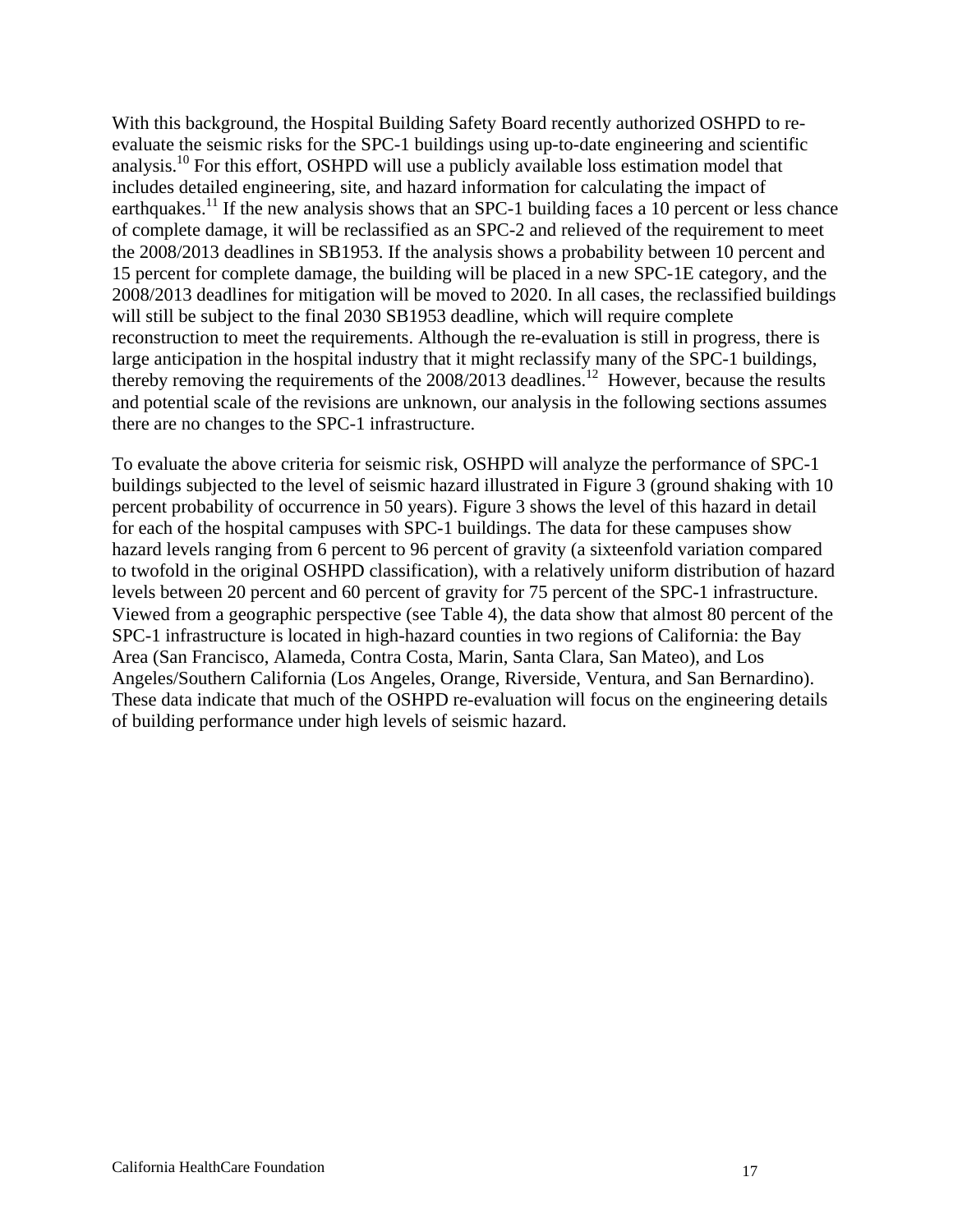

**Figure 3. Peak Ground Acceleration for SPC-1 Buildings\*** 

\*The probability for the ground shaking is a 10 percent chance of occurrence in the next 50 years, derived from the USGS and CDMG seismic hazard map for California for each hospital campus. The horizontal axis shows increasing levels of seismic hazard compared to the corresponding fraction of SPC-1 infrastructure that is susceptible to that level of hazard or greater. Thus, about half of the SPC-1 infrastructure could experience ground shaking with accelerations of 50 percent of gravity or greater.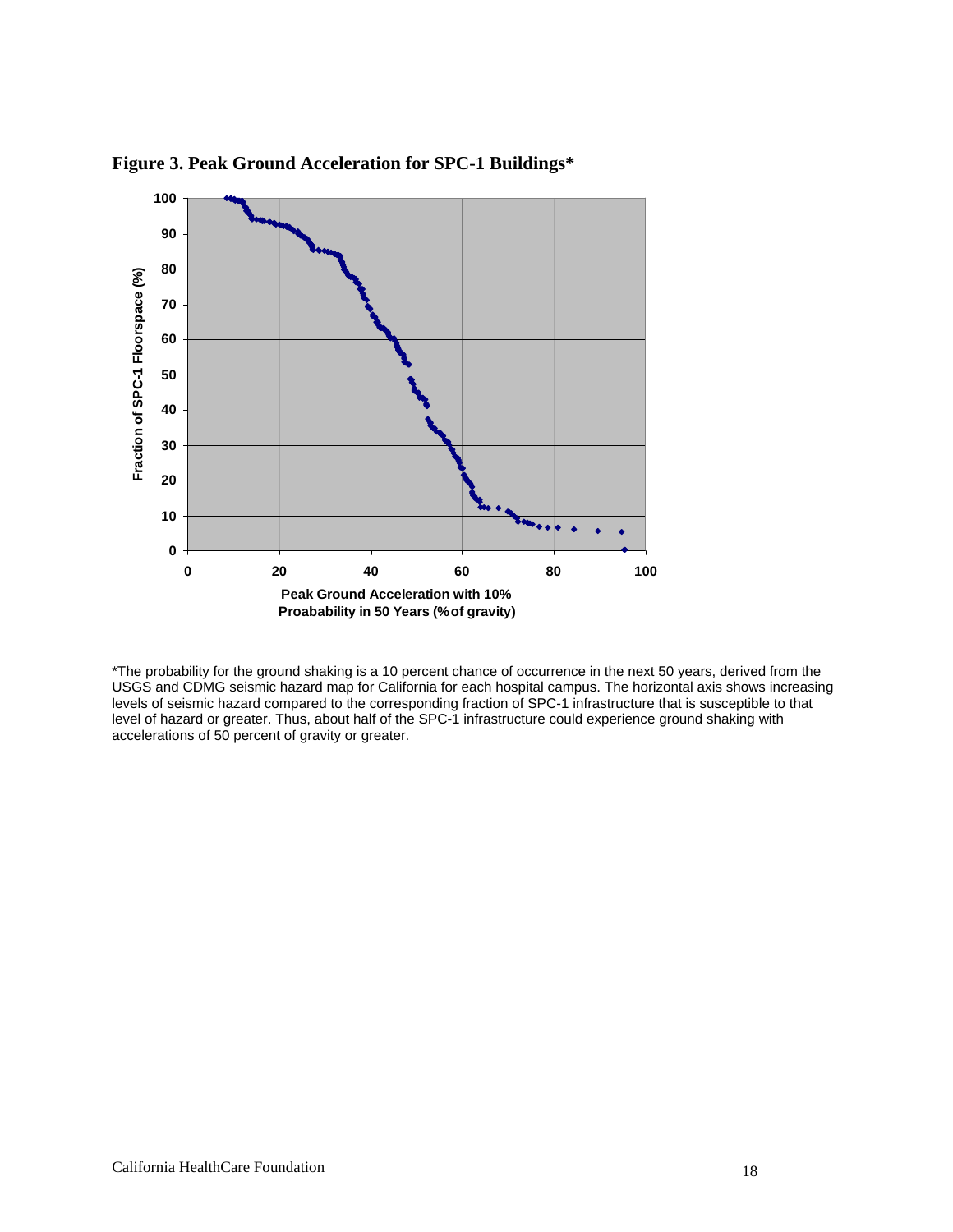| Table 4. County Averaged Hazard Levels for SPC-1 Facilities, |
|--------------------------------------------------------------|
| <b>Sorted by Decreasing Levels of Seismic Hazard</b>         |

|                         | Average<br><b>Peak Ground</b><br>(Percent of<br>Gravity) | <b>Acceleration County SPC-1</b><br>Infrastructure<br>(Square Feet) |                   | <b>Average Peak</b><br>Ground<br><b>Acceleration</b><br>(Percent of | <b>County SPC-1</b><br>Infrastructure<br>(Square Feet) |
|-------------------------|----------------------------------------------------------|---------------------------------------------------------------------|-------------------|---------------------------------------------------------------------|--------------------------------------------------------|
| <b>County</b>           |                                                          |                                                                     | <b>County</b>     | Gravity)                                                            |                                                        |
| San<br>Bernardino*      | 82.12                                                    | 4,509,705                                                           | San Diego         | 25.43                                                               | 2,254,189                                              |
| San Benito              | 76.80                                                    |                                                                     | San Luis          | 25.01                                                               |                                                        |
|                         |                                                          | 43,000                                                              | Obispo            |                                                                     | 171,500                                                |
| Humboldt                | 69.59                                                    | 288,950                                                             | Kern              | 24.89                                                               | 673,292                                                |
| Alameda #               | 68.79                                                    | 2,782,296                                                           | Yolo              | 21.73                                                               | 58,100                                                 |
| Imperial                | 66.87                                                    | 115,695                                                             | Plumas            | 21.72                                                               | 90,530                                                 |
| San<br>Mateo#           | 64.28                                                    | 1,647,879                                                           | Merced            | 20.94                                                               | 175,200                                                |
| Contra<br>Costa#        | 62.19                                                    | 266,410                                                             | San Joaquin       | 20.69                                                               | 464,479                                                |
| Ventura*                | 61.59                                                    | 640,953                                                             | <b>Stanislaus</b> | 18.22                                                               | 308,500                                                |
| Sonoma                  | 59.19                                                    | 259,958                                                             | Shasta            | 18.11                                                               | 73,765                                                 |
| Riverside*              | 55.88                                                    | 896,407                                                             | <b>Trinity</b>    | 17.84                                                               | 75,320                                                 |
| San                     | 54.28                                                    |                                                                     | El Dorado         | 17.55                                                               |                                                        |
| Francisco#              |                                                          | 3,589,185                                                           |                   |                                                                     | 189,750                                                |
| Santa<br>Clara #        | 51.97                                                    | 1,885,962                                                           | Glenn             | 15.88                                                               | 48,444                                                 |
| $\overline{\text{Los}}$ | 48.89                                                    |                                                                     | Nevada            | 14.38                                                               |                                                        |
| Angeles*                |                                                          | 20,934,525                                                          |                   |                                                                     | 166,150                                                |
| Marin #                 | 47.91                                                    | 131,400                                                             | Modoc             | 13.89                                                               | 11,293                                                 |
| Kings                   | 45.69                                                    | 111,680                                                             | Tulare            | 13.42                                                               | 139,871                                                |
| Mendocino               | 45.24                                                    | 56,220                                                              | Sacramento        | 12.98                                                               | 1,427,150                                              |
| Solano                  | 43.93                                                    | 436,800                                                             | <b>Butte</b>      | 12.83                                                               | 196,112                                                |
| Napa                    | 41.55                                                    | 142,700                                                             | Madera            | 12.63                                                               | 90,702                                                 |
| Santa<br><b>Barbara</b> | 39.62                                                    |                                                                     | Fresno            | 12.31                                                               |                                                        |
|                         |                                                          | 758,220                                                             |                   |                                                                     | 945,255                                                |
| Lake                    | 38.06                                                    | 41,000                                                              | Sutter            | 12.06                                                               | 36,900                                                 |
| Orange*                 | 34.82                                                    | 4,129,215                                                           | Yuba              | 11.84                                                               | 51,600                                                 |
| Monterey                | 33.21                                                    | 341,900                                                             | Mariposa          | 11.21                                                               | 27,000                                                 |
| Santa Cruz              | 29.63                                                    | 259,000                                                             | Placer            | 10.17                                                               | 150,000                                                |
| Inyo                    | 29.59                                                    | 73,316                                                              | Tuolumne          | 9.55                                                                | 54,765                                                 |
| Sierra                  | 25.67                                                    | 21,336                                                              |                   |                                                                     |                                                        |

\* Los Angeles Area county

# Bay Area county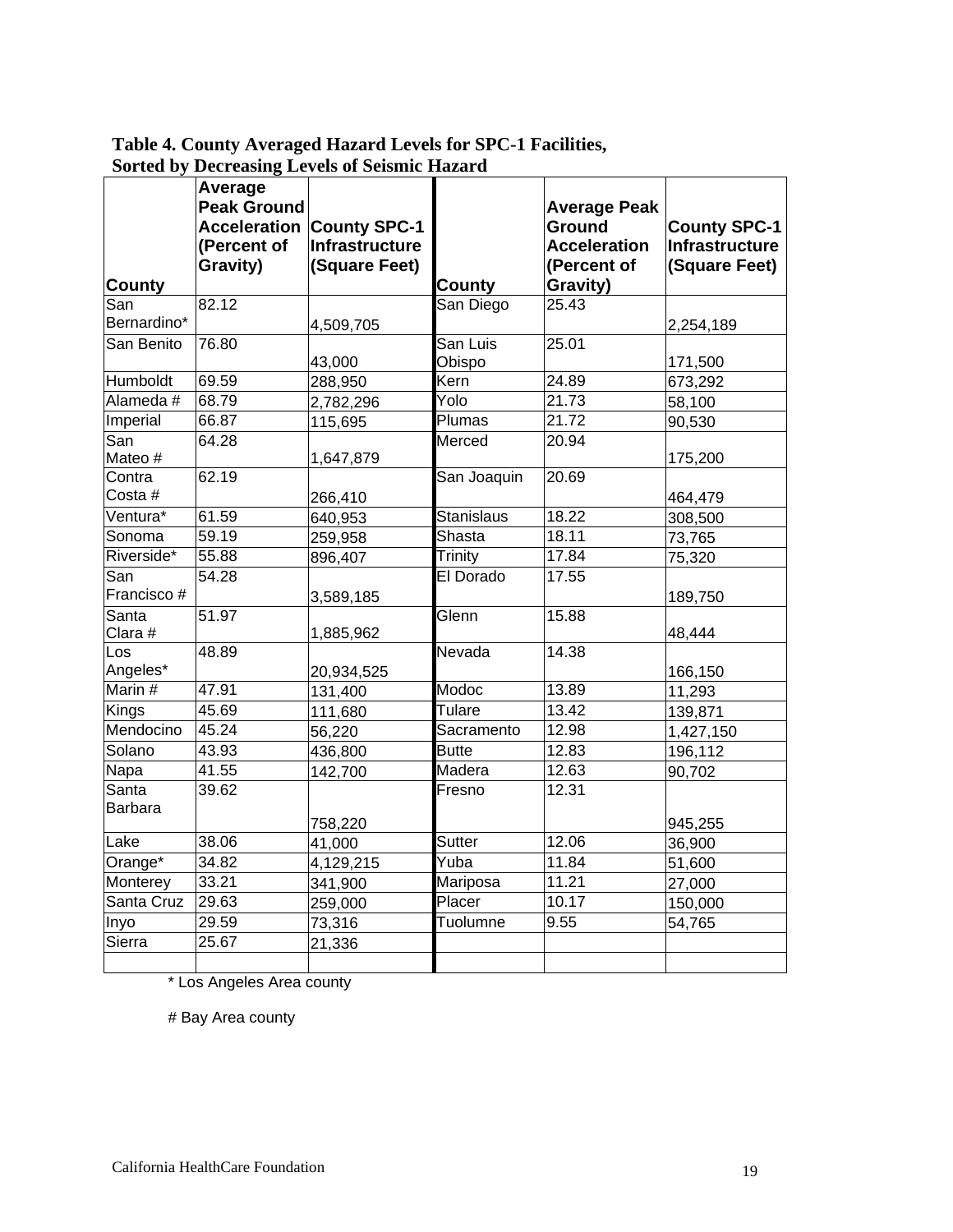# III. The Progress of SB1953 Compliance

It has long been recognized that achieving compliance with SB1953 will be extremely challenging because of the size and distribution of the SPC-1 infrastructure, discussed in the previous section. As emphasized in RAND's first report, the required construction and investment to replace all of these buildings would be unprecedented in the history of the California hospital industry (and presumably the United States).

To gain further insights on these challenges, the authors discussed compliance strategies, activities, and plans with California hospital representatives who are involved in the reconstruction of SPC-1 facilities.<sup>13</sup> Of particular interest was how they were approaching the decision making and planning in response to SB1953's requirements. What factors influenced their decision making? What level of effort is required in hospital organizations to comply with SB1953? How did they approach problem, and what was the importance of seismic safety in their planning efforts?

From these discussions the authors discovered that although the standards for SB1953 compliance are relatively straightforward, the law has triggered large and complex decision making processes within hospitals as administrators strive to optimize their plans to construct new facilities to replace SPC-1 buildings. In large part, this effort is influenced by the fact that the new buildings will not simply be replacements. Instead, they will embody significantly new designs and capabilities, reflecting the large changes in health care and medical technology during the past 30 years.

Throughout the planning process, competing objectives have emerged. On the one hand, hospitals have a strong desire to build updated facilities that will maximize their strategic and marketing goals. However, there is also a great need to manage the costs, and quite often a hospital's ability to pay for construction limits the access to larger or more elaborate facilities. In this environment, the authors observed large planning teams addressing a broad range of financial, technical, medical, and strategic issues arising from large hospital construction projects. Because of the importance of these efforts, these teams typically reported to the senior management and the governing boards for their hospital.

To illustrate the complexity of the planning process for SB1953, Figure 4 shows the planning framework cited in a board-level briefing from one of the hospitals involved in SPC-1 reconstruction planning. Although the process is clearly motivated by a need to "comply with law," the requirements of SB1953 are immediately overshadowed by strategic, financial, and health care considerations. Once a hospital makes a decision to build a large new facility, it motivates a range of new decision making regarding the specifics of the design, sizing, financing, and management. In general, the scale and sophistication of the observed efforts are consistent with the hospital facility planning process described by the Healthcare Financial Management Association (HFMA) in its recent report series, *How Are Hospitals Financing the Future*?<sup>14</sup> As emphasized in these reports, developing a large facility requires three key tasks, which are performed in a complex and interdependent framework: strategic planning, managing the balance sheet, and hiring capital advisers.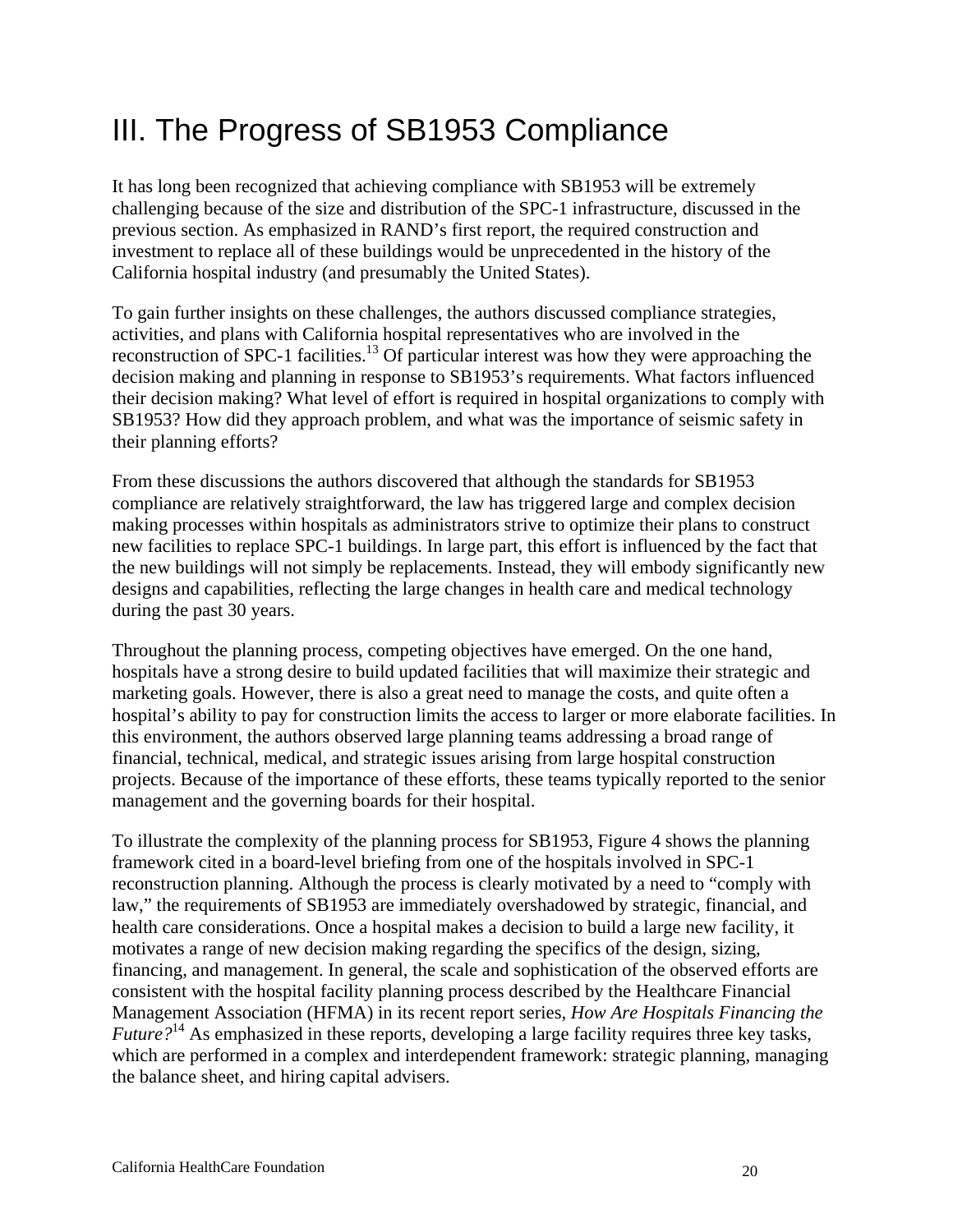**Figure 4. Planning Framework for New Hospital Facilities\*** 



### **Project Goals**

- Develop Flexible Planning Solutions For The Future
- Meet Workload Projections
- Identify Opportunities To Increase Productivity
- Maximize Capital Assets While Minimizing Investments In Antiquated Buildings
- Coordinate Project Schedules With Available Cashflow
- Enhance "Healing" Environments
- Continue The Long-term Commitment To The Communities We Serve
- Comply With SB 1953 Ensure That After A Major Earthquake "Essential" Medical Services Are Available To The Community
- Analyze Service Integration Potential

\*Slides from a board-level briefing, describing planning approach for a hospital involved in reconstruction of SPC-1 facilities.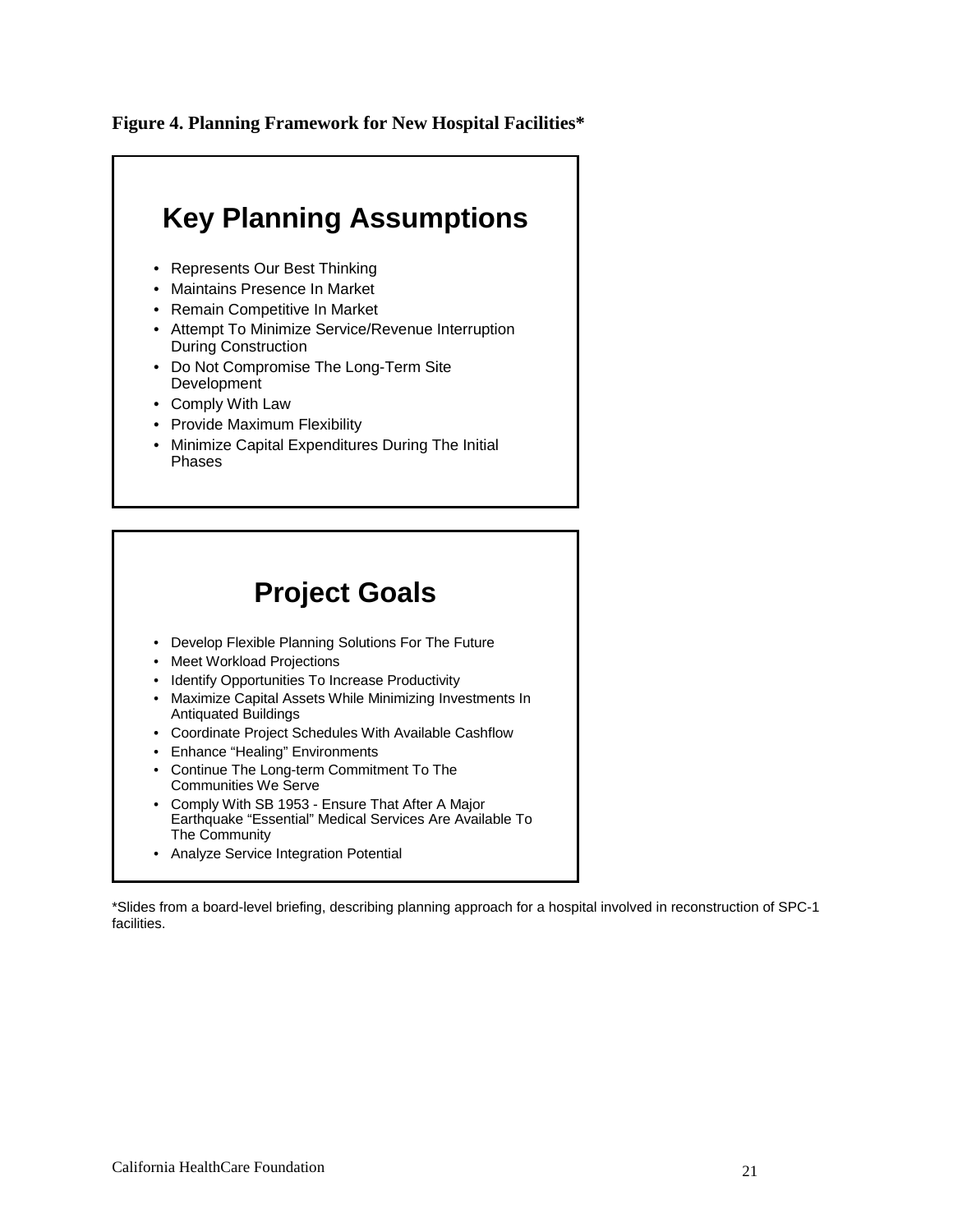Based on this result and discussions with California hospital personnel, the authors make two observations regarding challenges for SB1953 compliance, viewed simply from a planning and organizational perspective.

- Planning and executing hospital construction projects requires a broad range of complex skills and competencies that differ significantly from the traditional expertise for seismic safety (e.g., earthquake engineering). In many cases, these skills may not be present in a hospital organization simply because they are not required to support general ongoing health care operations. If they are not present, it is simply not feasible to plan and execute large construction projects for SB1953 compliance.
- Planning and executing hospital construction projects require decision making and large organizational efforts over long periods of time. Hospitals report that the in-house planning process for a new facility can last four to five years because of the complexity of the considerations discussed above. Including the time for OSHPD review, contractor selection, and construction activities, the organizational time scales required to build a new facility can exceed ten years. Considering that this planning process needs to occur on 305 hospital campuses, it would not be surprising if SB1953 compliance activities occur over a long period of time in California.

Together, these observations raise further concerns regarding the progress that California hospitals are making toward SB1953 compliance. Specifically, the observations, described above, coupled with the analysis in our first report, suggest that only a fraction of California hospitals will be able to marshal the financial, organizational, and logistical resources to carry out large-scale construction programs to meet the law's deadlines. This observation further emphasizes the need to assess the progress of SB1953 compliance. Specifically, is the challenge of achieving SB1953's goals reflected in the progress toward compliance?

The details of the SB1953 compliance schedule are presented in Appendix C. In the original bill, there were two basic deadlines for SPC-1 structures. At a minimum, by 2008, these structures had to be seismically retrofitted, and by 2030 they had to be in full compliance with the act. The final step would require full reconstruction, though hospitals could exercise this option to meet the 2008 deadline. Since the original act was passed, there have been two important revisions to the 2008 deadline. In 2000, SB1801 provided an opportunity for a five-year extension to the 2008 deadline (to 2013), which would be accessible for most California hospitals. Then in 2006, SB1661 provided an opportunity for another two-year extension (to 2015) for hospitals that had made substantial progress on large construction projects for compliance. Other than these general requirements, the steps to SB1953 compliance are largely unspecified. Although it is recognized that construction and seismic retrofits are the only strategies for compliance other than facility closure, planning and accomplishing these tasks are dependent on hospital decision making, as described above. In this setting, there are no predefined milestones leading up to the SB1953 deadlines, making it difficult to assess the progress toward compliance before the required dates. Indeed, for this reason there have been no official efforts by the state of California to assess SB1953 compliance, there has been no reporting by hospitals, and no government databases are currently maintained for this purpose. However, in coming years, there will be important changes on this issue because of the recent approval of SB1661. Under the law's provisions, hospitals must provide detailed schedules describing their plans for construction activities to meet SB1953's requirements. Depending on the compliance status for individual hospitals, these plans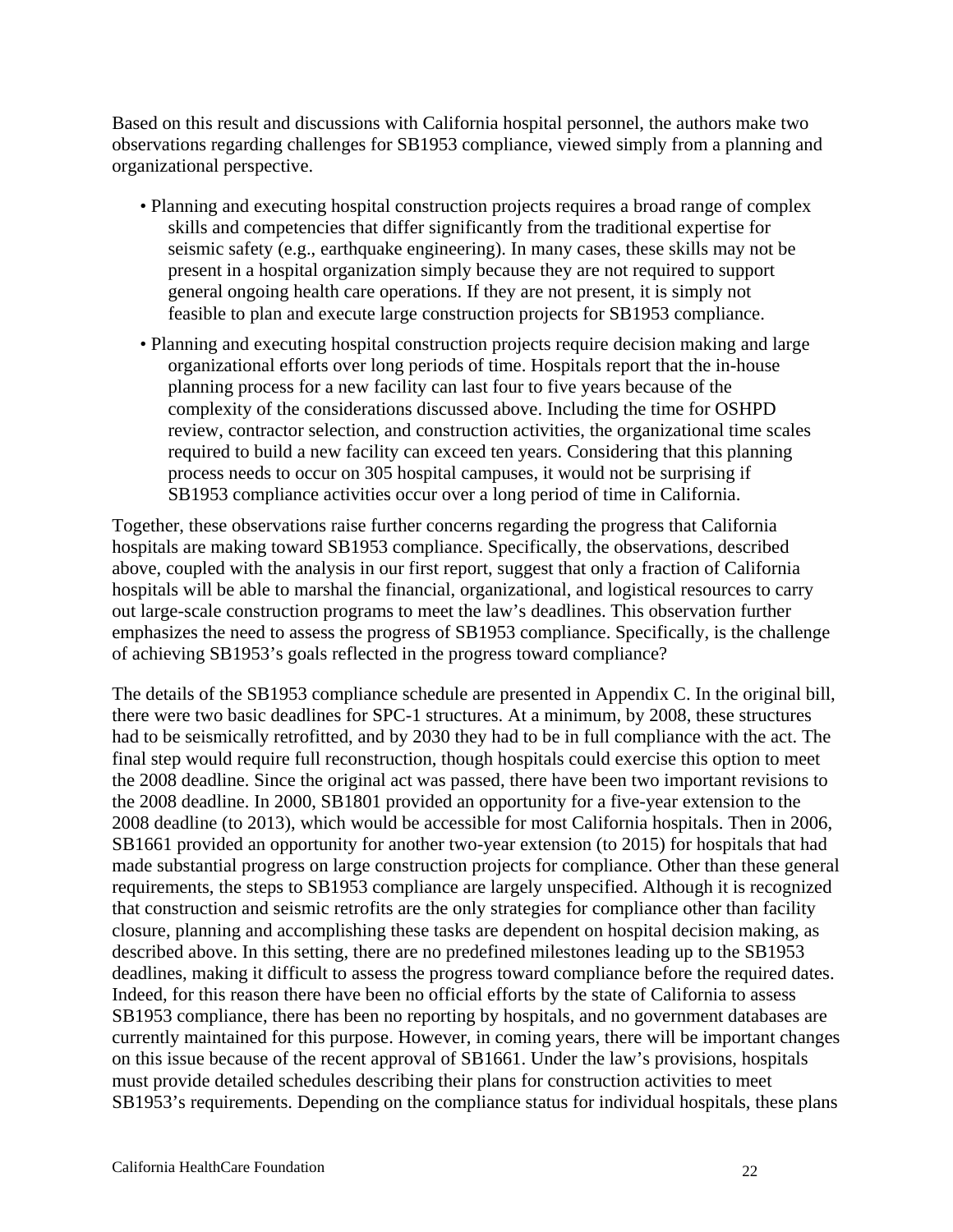are due either in 2007, 2009, or 2011. OSHPD is required to publish the collected data on its Web site within 90 days of the submittal deadlines.

Considering the current data availability, RAND has developed analytic techniques to assess the status of SB1953 compliance across the California hospital industry by focusing on hospital construction activities, which are highly regulated and thus documented. For this task, the authors have focused on publicly available building permit data as a proxy measure of the progress to compliance. These data, which are compiled by OSHPD, are initiated when a hospital communicates its intent to carry out a construction project. The date of the initial communication is recorded, and OSHPD begins a process of reviewing plans for the effort. Once the plans are approved, a building permit is issued, and the file is updated to record the progress of construction. An estimate of the total cost is also included because fees are paid to OSHPD based on this amount. Examples of these records are illustrated for different types of projects in Table 5.

| County                        | <b>Hospital</b>                                                                    | <b>Address</b>                                                           | Project<br><b>Description</b>      | <b>Submittal</b><br>Date | <b>Estimated</b><br>Cost | <b>Completion</b><br>percent) |
|-------------------------------|------------------------------------------------------------------------------------|--------------------------------------------------------------------------|------------------------------------|--------------------------|--------------------------|-------------------------------|
| County:<br>41-San<br>Mateo    | Facility:<br>10804-<br>Peninsula<br>Medical<br>Center                              | 1783 EI<br>Camino<br>Real.<br><b>Burlingame</b><br>94010                 | Hospital<br>replacement<br>project | 4/22/2005                | \$210,800,000            | 0                             |
| County:<br>19B-Los<br>Angeles | Facility:<br>17207-<br>Kaiser<br>Foundation<br>Hospital-<br><b>Baldwin</b><br>Park | 1011<br><b>Baldwin</b><br>Park Blvd.,<br><b>Baldwin</b><br>Park<br>91706 | OR sterilizer<br>replacement       | 7/12/2005                | \$60,000                 | 94                            |

**Table 5. Example Hospital Building Permit Data from OSHPD** 

These data provide valuable insights to SB1953 compliance because they represent a comprehensive record of past, present, and planned hospital construction activities in California. However, some important shortcomings must be considered in the analysis. First, the summary data file contains only limited information about the nature of the construction. In particular, the total square footage for the construction activities is not included. Also the permit files contain no direct information on the contribution to SB1953 compliance. Although some cases are apparent (e.g., "SB1953 replacement hospital") others are vague (e.g. "new patient tower"), and in all cases, the scale is unknown. That is, it is unclear whether the construction meets a portion or all of the SB1953 requirements. To address this uncertainty, this report conservatively assumed that a permit file for a large construction project signaled a hospital's intent to address all its SB1953 compliance requirements on a particular campus.

Second, there is no guarantee that currently planned projects under OSHPD review will ever be completed. It is possible that the plans may not be approved. If a building permit is granted, it is possible that a hospital may not start construction (e.g., funds may not be available). To address this uncertainty, this report conservatively assumed that all of the currently pending building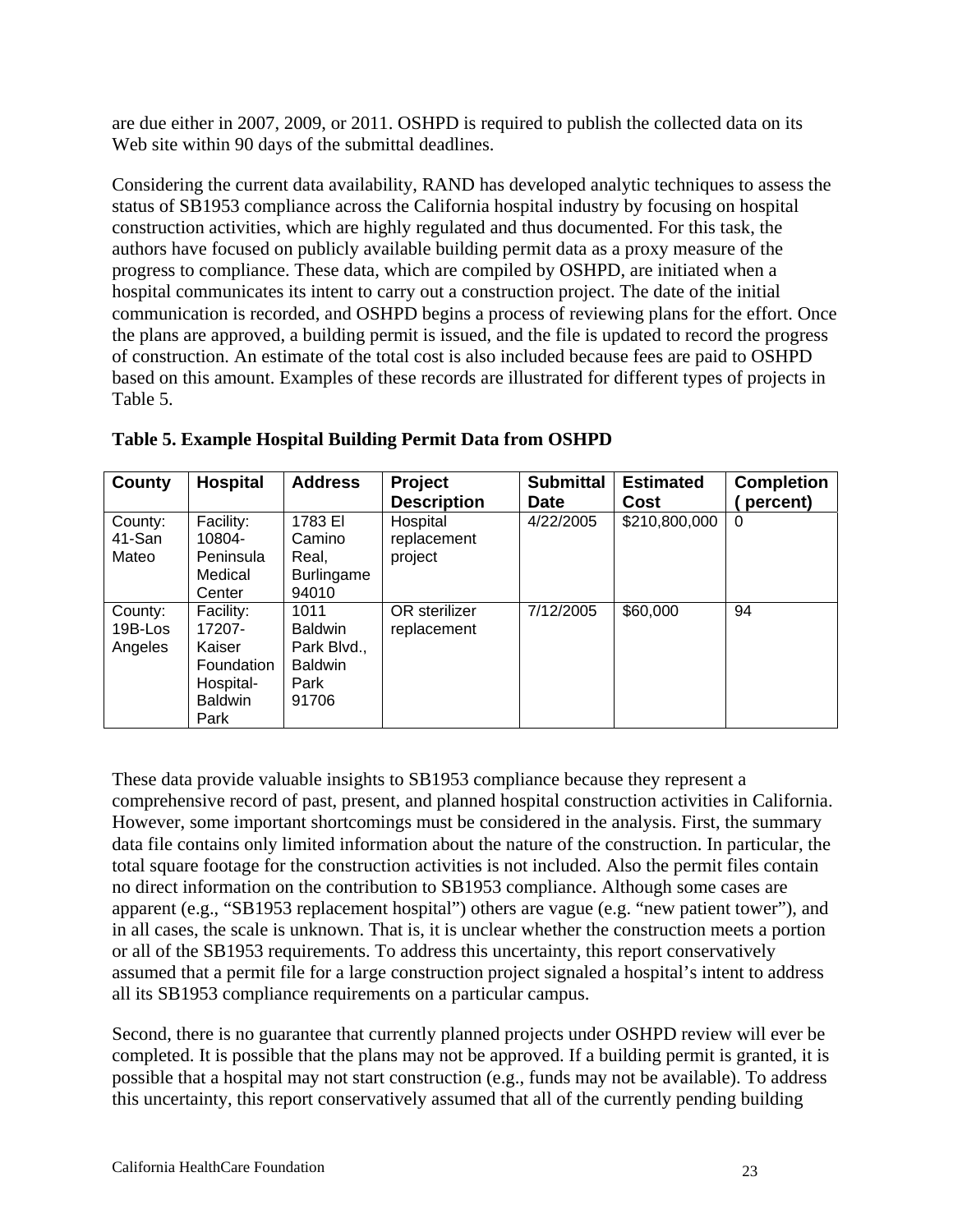permits will eventually be completed. Considering these uncertainties, and the conservative assumptions in response to these factors, the authors conclude that the OSHPD permit data provide an upper bound on the pace of SB1953 compliance, and that the real rate of compliance may be substantially lower.

With this background this analysis reviewed the entire OSHPD database of construction activities for California hospitals (past, present, and planned), looking for records of seismic work, replacement buildings, new buildings, and SB1953 work. Focusing on the hospitals with SPC-1 facilities, the authors separated the facilities into five groups:

- No building permits currently on file with OSHPD;
- Building permits currently on file with OSHPD but for non-seismic work;
- Permits for seismic related construction on file (e.g., retrofits), not including construction of new buildings;
- Permits on file for the construction of new buildings, which appear to replace SPC-1 facilities; and
- Permits on file for other large construction projects.

The results of this analysis are presented in Table 6. Clearly, large numbers of hospitals have not initiated permit activity for SB1953 construction. To illustrate the results in the context of impending SB1953 deadlines, figures 5A and 5B plot the results according to the time of submission and the magnitude of the SPC-1 square footage on a particular campus for the two principal SB1953 deadlines: 2008 and 2013. With this approach, it is clear that large construction projects have been submitted at a fairly consistent pace since 1998, when measured in terms of existing SPC-1 square footage. The rate appears to be about 1.5 million SPC-1 square feet per year for submitted projects.

| Total general acute-care hospitals               | 456 |
|--------------------------------------------------|-----|
| Total number of hospitals with SPC-1 buildings   | 305 |
| Hospitals without permits or seismically related | 203 |
| permits                                          |     |
| Large construction projects                      | 61  |
| Seismic-related permits (not construction)       | 32  |
| Large permits, seismic component unclear         | 9   |
| Application extension received (8/7/06)          | 299 |

|  | <b>Table 6. Summary Analysis of OSHPD Building Permits</b> |  |  |  |
|--|------------------------------------------------------------|--|--|--|
|--|------------------------------------------------------------|--|--|--|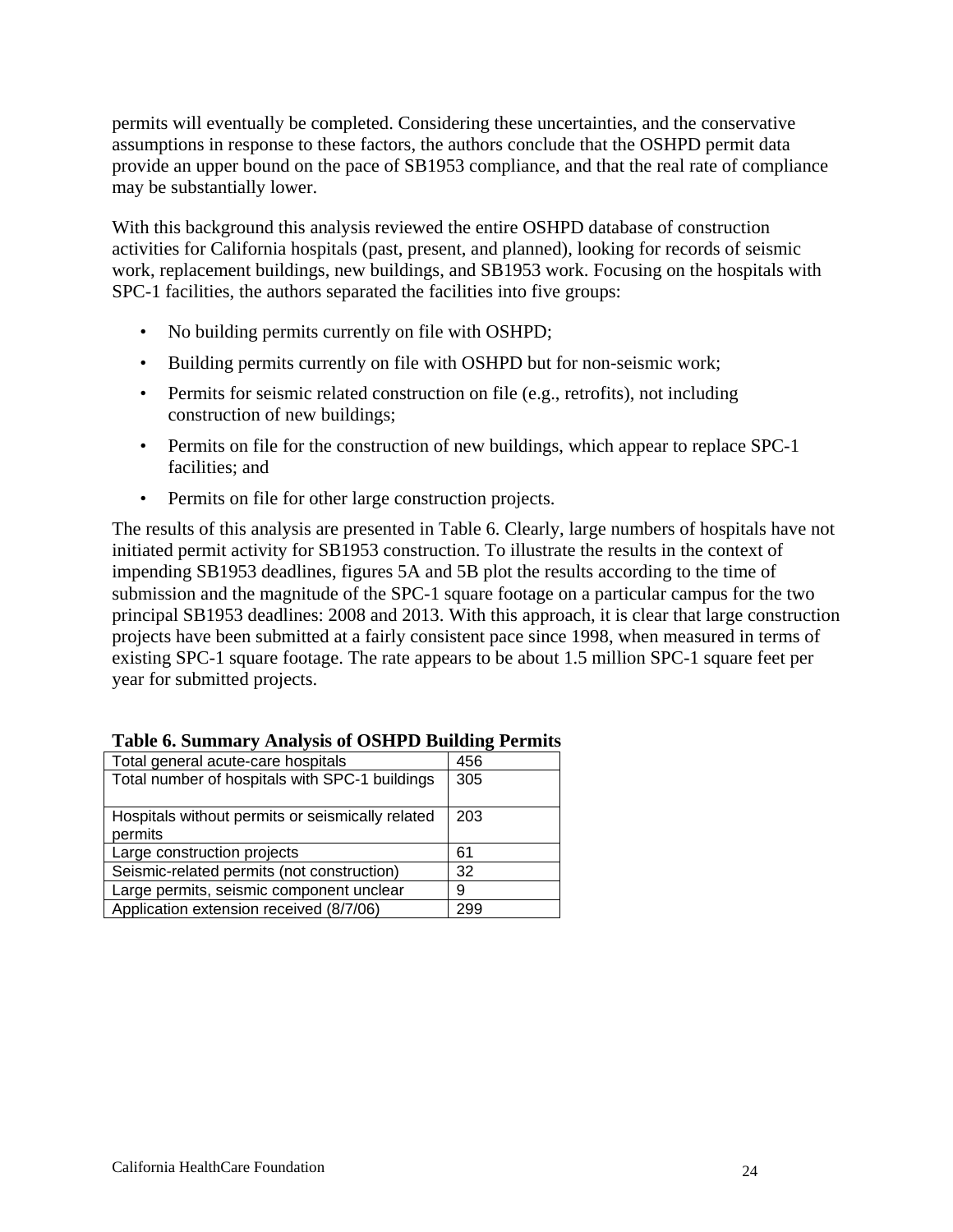**Figure 5 A. Building Permit Submittal Trends (2013 Deadline)\*** 



**\***Trends of permit submittals to OSHPD for large seismic retrofits and reconstruction projects pertaining to SB1953 compliance. The data points show the cumulative progress of mitigating the seismic vulnerability for the entire SPC-1 infrastructure. Each data point records the contribution from individual hospitals, assuming that the submitted projects will address all of the SPC-1 infrastructure improvements on the campus. For most hospitals, the initial deadline for project completion is January 1, 2013. To assess the feasibility of compliance by this date, the authors extrapolate the trend of project submissions. Given that about five years is required for OSHPD review, project planning, and execution, large retrofit and reconstruction projects should be submitted by January 1, 2008, to ensure completion by 2013. On this basis, the authors conclude that as much as 50 percent of the SPC-1 infrastructure may be noncompliant by the time of the first SB1953 deadline.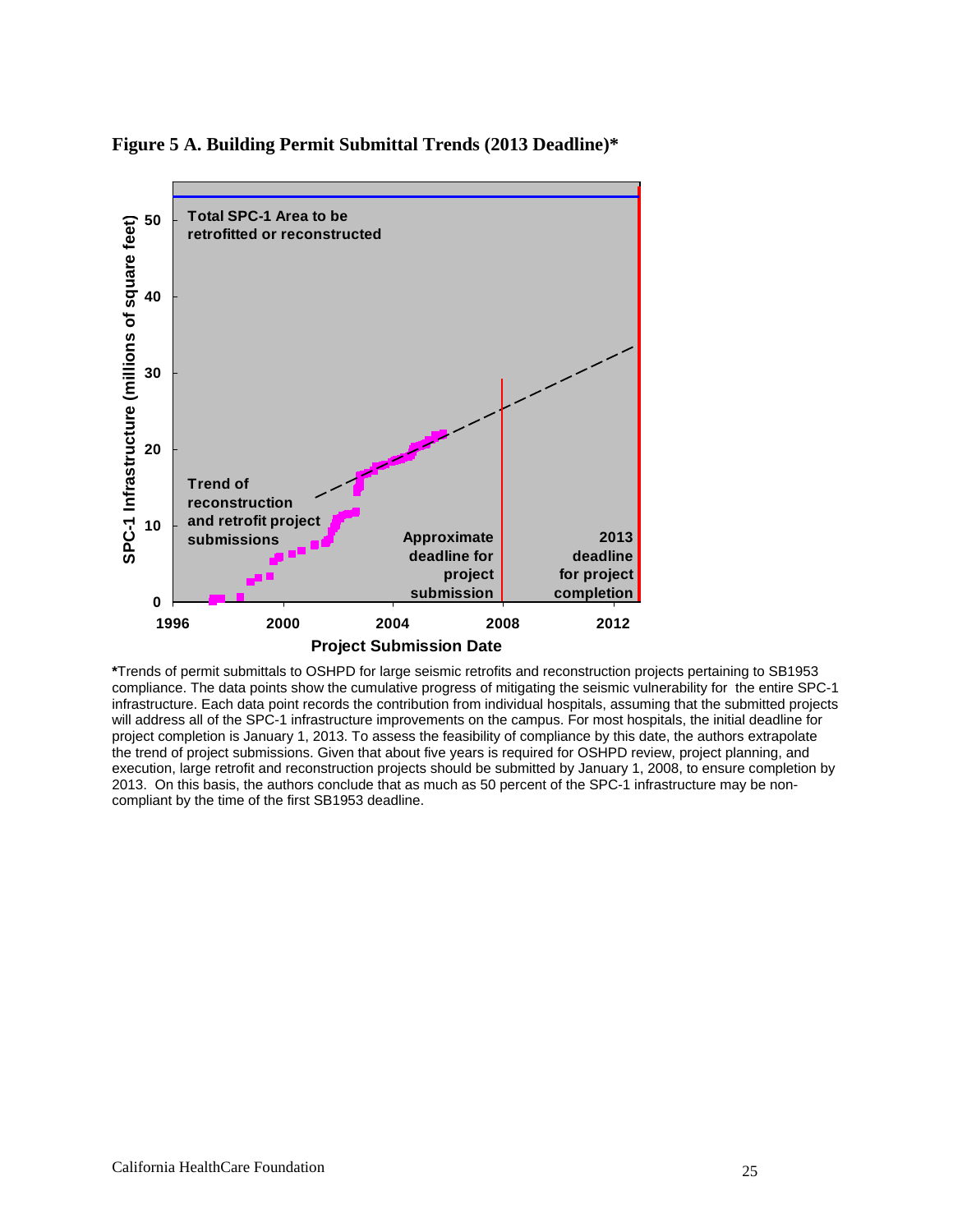**Figure 5 B. Building Permit Submittal Trends** (2030 Deadline)\*



**SPC-1 Infrastructure (millions of square feet)**

**\***Trends of permit submittals to OSHPD for large reconstruction projects pertaining to SB1953 compliance. The data points show the cumulative progress of mitigating the seismic vulnerability for the entire SPC-1 infrastructure. Each data point records the contribution from individual hospitals, assuming that the submitted projects will address all of the SPC-1 infrastructure improvements on the campus. For all hospitals, the deadline for project completion is January 1, 2030. To assess the feasibility of compliance by this date, the authors extrapolate the trend of project submissions. Given that about five years is required for OSHPD review, project planning, and execution, large reconstruction projects should be submitted by January 1, 2025, to ensure completion by 2030. On this basis, the authors conclude that as much as 20 percent of the SPC-1 infrastructure may be non-compliant by the time of the final SB1953 deadline.

Viewed from this perspective, the results have important implications for SB1953 compliance. Based on an analysis of project data through December 2006, the analysis finds that about 30 percent of the SPC-1 floor space has been addressed by large construction projects submitted to OSHPD. This includes approved projects and those currently under review. If large seismic retrofits are included, the magnitude of the floor space increases to about 40 percent. The rate of project submissions indicates that a significant fraction of the SPC-1 floor space will not meet a 2013 deadline, assuming the current rates continue. In extrapolating the trends in Figures 5A and 5B, it should be emphasized that the data record the submission date for the project and not the time of completion and that the data represent an upper bound on compliance trends because of the conservative assumptions in this analysis. Discussions with industry experts indicate that about five years is required between the time of OSHPD submittal and completion for large construction projects. And as discussed above, the date of OSHPD submittal is often preceded by as much as five years of internal planning at a hospital. With this perspective, all hospital construction projects would need to be submitted by January 1, 2008, (about a year away) to be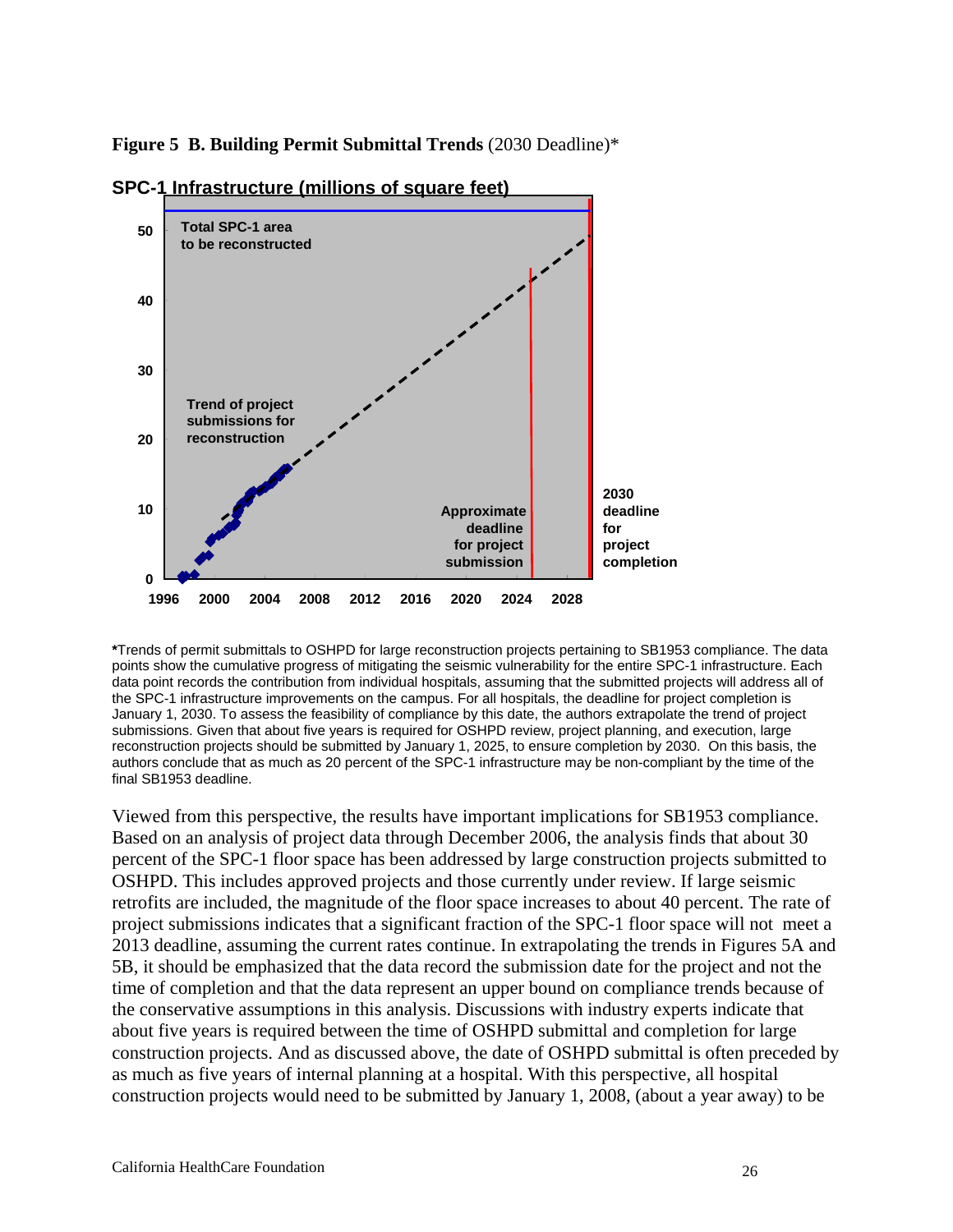sure of meeting the 2013 deadline. And by today, projects should be almost complete considering internal planning and design efforts.

The permit data also illustrate the large unanticipated challenges associated with the 2008/2013 deadlines for SPC-1 structures. As discussed in detail in the first report, hospital owners can meet these deadlines by retrofitting or rebuilding SPC-1 structures by January 1 2008/2013. If the structures were retrofitted, they would need to be rebuilt by 2030. In its design, SB1953 reflected previous legislative proposals (from the 1990s and 1980s) for a phased solution to seismic safety goals. With this approach, the most vulnerable structures (those with a "potential risk of collapse") were to be partially mitigated in the near term with seismic retrofit, and then totally replaced 22 years later. Implicit assumptions to rationalize this approach were that retrofits could be performed relatively quickly and cheaply, compared to large construction projects.

The problem, as demonstrated by the recent experience in California, is that these assumptions turned out to be largely incorrect. As reported by earthquake engineers, state officials, and hospital owners, the costs of retrofits are often comparable to new construction projects, and they are highly disruptive to hospital operations. Most important, at the end of the project, they do not change the health care capabilities for individual buildings. For these reasons, relatively few hospitals are implementing retrofit solutions for the 2008/2013 deadlines. Given that reconstruction appears to be the predominant compliance strategy for SPC-1 buildings, this has effectively moved the 2030 deadline ahead by about 20 years, which is not feasible, given the scale of SPC-1 infrastructure and the pace of hospital construction.

Setting aside the feasibility of the 2008/2013 deadlines, the historical data also indicate that it is unlikely that all hospitals will be able to meet the 2030 deadline for SPC-1 replacement. Based on these data, and decision making discussed in the next section, we estimate that it will take at least 25 years to bring the remaining SPC-1 facilities fully into compliance with SB1953's requirements, assuming the California hospital regulatory, design, and construction industry continues to work at its current historically high pace over the entire period.

In addition to the above challenges, there will be a need to reconstruct the original SPC-2 buildings by 2030. Although the details of this infrastructure have not been quantified, these buildings represented 8.3 percent of the statewide building inventory, according to the 2001 OSHPD survey. On this basis, the authors estimate that the SPC-2 building may contain as much as 10 million square feet of floor space that will need to be reconstructed by 2030. At these levels, it would increase the reconstruction target by about 20 percent in Figure 5B, which would significantly increase the compliance shortfall by the 2030 deadline.

Using the OSHPD permit data, this analysis estimates the amount of the remaining SPC-1 infrastructure that needs to be addressed by construction. For this task, the authors have identified the SPC-1 hospitals with construction projects currently underway. (See Table 7.) Adding the amount of the SPC-1 floor space at these facilities (10.8 million square feet) and subtracting the value from the SPC-1 total at all operational acute-care hospitals (52.4 million square feet) suggests that 41.5 million square feet of SPC-1 floor space has yet to be addressed by active construction projects. This is the value to be used in the subsequent cost analysis.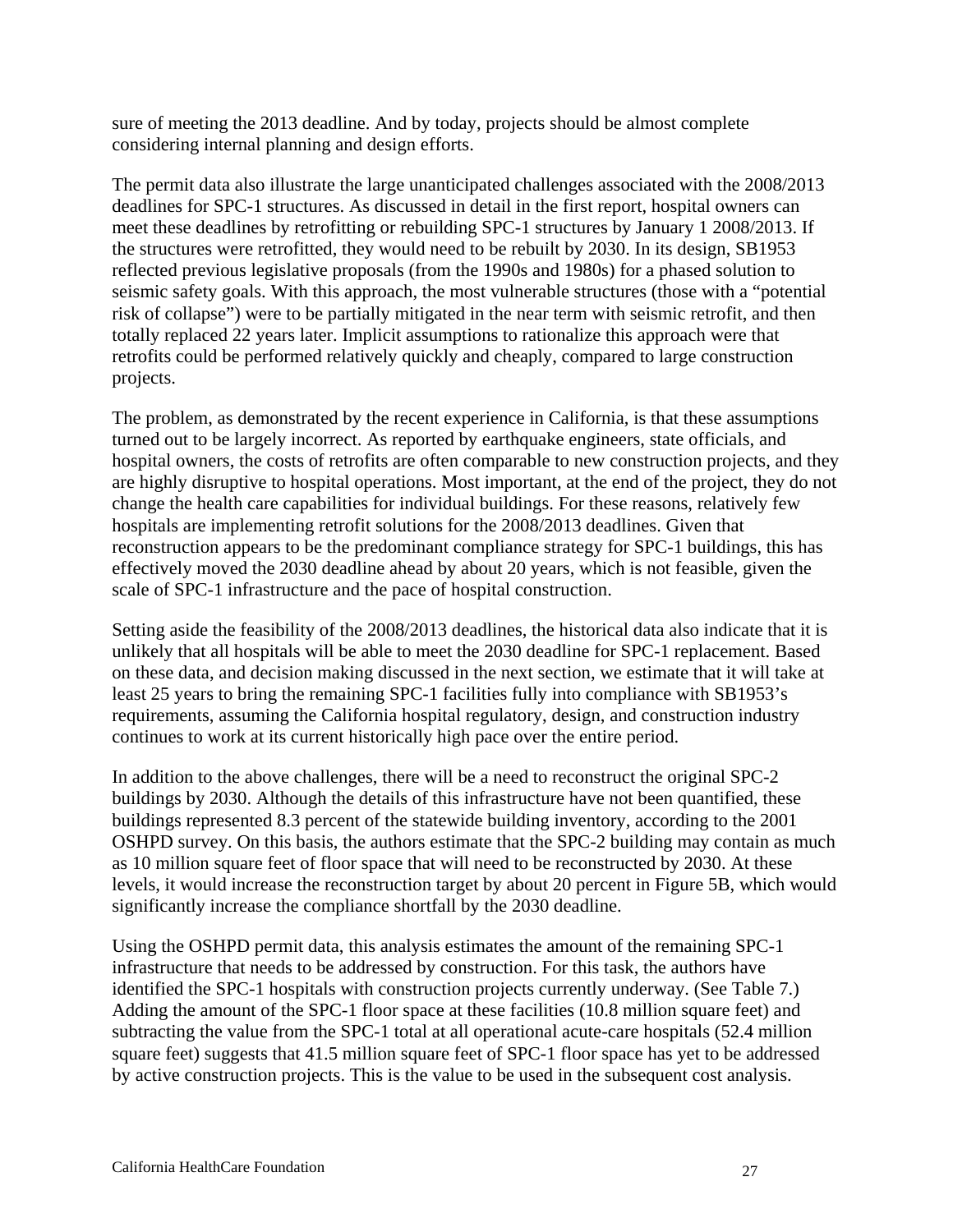#### **Table 7. Ongoing and Completed Large Construction Projects for New Facilities at Hospitals with SPC-1 Buildings\***

| Hospital                                                    | <b>Project Description</b>                                              | SPC-1 Area       |
|-------------------------------------------------------------|-------------------------------------------------------------------------|------------------|
|                                                             |                                                                         | (Square<br>Feet) |
| Alameda County Medical Center-Highland<br>Campus            | New critical care/parking structure                                     | 344,784          |
| City of Hope National Medical Center                        | Replacement hospital                                                    | 198,723          |
| <b>Community Hospital Monterey Peninsula</b>                | South pavilion                                                          | 152,700          |
| <b>Community Medical Center-Fresno</b>                      | Trauma/critical care building                                           | 499,600          |
| <b>Grossmont Hospital</b>                                   | ED/CCU/3 shell-A five-story<br>addition                                 | 52,128           |
| Hoag Memorial Hospital Presbyterian                         | East addition building                                                  | 512,030          |
| Kaiser Foundation Hospital-Harbor City                      | Maternal child/perioperative<br>services building                       | 82,400           |
| Kaiser Foundation Hospital-Sunset                           | A8525/Rebuild LAMC Sunset                                               | 433,400          |
| Kaiser Foundation Hospital-West Los<br>Angeles              | Hospital tower replacement                                              | 471,000          |
| Kaiser Foundation Hospital-Rehabilitation<br>Center Vallejo | Replacement tower                                                       | 268,800          |
| Kaiser Santa Clara Medical Center                           | Phase 1-hospital                                                        | 400,000          |
| Kaiser Santa Clara Medical Center                           | Phase 2-hospital                                                        |                  |
| Laguna Honda Hospital & Rehabilitation<br>Center            | East residence                                                          | 978,670          |
| Los Angeles County USC Medical Center                       | Inpatient tower and common<br>systems/Package 5                         | 1,897,950        |
| Los Robles Regional Medical Center                          | Hospital expansion                                                      | 80,000           |
| Memorial Hospital Medical Center-Modesto                    | North tower addition                                                    | 69,500           |
| Presbyterian Intercommunity Hospital                        | Foundation tower for advanced<br>medicine                               | 262,251          |
| <b>Redlands Community Hospital</b>                          | Phase 2 building addition                                               | 127,955          |
| San Joaquin Community Hospital                              | New addition and alterations                                            | 132,900          |
| Santa Monica-UCLA Medical Center                            | SM-OHRP-replacement hospital                                            | 255,580          |
| Santa Monica-UCLA Medical Center                            | SM-OHRP-replacement hospital                                            | 255,580          |
| Simi Valley Hospital & Health Care<br>Services-Sycamore     | Patient bed tower                                                       | 128,735          |
| St. Johns Hospital and Health Center                        | Steps 1 and 2: Inpatient, diagnostic, 45,000<br>and treatment buildings |                  |
| St. Joseph Hospital-Orange                                  | Patient care center/Plaza tower<br>project                              | 215,800          |
| St. Jude Medical Center                                     | Southwest tower and central plant                                       | 216,000          |
| <b>UCLA Medical Center</b>                                  | UCLA-Westwood replacement<br>hospital                                   | 2,016,561        |
| University of California Davis Medical<br>Center            | 9550900 Surgery and emergency<br>services pavilion                      | 367,500          |
| <b>White Memorial Medical Center</b>                        | New main hospital building                                              | 356,080          |

\*Data obtained from OSHPD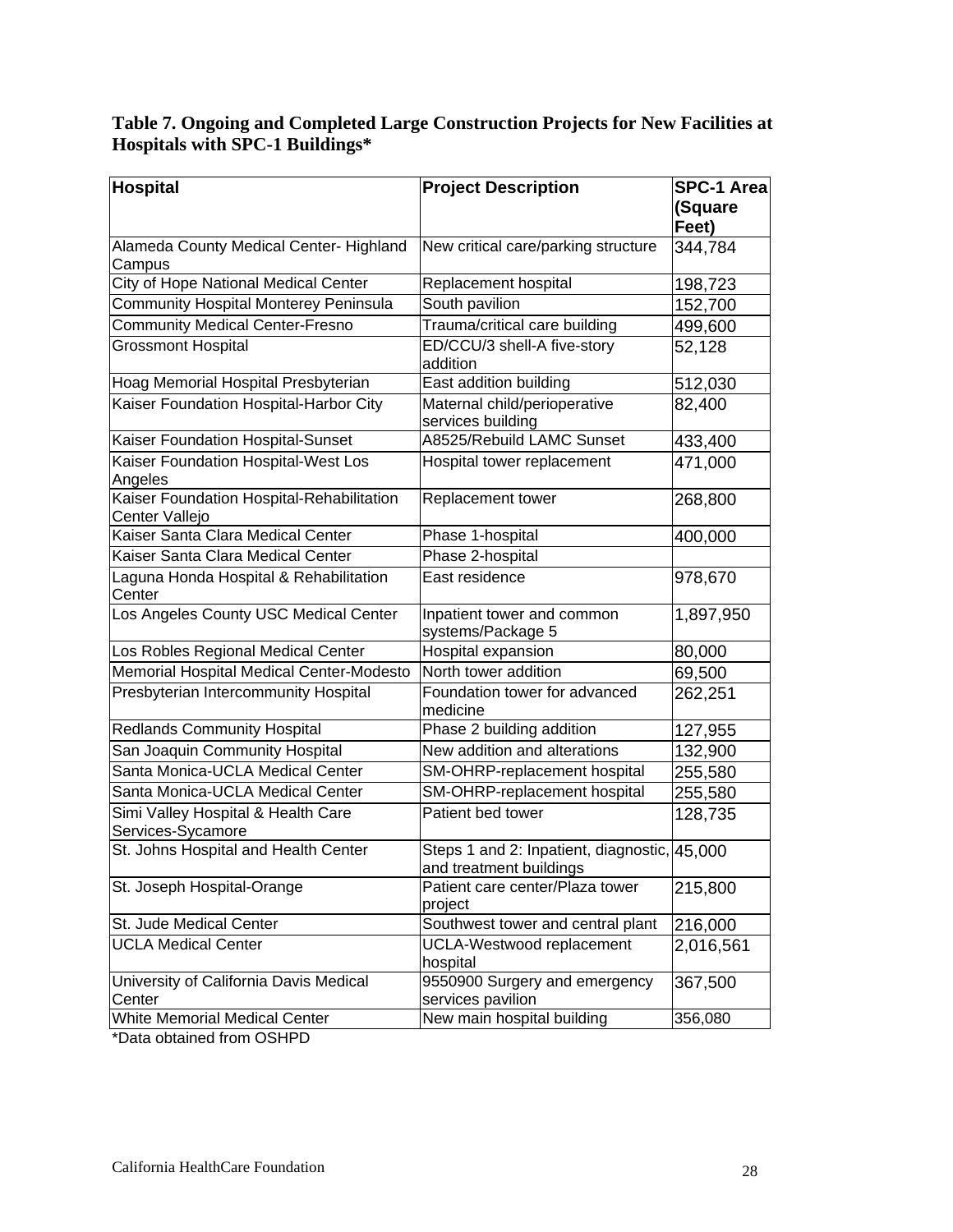# IV. Estimating SB1953 Construction Costs

This section examines the total construction expenditures that may be required as hospitals rebuild SPC-1 facilities to meet SB1953 compliance requirements. The analysis draws on a wide range of information, including:

- Detailed project cost information from hospital construction firms;
- Briefings on hospital decision making regarding large construction projects;
- Design trends for new hospital buildings;
- Financial reporting from California hospitals;
- Detailed infrastructure surveys of California hospitals; and
- Recent surveys of hospital construction cost inflation.

By comparison, the analysis in RAND's previous study focused on the *compliance* costs associated with SB1953 construction. That effort involved two tasks: estimating the total costs associated with SB1953 construction as of 2002 and identifying the costs associated with compliance (which were presumably less than the total).

The estimate of total construction costs in the first study focused on the number of inpatient beds in SPC-1 buildings (41,100 according to 2002 OSHPD data). Given the relatively low occupancy rate for these beds (54 percent in 2001), the authors considered the possibility that hospitals might choose to build new buildings with fewer beds as a way to minimize the cost of SB1953 compliance. Using a construction cost factor of \$1 million per bed for a new, fully equipped hospital, the analysis devised a number of construction cost scenarios for SB1953. The maximum level was 100 percent replacement for all existing beds, giving a total construction cost of \$41.1 billion for new buildings.The possibility of a 30 percent reduction in the inpatient beds resulted in a construction cost scenario of \$28.8 billion.

The estimate of compliance costs in that study involved subtracting some items that might not be viewed as a requirement for SB1953 compliance (e.g., new medical equipment and parking facilities). Although these items were included in new construction projects, they did not address the seismic safety goals for health care in California. The subtractions were arranged in a number of cost scenarios with increasingly stringent views on the required elements for SB1953 compliance. Viewed from this perspective, the estimated compliance costs were significantly less than the total construction costs, ranging from a low of \$0.08 billion to a maximum of \$8.8 billion.

The current study focuses on the total construction costs for SPC-1 replacements rather than the compliance costs, which were emphasized previously. There are two motivations for this approach. First, although the seismic component of new construction may be small, it is widely recognized that full-scale reconstruction is the only viable compliance strategy for SB1953. Because there are no partial compliance solutions, it may be valid to equate the compliance and total construction costs in the current policy debate. Second, there has been large inflation in the costs for California hospital construction in recent years, raising new questions about the overall expenditures for SB1953 and its affordability for California.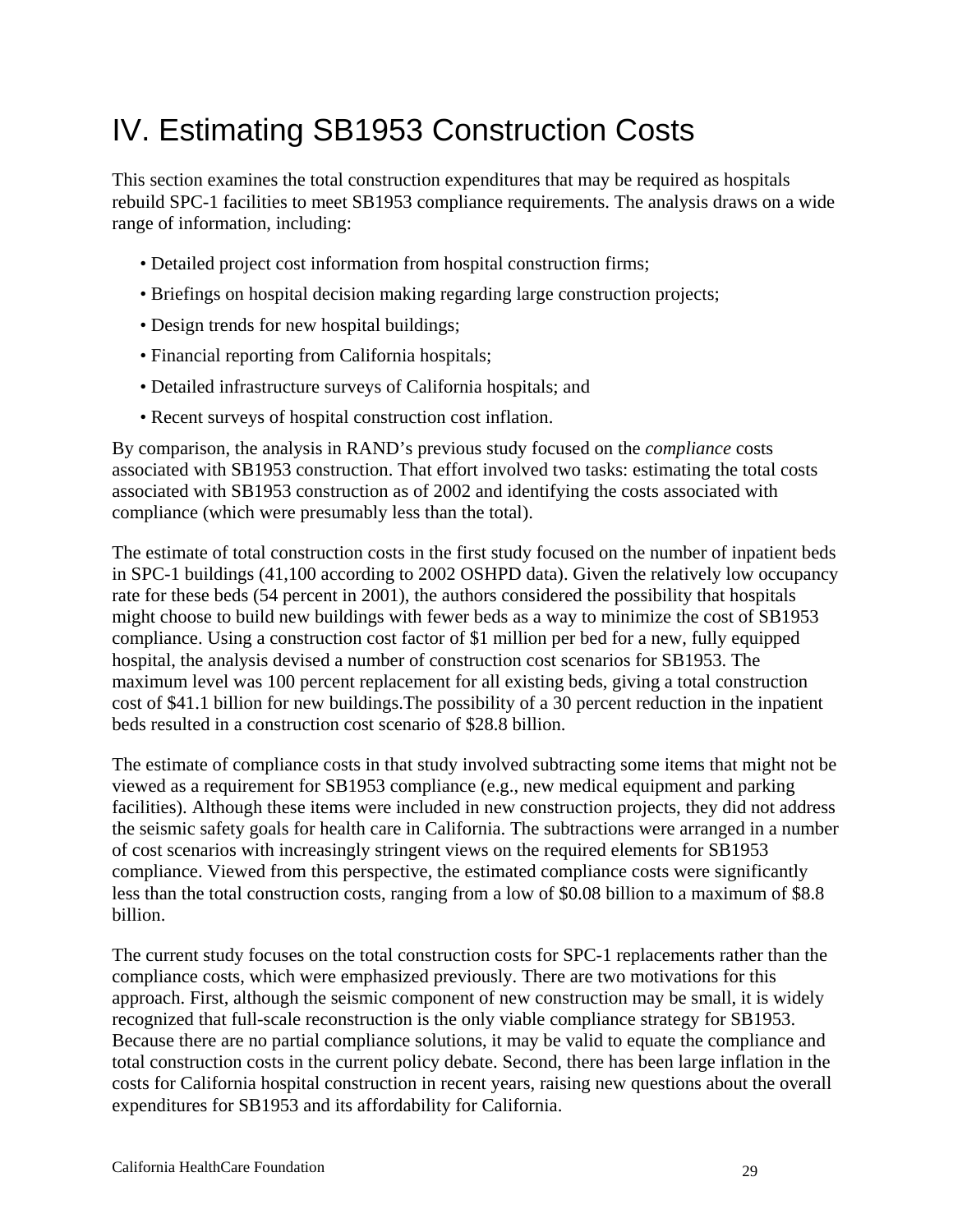With this background, RAND's new construction cost estimate can be viewed as the total cost to implement SB1953, reflecting hospitals' current preference for reconstruction rather retrofitting SPC-1 structures. As such, it is not a maximum estimate because that would include costs for retrofits on all structures together with costs for total reconstruction. Although the estimate reflects the general requirements of the 2030 deadline in SB1953, it would not be accurate to characterize it as the cost of a particular deadline because many hospitals will miss the 2008/2013 deadlines (as documented in the previous section), and reconstruction can be viewed as a strategy to meet both the 2030 and 2008/2013 requirements.

### **Current Hospital Construction Costs**

As documented in the recent Davis Langdon report, *Construction Cost Escalation in California Healthcare Projects*,<sup>15</sup> the basic per-square-foot construction costs have almost doubled since 2001, rising at an annual rate of more than 14 percent above the Consumer Price Index for the past three years. Today, California hospital construction costs are about 40 percent higher than in other states for comparable facilities. As a result of these developments, it has been widely recognized that the total construction costs stimulated by SB1953 are probably substantially larger than the values in RAND's 2002 report.

As documented in interviews with construction and hospitals stakeholders, and described in the Davis Langdon report, several factors have contributed to these trends, including:

- A limited number of contractors for hospital construction projects. Hospital construction in California is highly regulated and supervised. As a result, only a limited number of contractors (general and subcontractors) have the expertise to manage and engage in these projects. As a result, there are few supply and demand mechanisms to correct for prices that may be temporarily inflated.
- A limited labor pool to perform hospital construction projects. The total construction market in California is greater than \$150 billion on an annual basis, as estimated by the U.S. Census.<sup>16</sup> At this level, current hospital construction is only about 2 percent of the total market. Because of the small size, and high degree of regulation, it is difficult for hospital construction jobs to compete for construction labor, which is in relatively short supply in the state.
- Considerable uncertainty regarding the pace and execution of work for subcontractors. Because the details of hospital construction are approved by state representatives on the job site, there can be large variations in the pace of work, depending on the review process. If tasks are not performed according to standards, subcontractors have been required to repeat the job with new materials and labor. Because there are large cost implications associated with these reviews, they have prompted subcontractors to include substantial risk premiums in their bids for hospital construction work. As a result, it is widely viewed that the bids for hospital construction work are significantly higher than bids for comparable work on non-hospital jobs.
- Inflation in the cost of labor and materials. According to Davis Langdon, labor and material costs for construction have increased by about 8 percent per year in the past three years. Because materials represent about half of the construction costs for a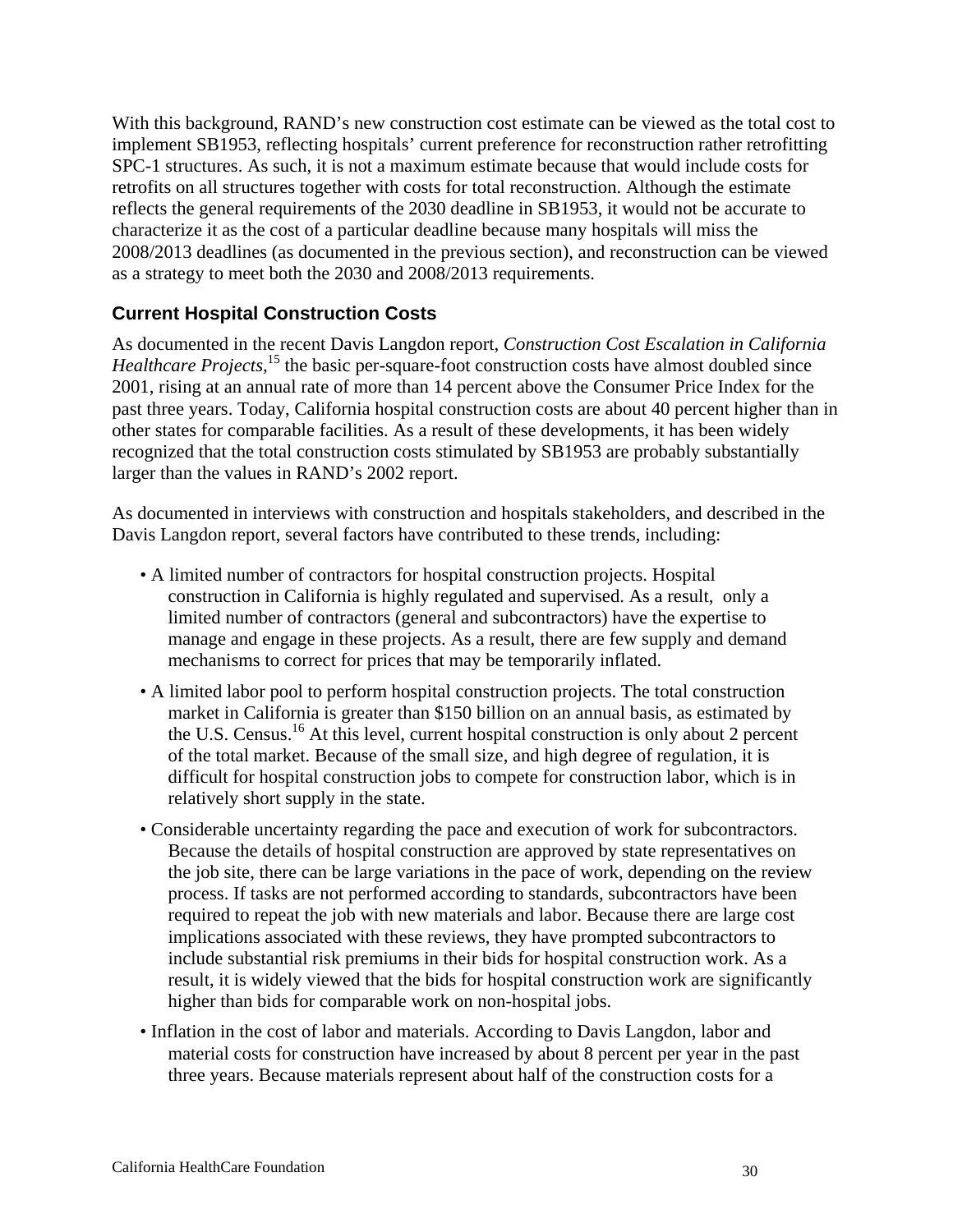hospital, this trend would lead to a 4 percent annual increase in overall construction costs.

• A large increase in demand for hospital construction projects. As the deadlines for SB1953 have approached, the pace of hospital construction activity in California has increased substantially. To quantify this trend, Figure 11 shows the historical monetary value of "construction-in-progress" for general acute-care hospitals as reported to OSHPD. Currently, the California hospital construction industry is working at capacity to complete the current (and planned) jobs. In the current state of "congestion," jobs are often delayed, which adds costs at the level of 1 percent to 2 percent of the total contract per month of schedule delay.

Considering the data from construction and hospital corporations, together with the assessment from Davis Langdon, the authors estimate the following cost factors for California hospital construction in 2006: For a fully furnished and equipped facility, the nominal costs are \$1,000 per square foot. For an unfurnished and unequipped building, the costs are about \$560 per square foot.

Comparing detailed costs for a California hospital construction project to those of a standard office building (also in California) provides context for these values. (See tables 8 and 9.) These data illustrate the origins for some of the elevated costs for hospitals compared to other structures. Most important, the hospital data illustrate the increased costs requirements for basic building services, which reflect the enhanced design and function of a hospital compared to other types of buildings. Whereas plumbing accounts for only \$3.82 per square foot in an office building, the costs are more than \$42 in an hospital, reflecting the substantial difference in the size and sophistication of plumbing facilities between these types of buildings (e.g, bathrooms and plumbing facilities in each patient room in hospitals compared to a few bathrooms per floor in an office building). There are similar large differences for some items, include heating, ventilation, and air conditioning (HVAC); fire protection; elevators; electrical; and drywall. In fact, the cost for a hospital exceeds an office building if one only includes the following items: HVAC, electrical, plumbing, glass and glazing, drywall, concrete, and structural steel. On a qualitative level, the increased detail of the hospital construction budget reflects the increased complexity of these jobs, which contributes further to the costs. Thus, a portion of the elevated costs for new hospital construction simply reflects the costs requirements of building modern health care facilities.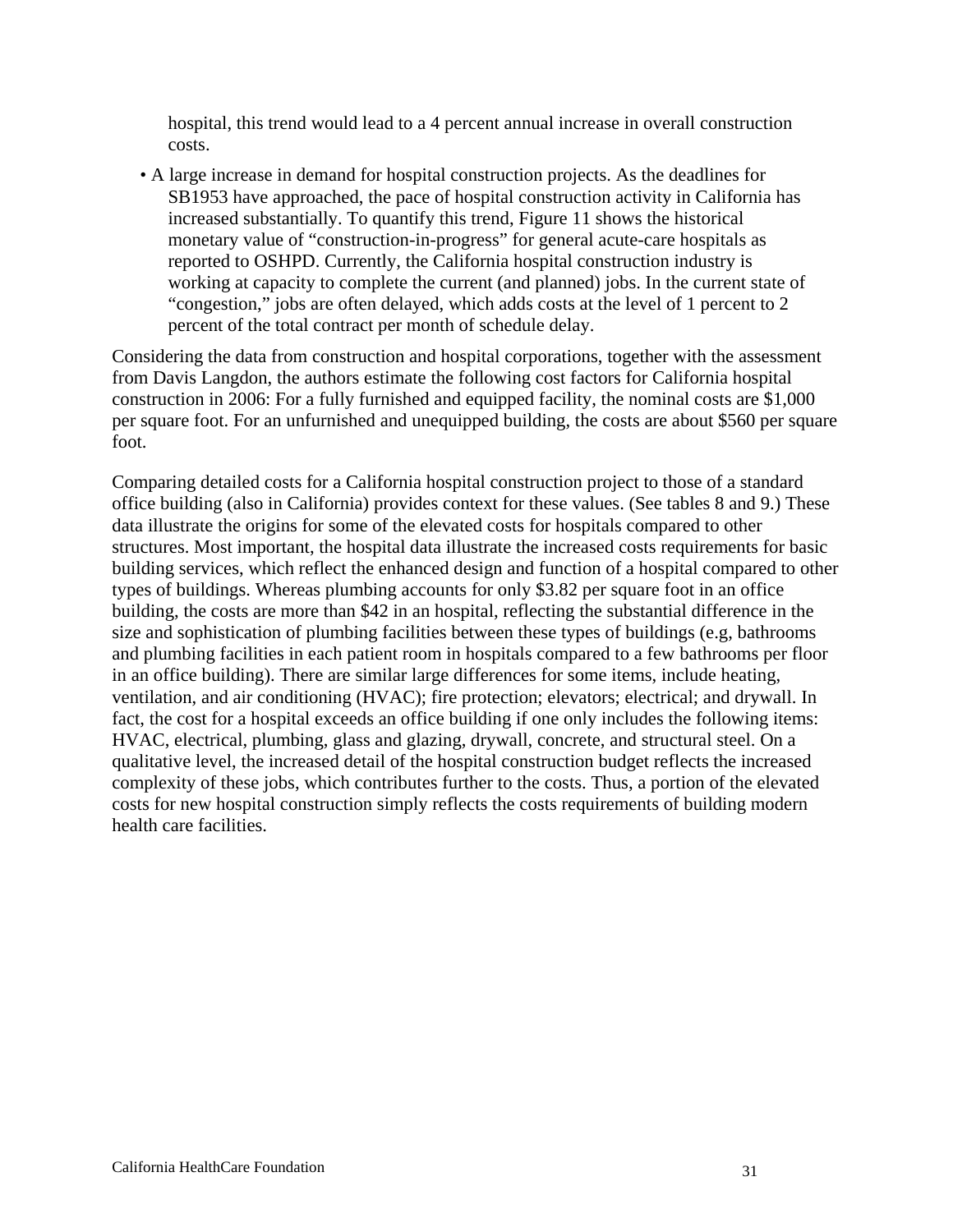| $\frac{1}{2}$ of $\frac{1}{2}$ and $\frac{1}{2}$ of $\frac{1}{2}$ control $\frac{1}{2}$ and $\frac{1}{2}$ and $\frac{1}{2}$ and $\frac{1}{2}$ and $\frac{1}{2}$ and $\frac{1}{2}$ and $\frac{1}{2}$ and $\frac{1}{2}$ and $\frac{1}{2}$ and $\frac{1}{2}$ and $\frac{1}{2}$ and $\frac{1}{2}$<br><b>Cost Element</b> | <b>Cost</b>      | <b>Cost Element</b>                  | <b>Cost</b>      |
|----------------------------------------------------------------------------------------------------------------------------------------------------------------------------------------------------------------------------------------------------------------------------------------------------------------------|------------------|--------------------------------------|------------------|
|                                                                                                                                                                                                                                                                                                                      | (\$/Square Foot) |                                      | (\$/Square Foot) |
| General requirements                                                                                                                                                                                                                                                                                                 | 8.81             | Glass and glazing                    | 31.14            |
| Site demo and soil remediation                                                                                                                                                                                                                                                                                       | 4.77             | Drywall/plaster                      | 64.88            |
| Retaining wall and miscellaneous                                                                                                                                                                                                                                                                                     | 1.25             | Ceramic tile                         | 3.58             |
| concrete                                                                                                                                                                                                                                                                                                             |                  |                                      |                  |
| Asphalt paving and site concrete                                                                                                                                                                                                                                                                                     | 4.88             | Resinous flooring                    | 0.19             |
| Underground piping                                                                                                                                                                                                                                                                                                   | 3.04             | Terrazzo                             | 2.82             |
| <b>Traffic signals</b>                                                                                                                                                                                                                                                                                               | 1.51             | Acoustic ceiling                     | 5.49             |
| Site electrical                                                                                                                                                                                                                                                                                                      | 2.72             | <b>Resilient flooring</b>            | 8.16             |
| <b>Bus shelter</b>                                                                                                                                                                                                                                                                                                   | .26              | Painting                             | 2.61             |
| Rework metal fence                                                                                                                                                                                                                                                                                                   | 0.04             | Architectural upgrades               | 2.82             |
| Landscaping (phase 1)                                                                                                                                                                                                                                                                                                | 2.21             | Artwork display                      | 1.03             |
| Phase 1 PCOs                                                                                                                                                                                                                                                                                                         | 0.66             | Thematics allowance                  | 3.17             |
| Demolition                                                                                                                                                                                                                                                                                                           | 4.53             | <b>Toilet partition</b>              | 0.7              |
|                                                                                                                                                                                                                                                                                                                      |                  | accessories                          |                  |
| Mass excavation and remediation                                                                                                                                                                                                                                                                                      | 34.88            | Wall protection                      | 3.71             |
| Landscape                                                                                                                                                                                                                                                                                                            | 4.17             | Wood lockers                         | 0.48             |
| Underground piping re-route                                                                                                                                                                                                                                                                                          | 4.87             | Operable partitions                  | 0.15             |
| Asphalt paving                                                                                                                                                                                                                                                                                                       | 1.61             | Visual display                       | 0.29             |
|                                                                                                                                                                                                                                                                                                                      |                  | surfaces                             |                  |
| Site concrete allowance                                                                                                                                                                                                                                                                                              | 4.79             | Signage                              | 0.03             |
| Shoring                                                                                                                                                                                                                                                                                                              | 10.35            | Projection screens                   | 0.03             |
| Reinforcing steel                                                                                                                                                                                                                                                                                                    | 13.33            | Window washing                       | 0.8              |
|                                                                                                                                                                                                                                                                                                                      |                  | equipment                            |                  |
| Concrete CIP                                                                                                                                                                                                                                                                                                         | 37.05            | <b>OFCI</b> medical                  | 3.47             |
|                                                                                                                                                                                                                                                                                                                      |                  | equipment                            |                  |
| Unit masonry                                                                                                                                                                                                                                                                                                         | 3.98             | Windows treatment                    | 1.38             |
| Structural steel                                                                                                                                                                                                                                                                                                     | 38.85            | Elevators                            | 12.09            |
| Metal deck                                                                                                                                                                                                                                                                                                           | 0.53             | Chutes                               | 0.37             |
| Miscellaneous metal                                                                                                                                                                                                                                                                                                  | 13.69            | Pneumatic tubes                      | 2.24             |
| Unistrut                                                                                                                                                                                                                                                                                                             | 0.53             | Fire protection                      | 7.42             |
| Ornamental metal                                                                                                                                                                                                                                                                                                     | 6.34             | Plumbing                             | 42.38            |
| Finish carpentry                                                                                                                                                                                                                                                                                                     | 9.11             | Heating, ventilation,                | 46.83            |
|                                                                                                                                                                                                                                                                                                                      |                  | air conditioning                     |                  |
| Rough carpentry                                                                                                                                                                                                                                                                                                      | 0.53             | <b>Building controls</b>             | 10.39            |
| Roofing and waterproofing                                                                                                                                                                                                                                                                                            | 6.4              | Testing                              | 1.06             |
| Methane membrane barrier                                                                                                                                                                                                                                                                                             | 5.21             | Commissioning                        |                  |
| Flashing and sheet metal                                                                                                                                                                                                                                                                                             | 6.71             | Electrical                           | 62.31            |
| Doors and hardware                                                                                                                                                                                                                                                                                                   | 5.39             | Fire alarm system                    | 3.87             |
| Coiling doors<br>Smoke containment curtains                                                                                                                                                                                                                                                                          | 0.39             | Telecommunications                   | 4.11             |
|                                                                                                                                                                                                                                                                                                                      | 0.38             | Constructability review<br>allowance | 2.41             |
|                                                                                                                                                                                                                                                                                                                      |                  | <b>TOTAL</b>                         | 573.20           |
|                                                                                                                                                                                                                                                                                                                      |                  |                                      |                  |

**Table 8. Example of Costs for California Hospital Construction (February 2006)**<sup>17</sup>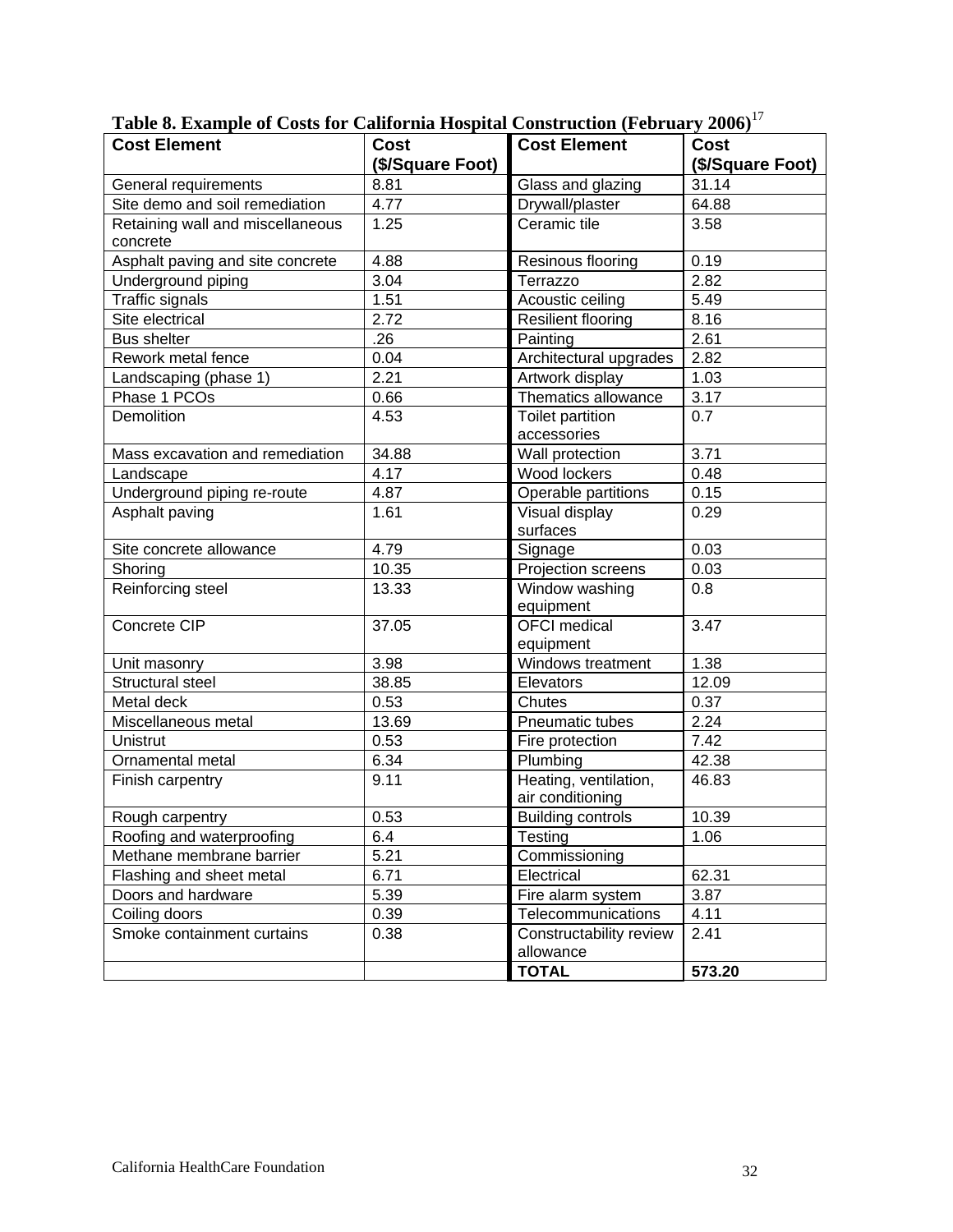| <b>Cost Element</b>                | Cost             |  |
|------------------------------------|------------------|--|
|                                    | (\$/Square Foot) |  |
| Excavation and foundation          | 10.25            |  |
| Structure                          | 31.13            |  |
| Roofing                            | 2.09             |  |
| <b>Exterior walls</b>              | 26.28            |  |
| Interior partitions and finishing  | 7.74             |  |
| Tenant improvements                | 60.00            |  |
| <b>Specialties</b>                 | 0.67             |  |
| Equipment and furnishings          | 0                |  |
| Vertical transport                 | 6.03             |  |
| Fire protection                    | 3.18             |  |
| Plumbing                           | 3.82             |  |
| <b>HVAC</b>                        | 20.89            |  |
| Electrical                         | 20.53            |  |
| Site work                          | 17.19            |  |
| Parking structure                  | 64.04            |  |
| General conditions, insurance, fee | 34.34            |  |
| Testing and inspection             | 0.00             |  |
| Total                              | 308.21           |  |

**Table 9. Example of Costs for California Office Construction (February 2006)**<sup>18</sup>

Examining the \$1,000 per-square-foot requirement from two financial perspectives pertinent to California hospital operations will provide context for current hospital construction costs: First, a comparison of the construction costs and the profitability of the current California hospital infrastructure; second, an examination of the potential effects on the costs of medical services.

### **Comparison with Hospital Profitability**

To assess the first issue, RAND collected data on the gross square footage of all California hospital campuses from OSHPD and compared the values to data in the annual financial reports also filed with OSHPD. (2004 is the latest year available.) To assess the profitability of the current California hospital infrastructure, RAND compared the total building square footage on individual campuses to the financial net from operations, defined as the product of the operating margin and the total operating revenue. Forming a ratio in this way measures the net annual profit per square foot of hospital buildings on a particular campus. As Figure 6 illustrates, the tremendous range in values for this ratio (from more than \$300 to less than \$200 per square foot) is largely uncorrelated with the size of the current hospital campus. In general, the data indicate a large variability in the financial performance of California hospitals.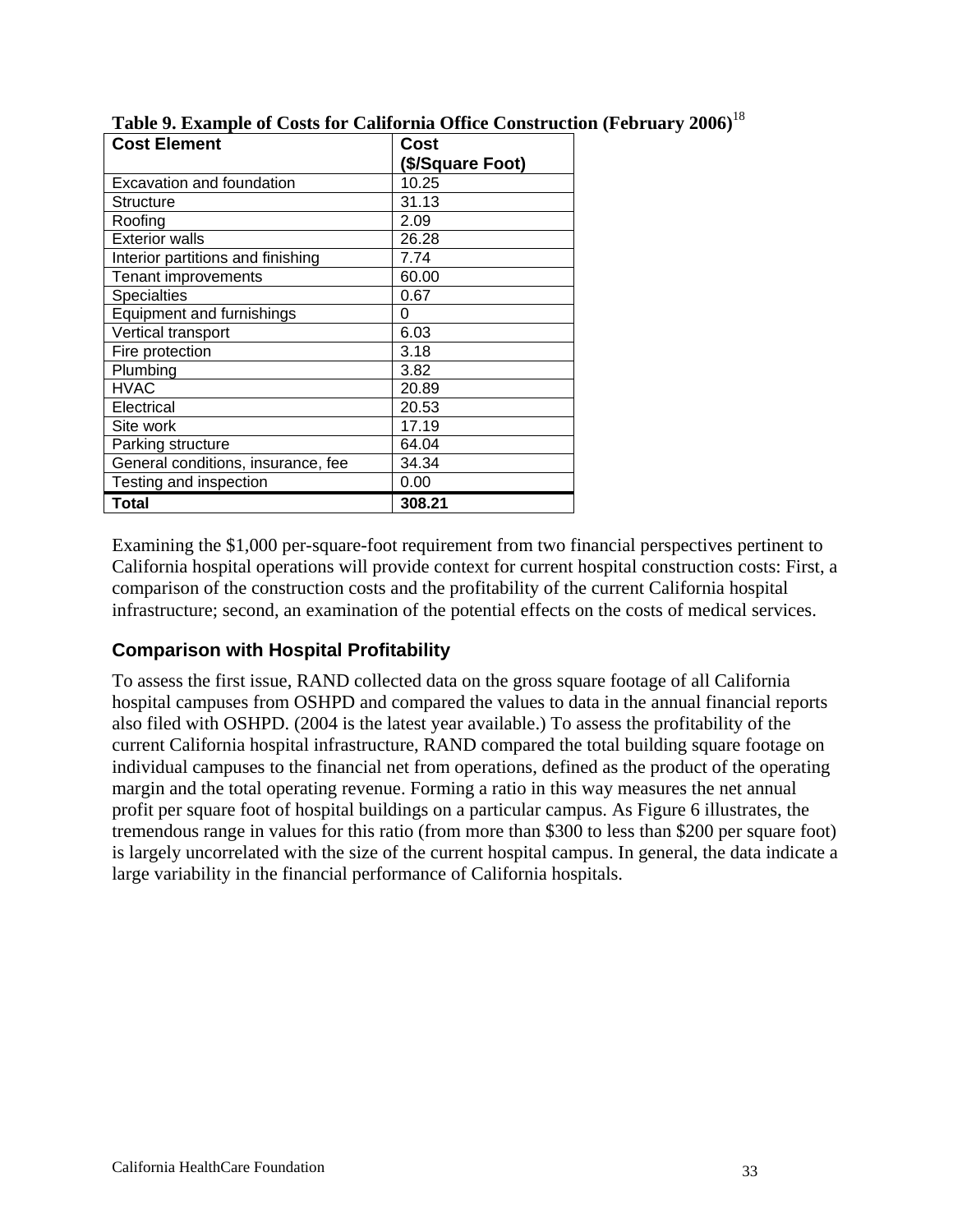

**Figure 6. Net Profitability per Square Foot, in Dollars\*** 

\*Data are for all acute-care hospital facilities in California. All data in this figure were obtained from OSHPD.

To examine the implications for SB1953 construction programs, RAND focused only on the ratios for hospitals with SPC-1 buildings and arrayed the data in terms of the profitability per square foot. This perspective (Figure 7) shows that about half of the SPC-1 infrastructure occurs on campuses where the ratio of profit per square foot is only marginally positive or worse, when viewed in absolute terms or on a relative basis compared to the costs of \$1,000 per square foot for a new facility. Based on this observation, the authors conclude that financing for much of the SPC-1 replacements will require capital from sources other than ongoing hospital operations.

#### **Impact on Costs for Medical Services**

To assess the potential effects on the costs of medical services, RAND considered the magnitude of the increased costs per adjusted patient-day in hospitals that will be needed to balance the construction costs at \$1,000 per square foot for a new facility. The first step in this analysis considers the impact of finance charges to assess the total costs of new construction. (See Figure 8.) Because California hospitals include for-profit, non-profit, and publicly owned entities, with wide ranging financial health, the authors expect that a broad spectrum of financing arrangements will be used to obtain capital for new construction (i.e. annual interest rates and terms of loans). With this background, RAND estimates that the total costs for a new hospital facility (construction, equipment, furnishing, and financing) will range from \$1,400 to \$2,800 per square foot.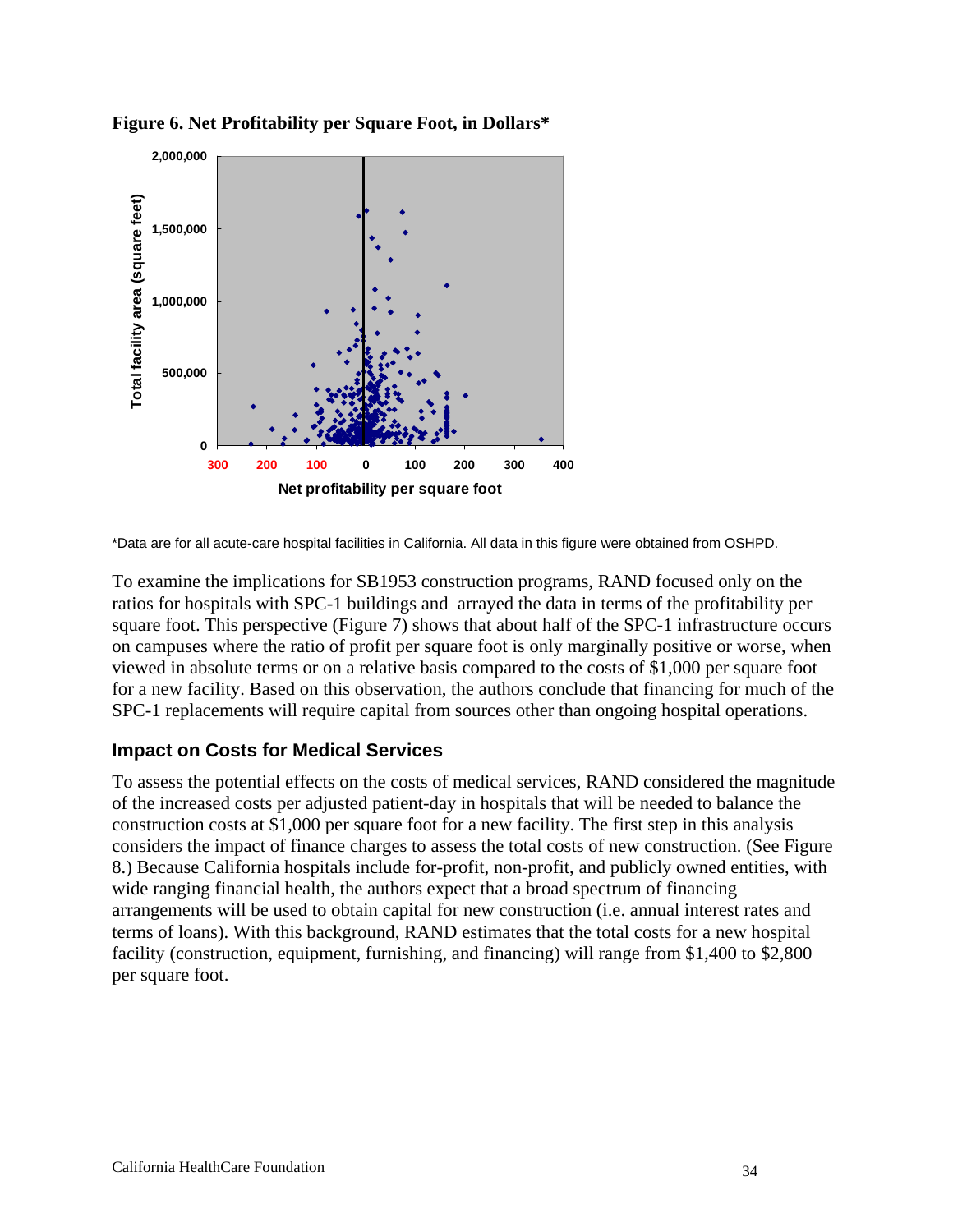

**Figure 7. Net Income per Square Foot Across SPC-1 Facilities\*** 

\*The Kaiser facilities occur as a step in the above curve because they report financial data in aggregate to OSHDP rather than on a facility-by-facility basis. All data in this figure were obtained from OSHPD.



**Figure 8. Total Cost of Financing \$1,000\***

**\***Values show the nominal cost in 2006 dollars for one square foot of a finished new hospital facility, considering different interest rates and lengths of loans. These calculations use \$1,400 as the minimum and \$2,800 as the maximum cost that hospitals will have to absorb per square foot of new construction.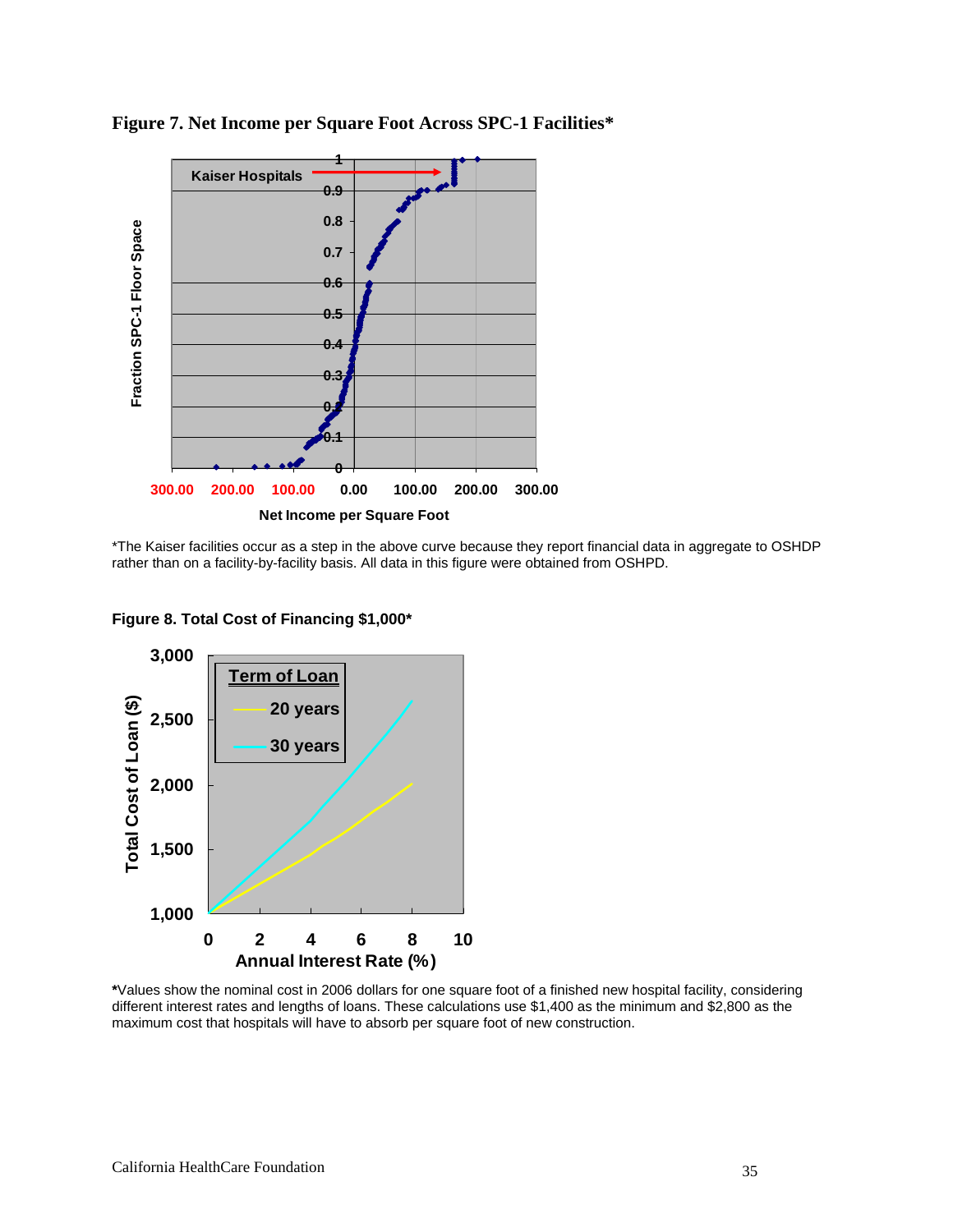The next step in the analysis considers how individual hospitals will amortize these costs over the flow of patients on individual campuses. In detail this assessment requires consideration of the size of the patient flows in relation to the size of the new construction and the period for the amortization. Using OSHPD hospital data, the authors note that the average patient flow for California hospitals can be quantified as 0.26 adjusted patient-days per square foot of infrastructure, based on 2004 data.<sup>19</sup> In general, if a hospital replaces all of its facilities with new construction, maintaining the same gross building area, the impact on costs for medical services would be calculated according to the following relation.

Increased cost per adjusted patient-day =

Total construction costs

(Adjusted patient days per square foot per year *X* period of amortization)

On average, considering total construction costs of \$2,800 per square foot, and a 20-year amortization period, the costs of new construction would be balanced by an increased cost per adjusted patient-day of  $$2,800/(0.26 \text{ X } 20) = $538$ .

Two factors will alter the above calculation if impacts across the entire SPC-1 infrastructure are considered. Hospitals that replace only a portion of their facilities will be able to amortize the costs over relatively larger patient flows compared to the new facility. This would effectively increase the value of the adjusted patient-days per square foot per year in the above relation and decrease the cost impacts. Alternatively, if hospitals build new facilities that are larger than the original SPC-1 buildings on a per-patient basis (see discussion below), it will cause an effective decrease in the patient flows per square foot to amortize the costs and increase the cost impacts.

Figures 9A and 9B illustrate these tradeoffs and the cost impacts for all California hospitals. These calculations consider a range of effective patient flows per square foot of new facility, facility costs, and amortization periods. The figures show that for total project costs between \$1,400 and \$2,800 per square foot, a 20-year amortization period, and a range of patient flows around the statewide average of 0.26 adjusted patient-days per square foot per year, the increased costs per adjusted patient-day could fall between \$200 and \$950. By comparison, the average cost per adjusted patient-day was about \$1,980 for all general acute-care California hospitals in 2004 (defined as total operating revenues/total adjusted patient-days).20 It should be emphasized that this result only represents the balance of costs from an accounting perspective, and it does not predict the impacts on costs to health care consumers. In some cases, hospitals may identify other sources of capital to balance the construction costs (e.g., donations, decreased profitability). In other cases, it may require increased prices for health care services. And, as indicated in Figure 7, most hospitals will not be able to use income from health care operations to pay for new construction.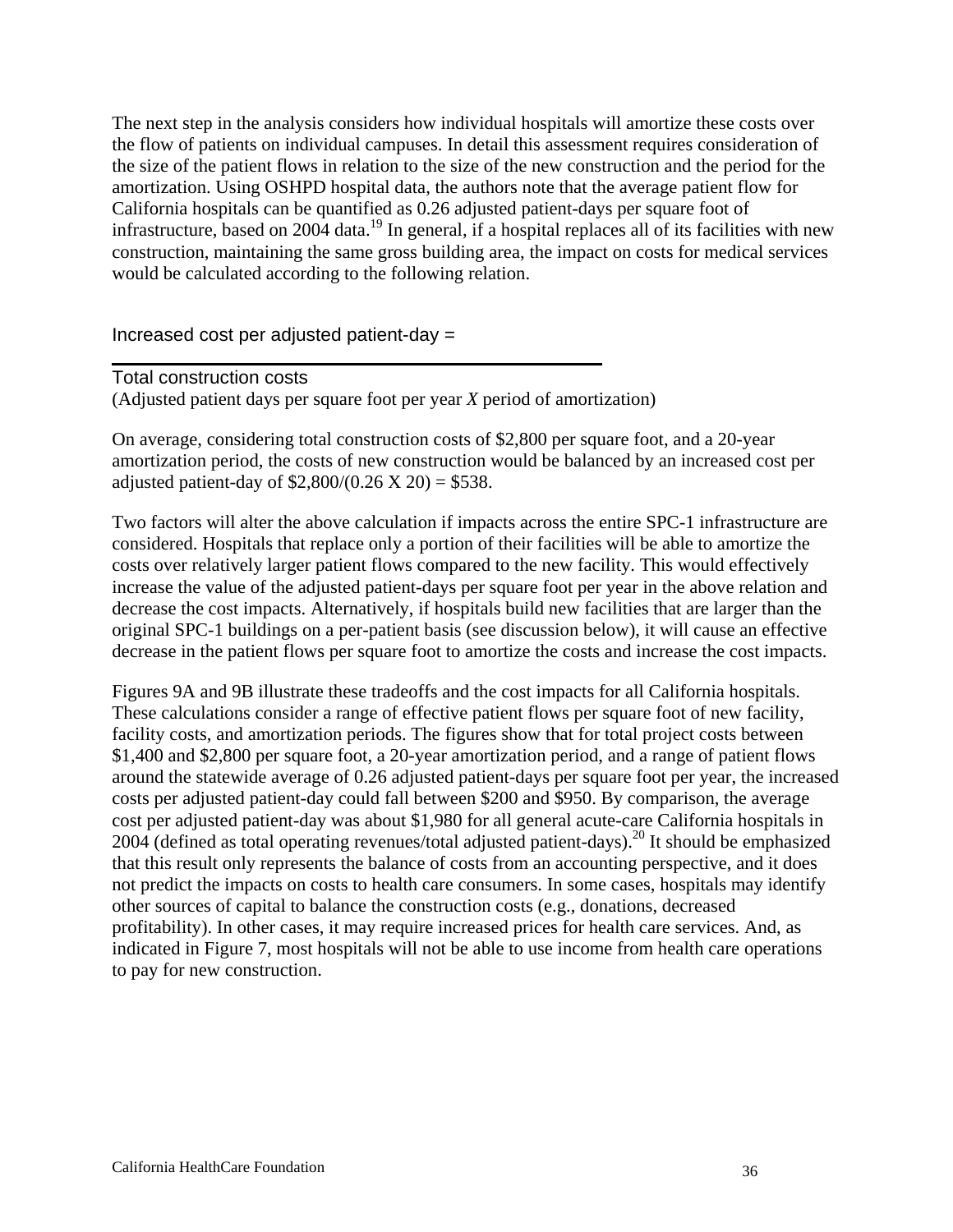

**Figure 9 A. Estimated Increased Costs per Adjusted Patient-Day: \$2,800 per Square Foot Total Construction Cost\*** 

\*Curves show increases to accommodate a total cost of \$2,800 per square foot for new hospital facilities, considering a range of amortization periods and facility sizes compared to patient loads. As illustrated by the red vertical line, the average number of adjusted patient-days per square foot per year in all California hospitals is currently 0.26. As indicated, the effective number of adjusted patient-days to amortize a new facility will increase when hospitals only replace a portion of their current buildings, but it will decrease if the replacement hospitals are designed to be substantially larger on a per-patient basis. With this background, and considering a 20-year amortization period, the authors estimate that the costs per adjusted patient-day could increase by as much as \$950 for individual hospitals to accommodate a total cost of \$2,800 per square foot to build new facilities.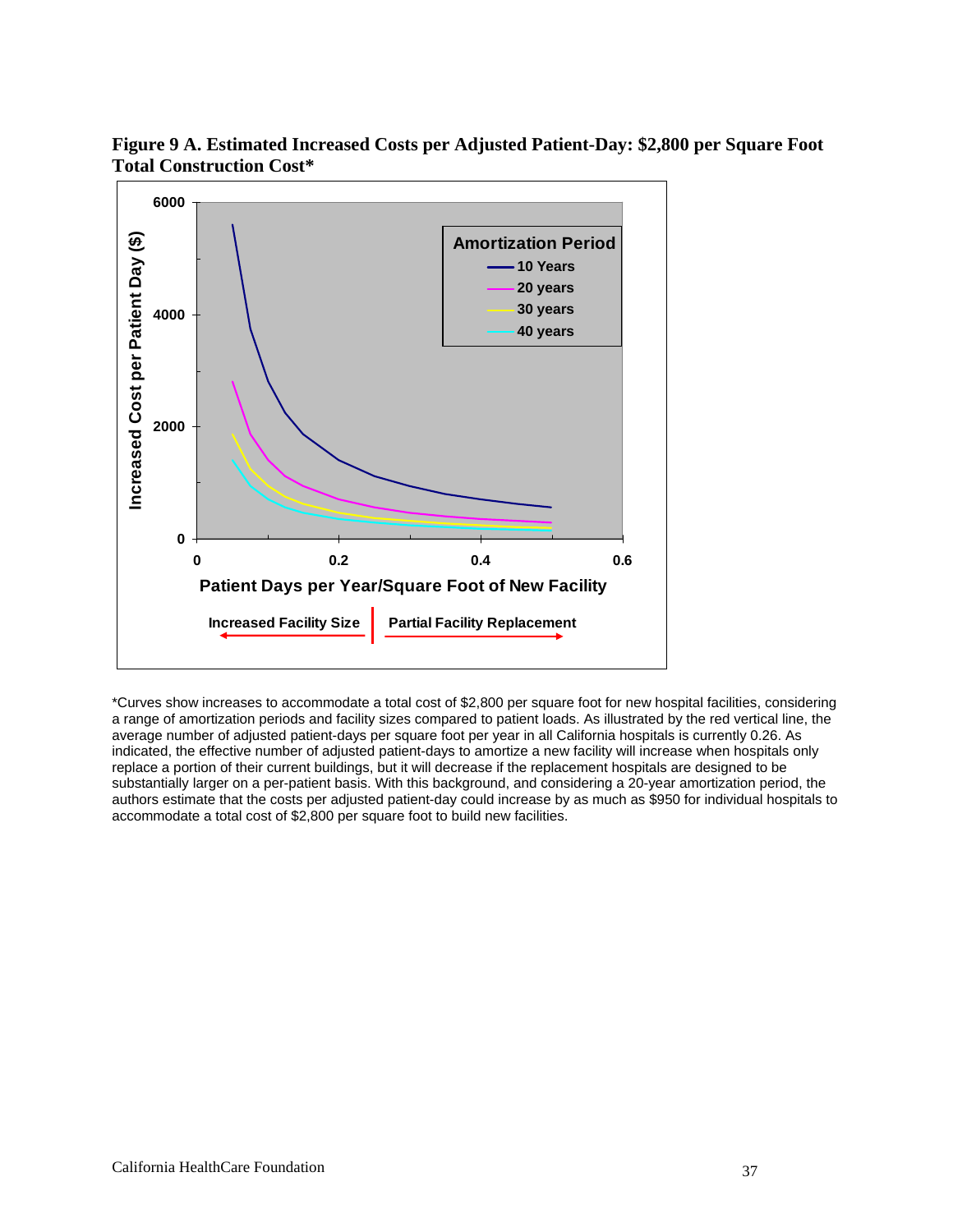

**Figure 9 B. Estimated Increased Costs per Adjusted Patient-Day: \$1,400 per Square Foot Total Construction Cost\*** 

\*Curves show increases to accommodate a total cost of \$1,400 per square foot for new hospital facilities, considering a range of amortization periods and facility sizes compared to patient loads. As illustrated by the red vertical line, the average number of adjusted patient-days per square foot per year in all California hospitals is currently 0.26. As indicated, the effective number of adjusted patient-days to amortize a new facility will increase when hospitals only replace a portion of their current buildings, but it will decrease if the replacement hospitals are designed to be substantially larger on a per patient basis. With this background, and considering a 20-year amortization period, the authors estimate that the costs per adjusted patient-day could increase by as much as \$475 for individual hospitals to accommodate a total cost of \$1,400 per square foot to build new facilities.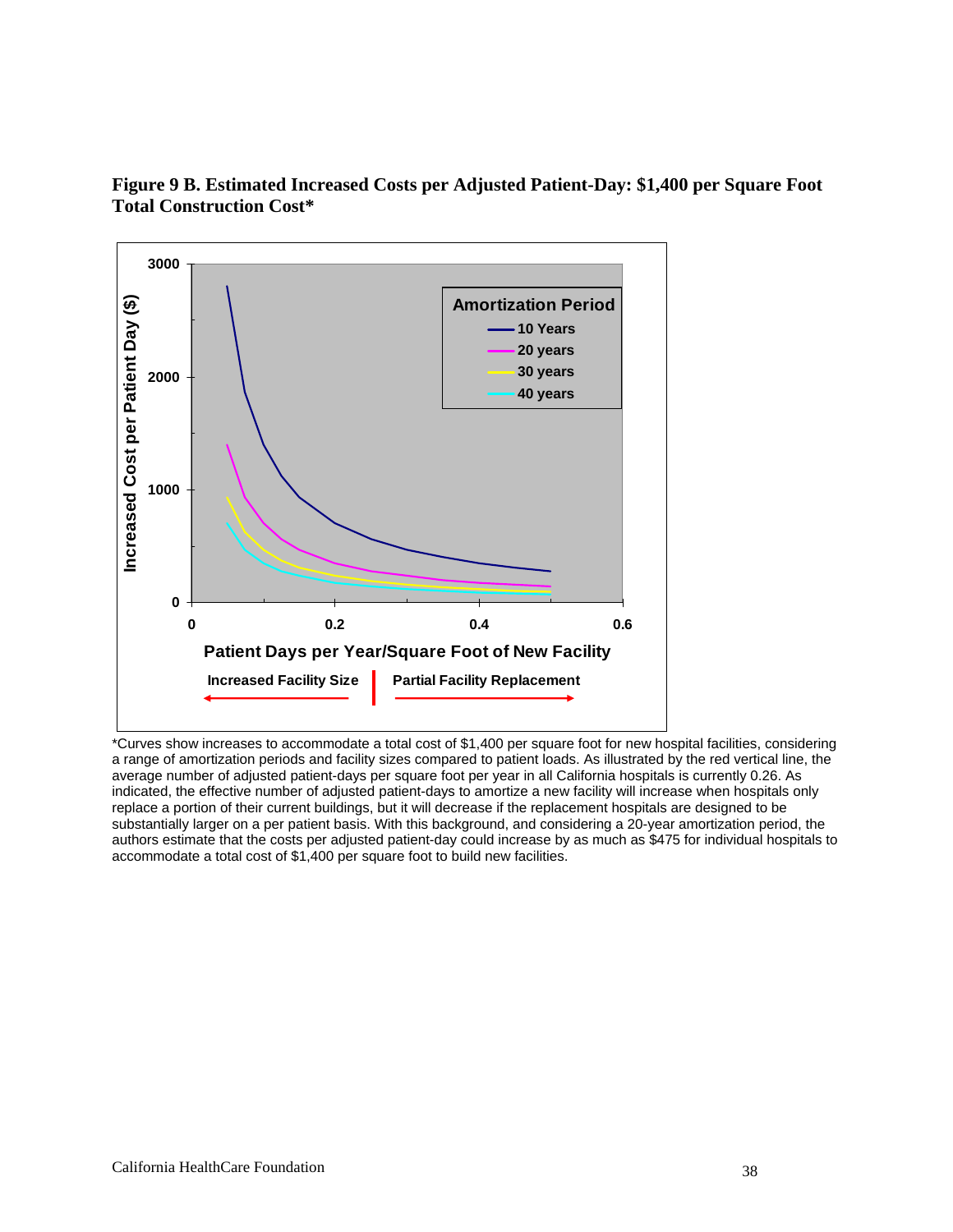### **Construction Cost Scenarios**

With the above background, the authors estimate the total construction costs that may be required to reconstruct the remaining SPC-1 facilities (41.5 million square feet), using a scenario approach that explicitly models the impact of future trends that are difficult to quantify *a priori*  but have a large impact on the total costs. For this effort, the most important considerations involve the magnitude of future construction cost inflation and hospital decision making regarding the size of the their new construction projects. These issues are discussed below.

#### **Inflation**

Because the construction effort will occur over a long period of time, the real construction costs can increase significantly with small levels of inflation. On this point, this analysis focuses particularly on the construction inflation rate in excess (or in deficit) of the background consumer price index (CPI) or price deflator. If construction costs increase/decrease at faster rate than these indices, then future construction becomes more/less expensive than today in real terms. Historically, increases in construction costs, averaged across the United States as measured by the Engineering News Record Construction Cost Index, have been comparable to the trends in inflation when measured over a long period of time. (See Figure 10.) However, there can be large differences between the two when viewed over short periods of time. (See Figure 11.) And as illustrated by the recent experience in California, the trends can be further accentuated when focusing on hospital construction. As discussed below, construction cost inflation is a variable parameter when quantifying future cost scenarios.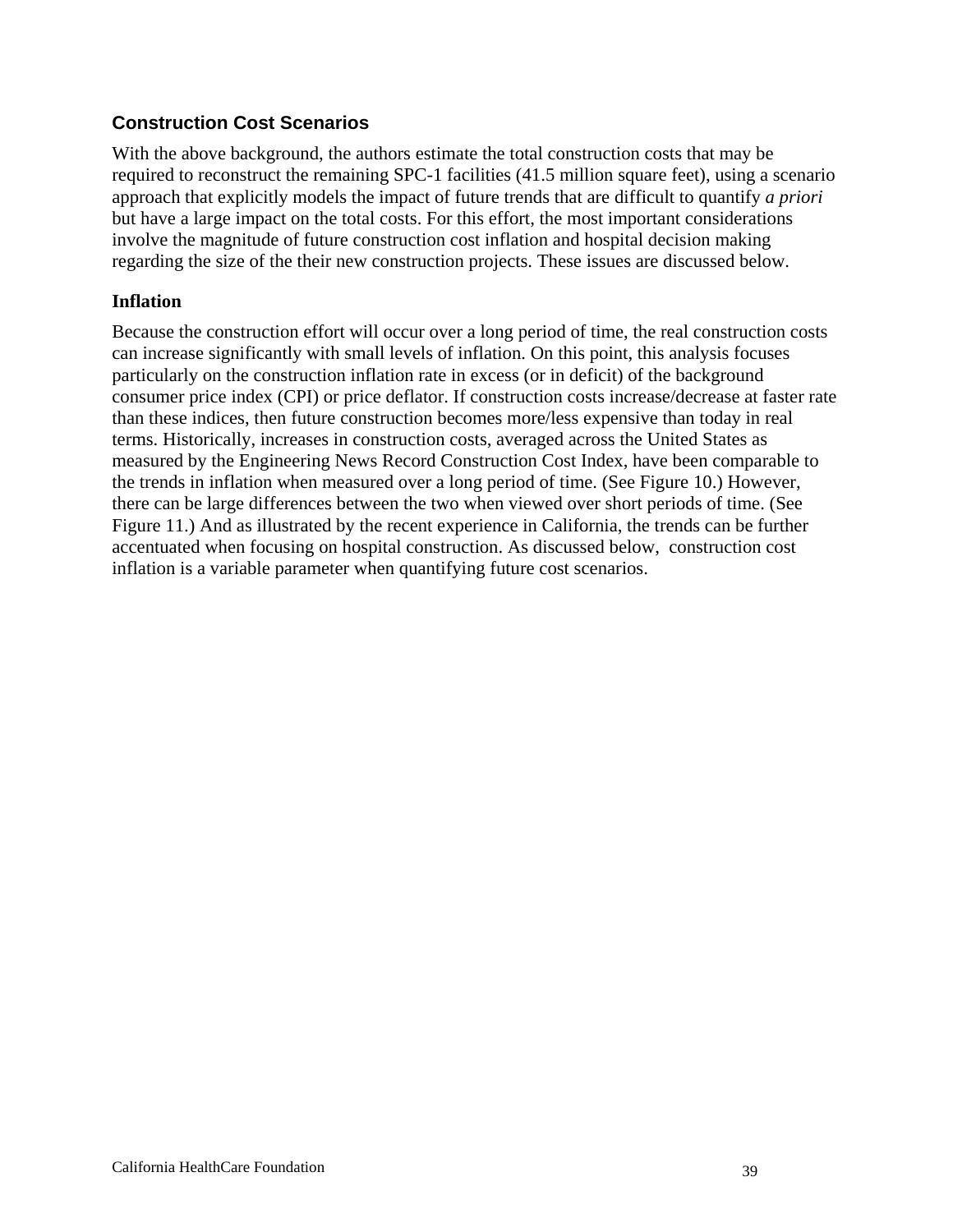



\*Data compare the Consumer Price Index and nationally averaged construction costs.



**Figure 11. Difference Between Annual Inflation Rates\*** 

\*Comparison between the Consumer Price Index and the Engineering News Record Construction Cost Index.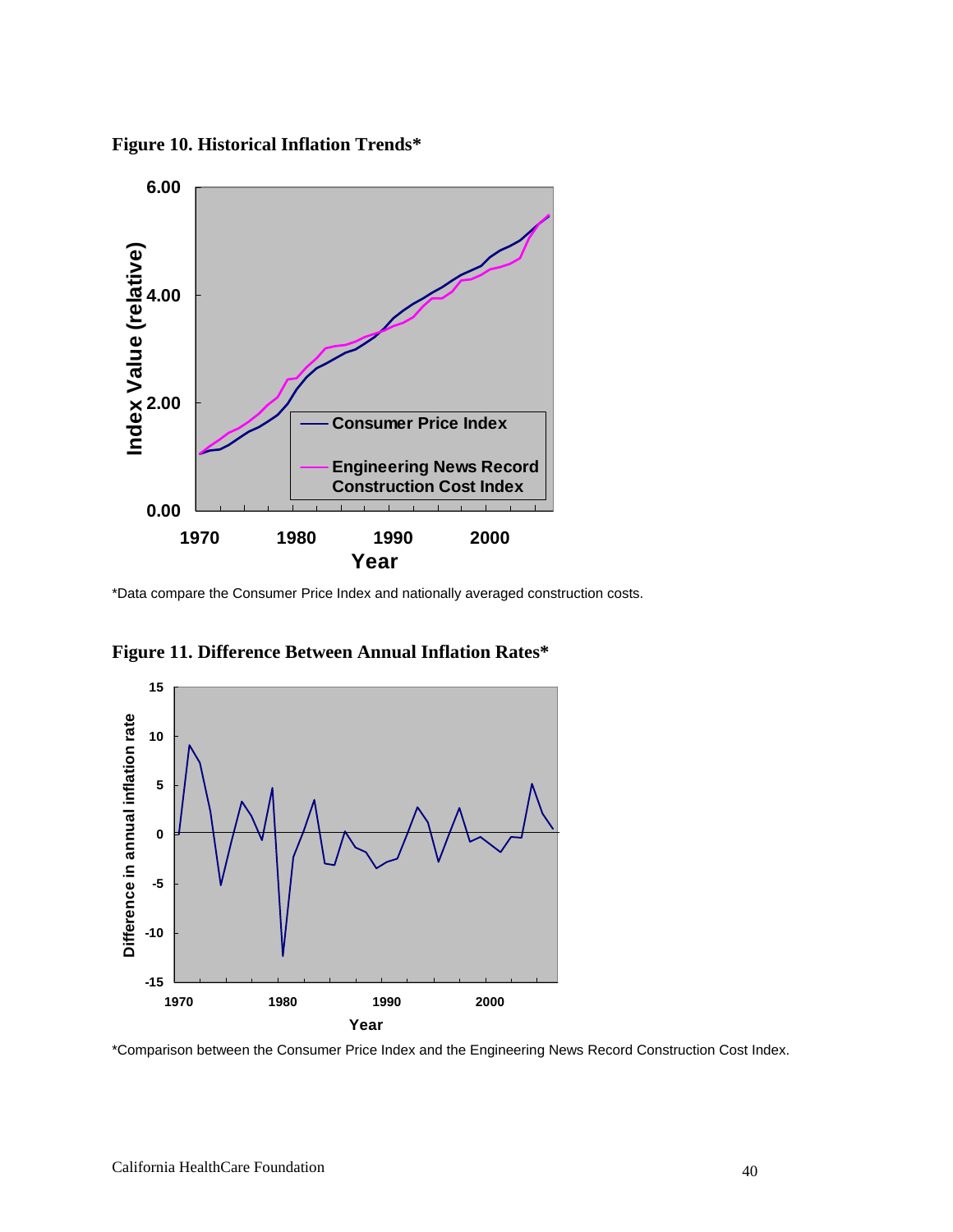This analysis considers the real construction cost inflation rate, on an annual basis, in excess of the CPI over the entire period of construction (i.e., 25 years and greater). Figure 10 illustrates that it is possible for this value to be positive or negative. For example, from 1970 to 1984, the real rate of inflation for the Engineering News Record Index was about 1.5 percent per year while it was negative 1 percent per year from 1984 to 2003. Although the recent inflation trends for California hospital construction have been excessive, most experts believe this trend will not continue. There are two principal reasons for this point of view. First, many of the causes for the recent inflation (noted above) can be viewed as one-time market adjustments rather than a continuing force for increased prices. Second, and perhaps more important, is that hospital construction would be completely unaffordable if prices were to double again in the next five years. With no demand for construction, the prices could easily drop. This background suggests a range of positive and negative inflation values for calculating cost scenarios. Considering the possibility for these trends, real construction hospital construction costs in California may decrease (negative inflation) when viewed over a long period of time.

#### **Hospital Decisionmaking**

The second parameter of concern involves hospital decision making on the sizing of new facilities. As discussed above, this analysis considered this issue simply in terms of the demand for inpatient beds. But a more important factor that has become apparent—as increasing numbers of hospitals are proposing designs for new facilities—involves the scaling and sizing of new hospital facilities. In detail, these depend on a complex range of factors, including the age of the population served, their demand for hospital service, the use of new medical technology, and the shift to outpatient care. The net result, as demonstrated by recent California construction projects, is that new facilities are much larger for a given level of medical function compared to hospitals buildings from the 1950s, '60s, and '70s (the age of SPC-1 buildings). This is measured in ratios of building (or department) square feet per inpatient bed, to the sizes of emergency rooms and imaging departments. (See Table 10.) As illustrated in the design comparison for a recent facility in California, the gross square footage for each department is 20 percent to 150 percent larger than the previous designs from the 1960s and 1970s, *assuming the same medical driver* (e.g., numbers of beds, number of patients). The net result is that if a hospital chooses only to preserve the current function as it builds a new facility (e.g., numbers of inpatient and outpatient flows), modern design standards will dictate a substantially larger facility than the original (35 percent to 60 percent larger). These factors are on top of any increase in size that might be mandated by increasing population and patient flows. This has important implications for calculating cost scenarios on a cost-per-square-foot basis because there may be substantial increases in the construction requirements compared to the original inventory of SPC-1 facilities (i.e., the replacement may be substantially more than 1-to-1 when one considers the current inventory of SPC-1 facilities). Reflecting these trends, this analysis models the construction costs in terms of an SPC-1 "replacement factor," which is the size of the new facilities compared to the original. Unlike the first report, in which considered the possibility that hospitals will build facilities with fewer beds, this analysis only considers replacement factors greater than 1.0.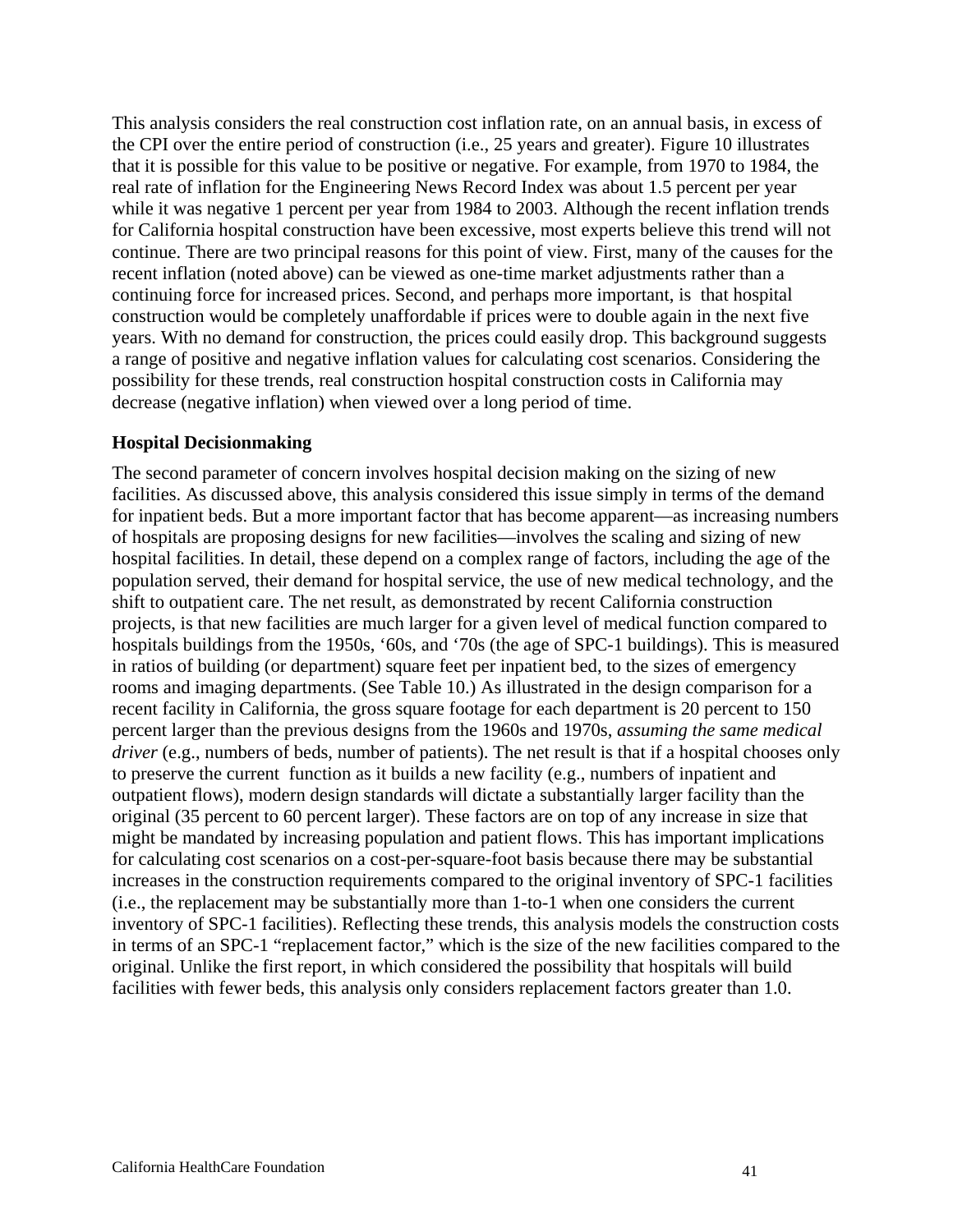| <b>Department</b>                       | <b>Increased Square</b><br><b>Footage Requirements</b><br>(Percent) |
|-----------------------------------------|---------------------------------------------------------------------|
| Med surg/step down/pediatrics           | 77                                                                  |
| ICU/PICU/high-acuity step down          | 23                                                                  |
| Women/infants/LDRs                      | 43                                                                  |
| Postpartum                              | 153                                                                 |
| Well baby nursery-not counted as beds   | 136                                                                 |
| <b>NICU</b>                             | 119                                                                 |
| Emergency dept/CDU                      | 6                                                                   |
| Radiology                               | 24                                                                  |
| Nuclear medicine                        | 43                                                                  |
| Perioperative services ORs              | 43                                                                  |
| PACU and pre-op                         | 103                                                                 |
| ASC (includes ASC pre/post)             | 165                                                                 |
| <b>Total surgical services</b>          | 64.6                                                                |
| Total bed-driven ancillary support      | 21                                                                  |
| <b>Total logistical support</b>         | 69                                                                  |
| Total admin. support                    | 12                                                                  |
| Total departmental gross square footage | 83                                                                  |

**Table 10. Change in Departmental Design Factors for an SPC-1 Replacement Facility**<sup>21</sup>

Figures 12A and 12B explore the tradeoff in the inflation and decision making factors for a wide range of plausible construction scenarios. Assuming a present cost of \$1,000 per square foot for a new, equipped hospital facility, the scenarios were constructed at varying levels of inflation assuming a capability to build 1.5 million and 2.0 million square feet of new hospital space per year in California, with a need to replace the 41.5 million square feet of SPC-1 facilities that have not been addressed by current or past construction activities.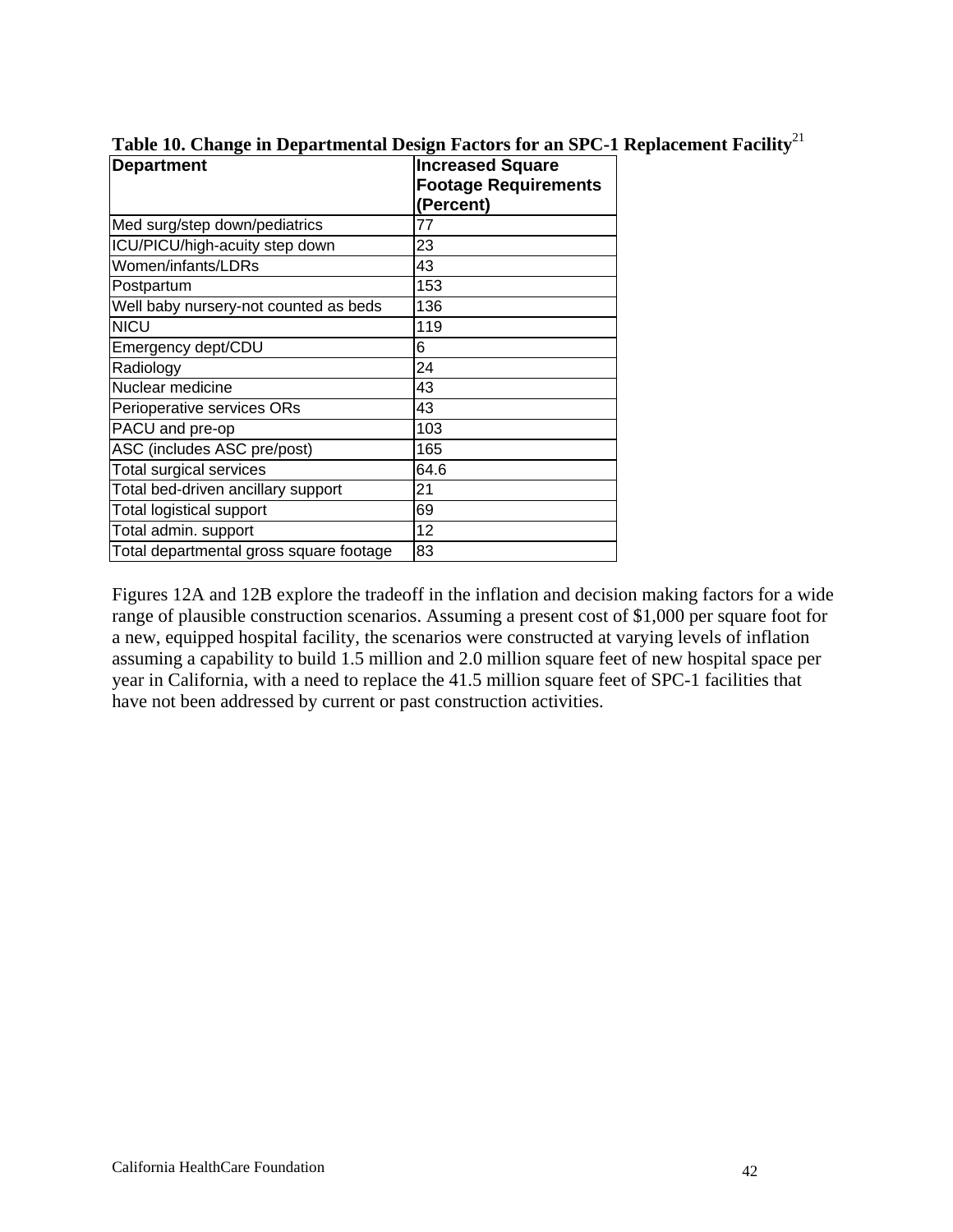

Figure 12 A. Construction Cost Scenario: 1.5 Million Square Feet per Year\*

**Figure 12 B. Construction Cost Scenario: 2.0 Million Square Feet per Year** 



\*Curves show costs to replace 41.5 million square feet of SPC-1 facilities with new hospitals, considering a range of SPC-1 replacement factors. The scenarios are constructed assuming construction rates of 1.5 million (Table 12A) and 2.0 million (Table 12B) square feet per year. Because of the fixed construction rates, the total time to build the infrastructure increases with higher values of the SPC-1 replacement factor.

These calculations yield important insights. First, it becomes clear that there is very little opportunity to phase the construction, given the size of the infrastructure and the limited time until the 2030 deadline. Indeed it is only possible to meet the deadline with replacement factors of 1.0 and a construction pace greater than 2 million square feet per year. All other scenarios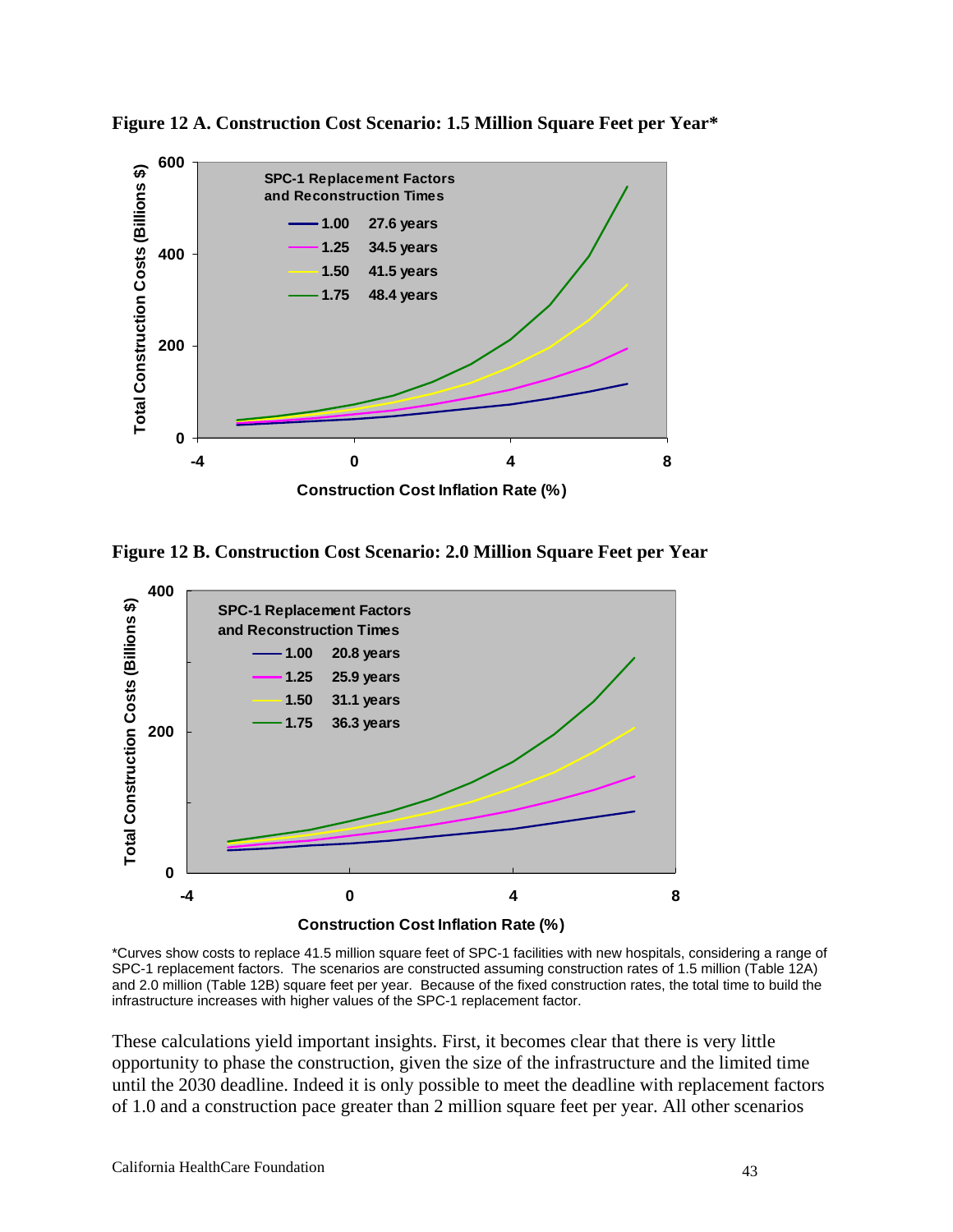extend beyond the final SB1953 deadline of 2030. Second, it is clear that the total construction costs for the remaining SPC-1 infrastructure, measured in 2006 dollars, will be larger than the values in RAND's first report. Indeed, for inflation rates of –1 percent and +2 percent and replacement factors of 1.35 to 1.6, the total construction costs range from \$45 billion to \$110 billion to replace the remaining 41.5 million square feet of SPC-1 infrastructure. Note these values do not include the costs of financing, which could as much as double the expenditures, depending on the details of the financing arrangements. At these levels, the average annual construction expenditures range from \$1.3 billion to \$2.5 billion, measured in 2006 dollars. At higher levels of inflation or replacement factors, the costs become substantially larger. The factors contributing to the increase in costs compared to the first report include the cost inflation for hospital construction, explicit consideration of inflation in the calculations, and considering the possibility that hospitals may build larger (rather than smaller) replacement facilities.

To obtain total construction cost figures to replace the entire 52.4 million square feet of SPC-1 infrastructure, one would add about \$7 billion to these totals, reflecting the approximate costs for projects currently in progress (see below). And to obtain an estimate of the total cost for all SB1953 reconstruction activities, one would need to include the contribution from the SPC-2 buildings. As noted above, the details of this infrastructure are uncertain, making it difficult to quantify the cost impact. With this background, the authors estimate that these buildings contain about 10 million square feet of floor space, which could increase the total construction expenditures by another 20 percent to 25 percent.

### **Comparison with Historical Experience**

To put these costs in context, this analysis compares them to historical expenditures for hospitalrelated construction in California and to analyses of national trends in hospital construction expenditures. For the historical perspective, there are two types of data, both available from OSHPD. The first, from the annual financial reports, lists the value of "construction-in-progress" for each hospital campus. The term is defined by OSHPD in the following way:

The accumulated cost of construction that is in progress and eventually used in hospital operations. Upon completion of the construction project, the asset is reclassified to the appropriate capital asset accounts, such as land and buildings.

If a construction project lasts multiple years, the value of construction-in-progress will grow and be carried over into subsequent years. Thus, these cannot be viewed as annual construction expenditures, but they do give a sense for the magnitude of construction activity. As shown in Figure 13, the value of construction-in-progress for California hospitals was about \$2 billion from 1994 to 2001. In real terms, the values actually decreased during this period because the data were reported as then-year expenditures. After 2001, the values more than double because of a large increase in construction activity for SB1953 compliance. Extrapolating the trend to the present suggests the current values of in progress construction may approach \$7 billion.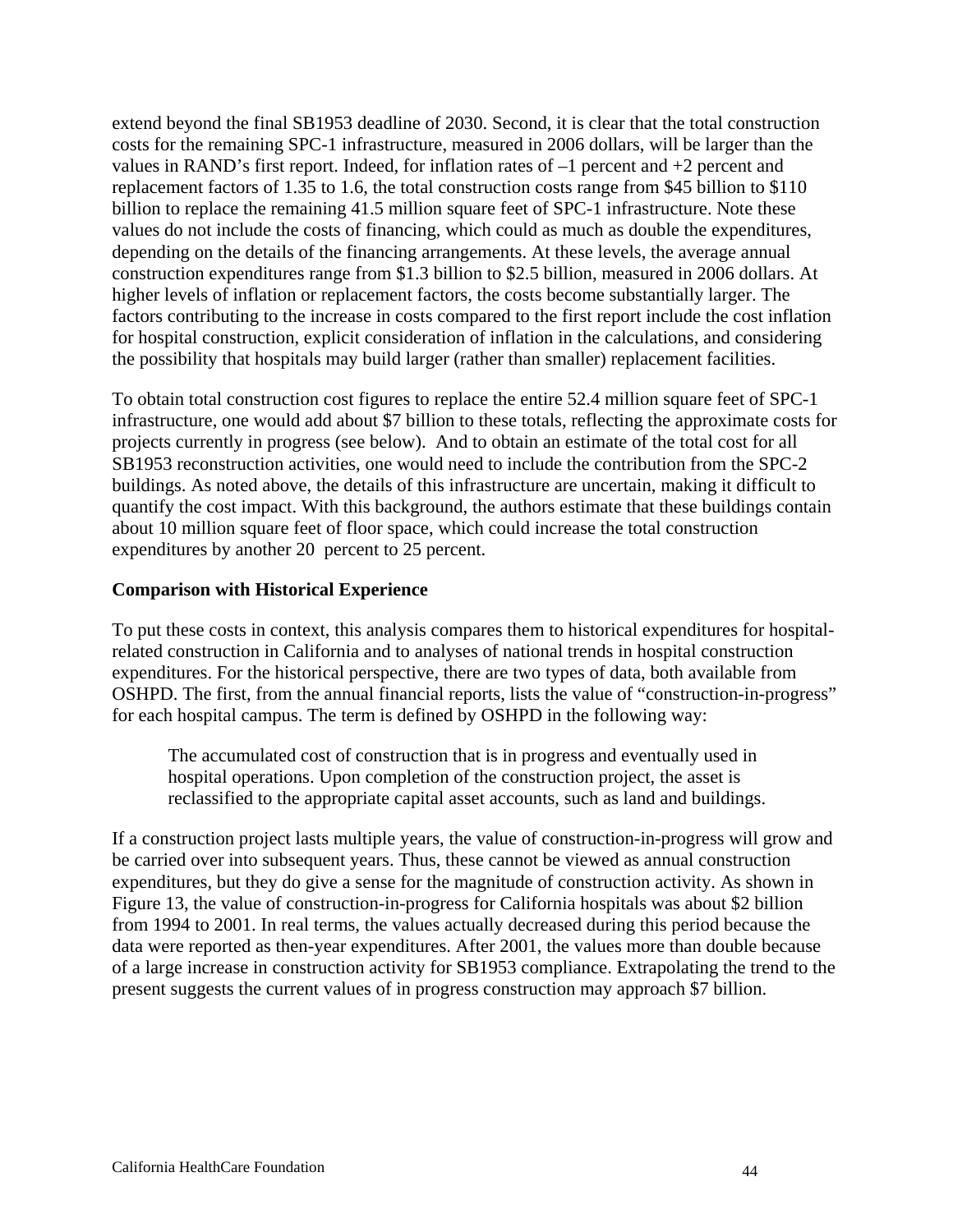**Figure 13. Value of In-Progress Construction\*** 



\*Data for acute-care hospitals as reported to OSHPD.

To estimate the annual construction expenditures, the analysis examines the OSHPD building permit data, which include an estimated cost for the project. These data include records of new hospital construction (estimated at hundreds of millions of dollars), together with minor renovations of nursing stations (estimated at thousands of dollars). In terms of frequency, the latter are much more common, and the former contribute to the bulk of the costs.

To estimate historical annualized construction costs, the analysis sums these data according to the closure date on the project. (See Figure 14.) Viewed in this way, the data show a peak for annualized construction expenditures of about \$800 million in 1991, with values decreasing in real and absolute terms since that date. The accuracy of the data decreases after 1999 because after that date a number of large construction projects are still open. Thus, RAND expects the values to rise in the subsequent years, reflecting closure for the many large construction projects that were recently initiated. Given that these values reflect basic construction costs, and not the expenditures for a fully finished medical facility, the analysis estimates that the annualized construction expenditures would need to increase about 100 percent from 1999 levels to become comparable to the values in the cost scenarios in figures 12A and 12B. On this basis, the authors conclude that SB1953 compliance will require construction expenditures over a long period of time that are substantially higher that the historical levels for California hospitals.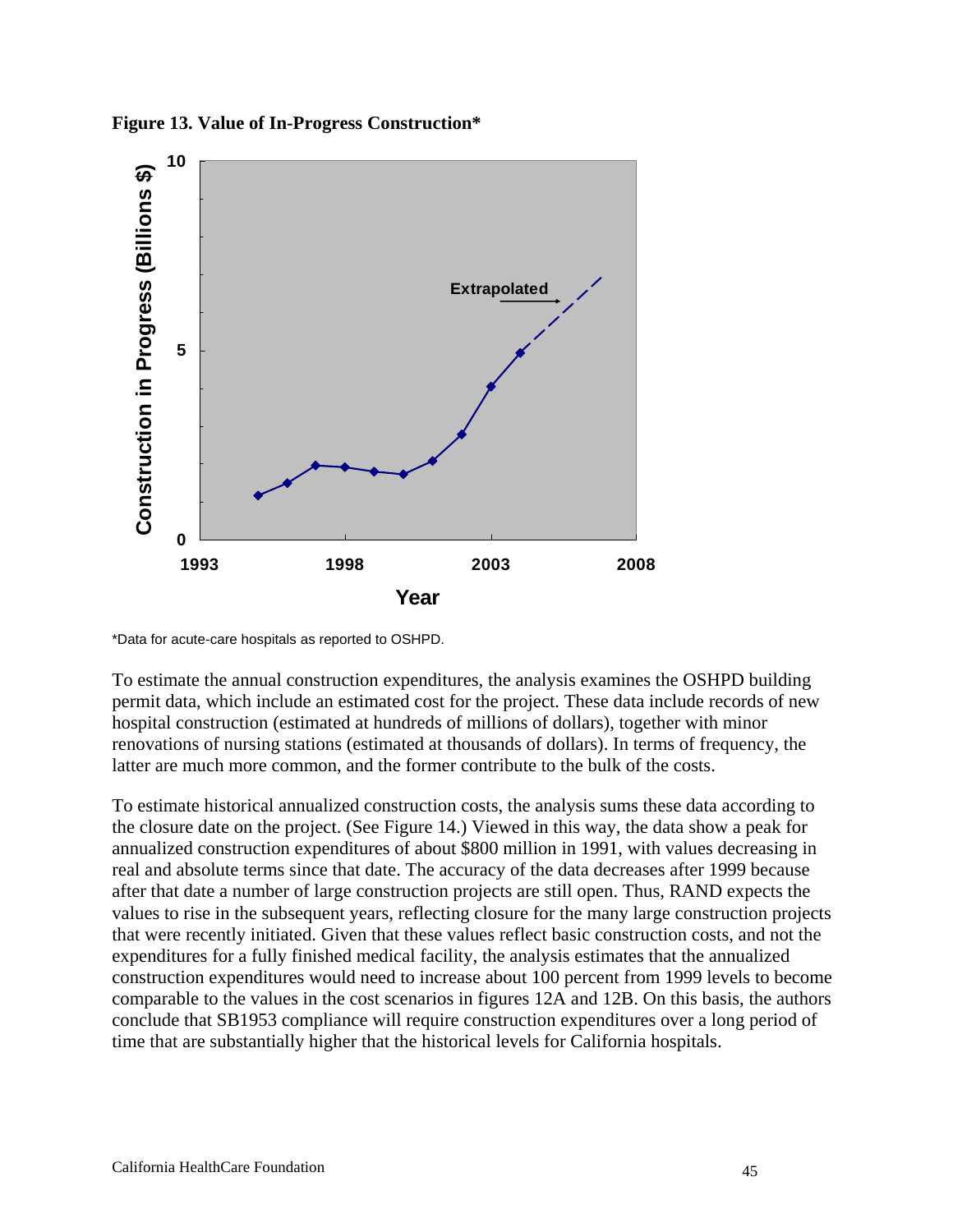

**Figure 14. Annual Value of Closed Construction\*** 

\*Compiled from data reported OSHPD for acute-care hospitals.

To view these estimated construction cost scenarios in a national perspective, consider an analysis of hospital "recapitalization" rates. Developed for financial analysis of Department of Defense facilities, the features of recapitalization are defined as follows:

- **Recapitalization:** Major renovation or reconstruction activities (including facility replacements) needed to keep existing facilities modern and relevant in an environment of changing standards and missions. Recapitalization extends the service life of facilities or restores lost service life. It includes the restoration and modernization of existing facilities but not the acquisition of new facilities or the demolition of old ones (unless the demolition is carried out as part of a renovation project or in conjunction with construction of replacement footprint elsewhere).
- **Recapitalization rate:** The number of years required to regenerate a physical plant—either through replacement or major renovation(s)—at a given level of investment.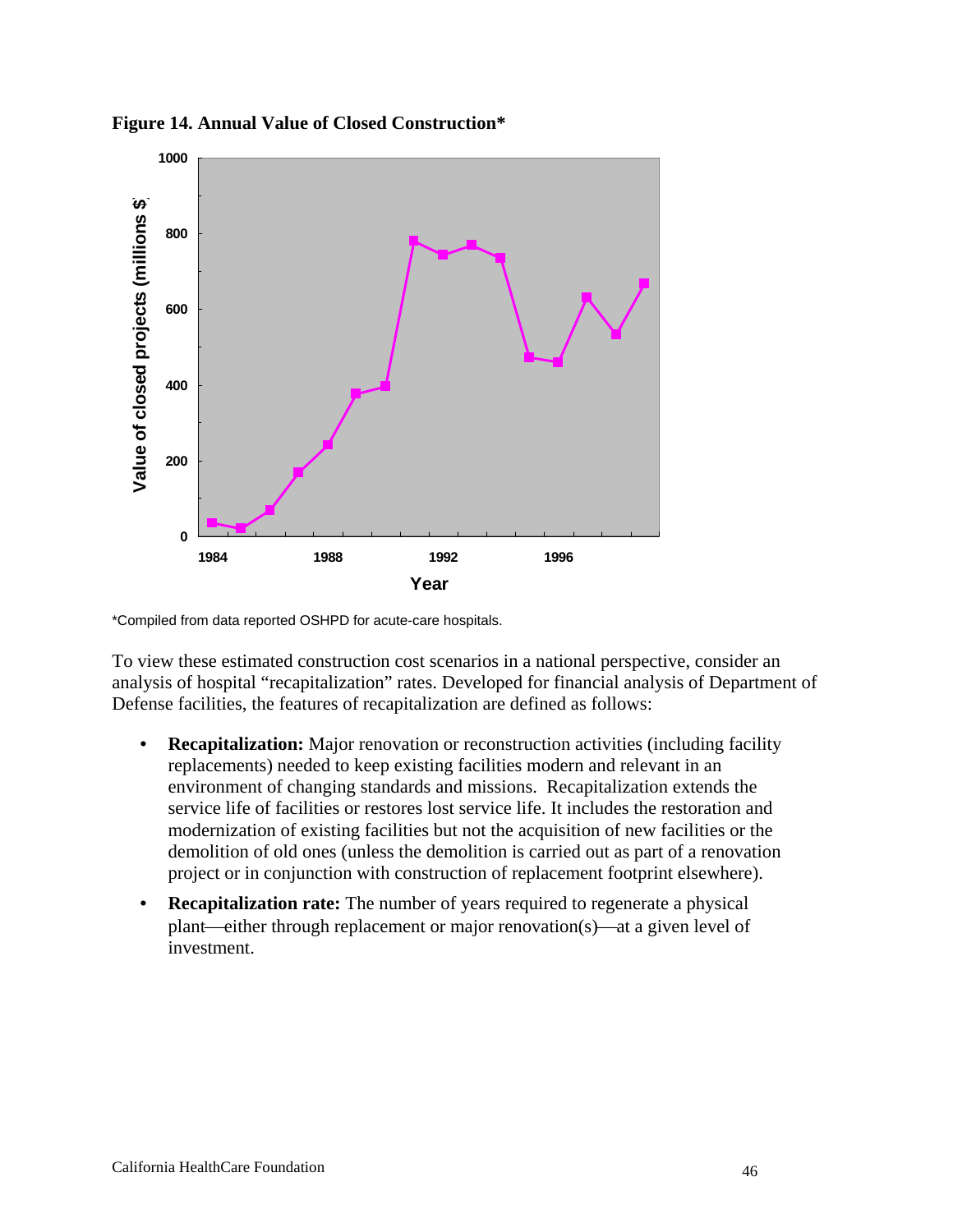The Department of Defense formula for determining the recapitalization rate is:

| <b>Recapitalization Rate</b><br>(years) |                                                      | Assets (measured in Plant<br><b>Replacement Value)</b> |
|-----------------------------------------|------------------------------------------------------|--------------------------------------------------------|
|                                         | Annual Investment, Restoration, and<br>Modernization |                                                        |

In effect, this is a measure of the rate at which hospitals invest in new construction activities, referenced to the value of their original infrastructure. Analysis of data from all hospitals in the United States shows an average value of about 5 percent, with some variation according to location and the type of ownership.<sup>22</sup> That is, the value of annual hospital construction expenditures is comparable to 5 percent of the value of their existing buildings. To be sure, this value can represent an average over a period of time (i.e., it is not a precise annual figure), and it can account for investments in both major and minor projects. In general, the results suggest that hospitals buildings may have a longer service life compared to other infrastructure simply because they are being continuously updated through restoration investments. This analysis scales the recapitalization rate values to California, noting that the current hospital infrastructure is about 100 million square feet. If the "value" of the infrastructure is quantified in terms of the replacement construction costs (about \$600 per square foot), the 5 percent level represents annualized construction costs of \$3 billion, which is *higher* than the current cash flow levels in the scenarios. That is, the construction costs for SB1953 compliance may be viewed as reasonable, from the perspective of recapitalization activities carried out by hospitals throughout the United States.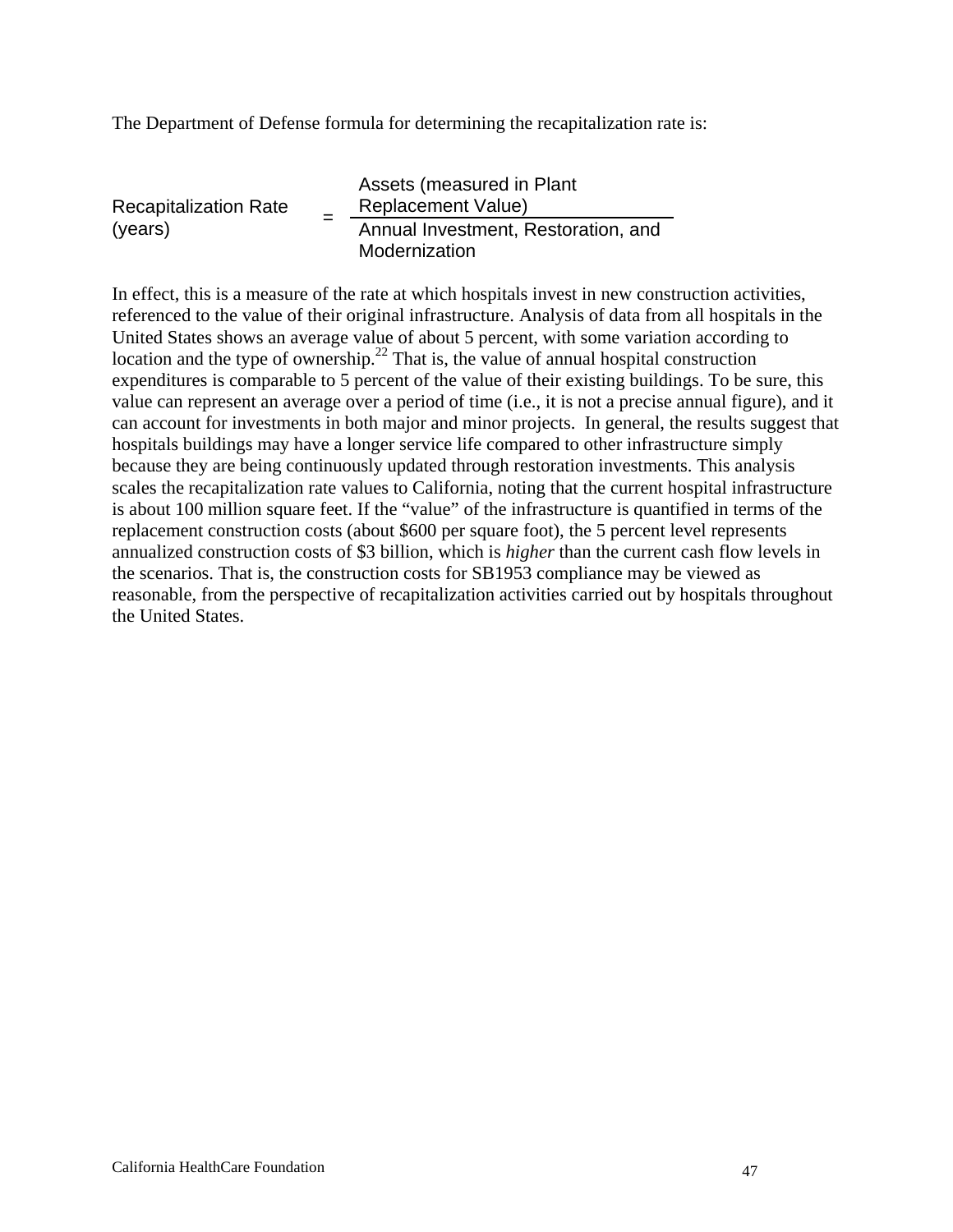# V. Conclusions

In this updated study, RAND further analyzes the challenge to implement SB1953 for California's hospitals. At the top level, the most important findings are:

- Based on historical rates of construction and permit filings with the California Office of Statewide Health Planning and Development (OSHPD), about half of the SPC-1 hospital infrastructure will not be compliant with the 2008/2013 deadlines for SB1953, and many may not be able to comply with the final 2030 deadline.
- Because of recent construction cost inflation and changes in the design for modern health care facilities, the authors estimate that total construction costs to rebuild SPC-1 facilities will be significantly higher than the value in RAND's previous report (\$41 billion). Depending on future inflation trends and construction planning decisions by individual hospitals, the total reconstruction costs for SPC-1 buildings could range from \$45 billion to \$110 billion. Notably, this estimate does not include costs associated with financing or reconstructing SPC-2 buildings, which could significantly increase the total costs of SB1953 compliance.
- Construction for SB1953 compliance will require construction expenditures far above historical levels.

The authors' findings on the pace of SB1953 compliance are especially significant in light of the time scales that have been provided to meet hospital seismic safety goals in California. Since the passage of the original Alquist Act in 1973, hospitals will have had 35 to 40 years to meet the requirements by the 2008/2013 deadlines.

Upon first inspection, the slow progress seems surprising, though part of the problem may be attributed to the phased deadlines in SB1953. Specifically, there seems to have been an implicit assumption that it would be relatively straightforward for hospitals to meet the 2008/2013 deadlines through seismic retrofits, with final compliance construction delayed to 2030. In practice, however, retrofits are expensive and extremely disruptive to hospital operations, thus limiting their implementation. Without significant retrofit activity on the SPC-1 structures, the 2030 deadline has effectively been moved to 2008/2013 for many hospitals.

Viewed from the larger perspective of disaster mitigation—and public interest in loss reduction—one would think SB1953 and the Alquist Act would be a priority policy goal for California and that implementation should have been straightforward. The potential for loss and damage from a California earthquake are well-documented and has fueled public concern in the state for many years. As a result California has the most stringent building codes for earthquakes in the nation (and perhaps the world) and, as a result, one of the most aggressive approaches to vulnerability reduction in the nation. In this setting, California's old and vulnerable hospital buildings would seem to be an obvious focus for policy efforts. And one might expect these actions to be motivated by the public interest in maintaining health care services after a large earthquake.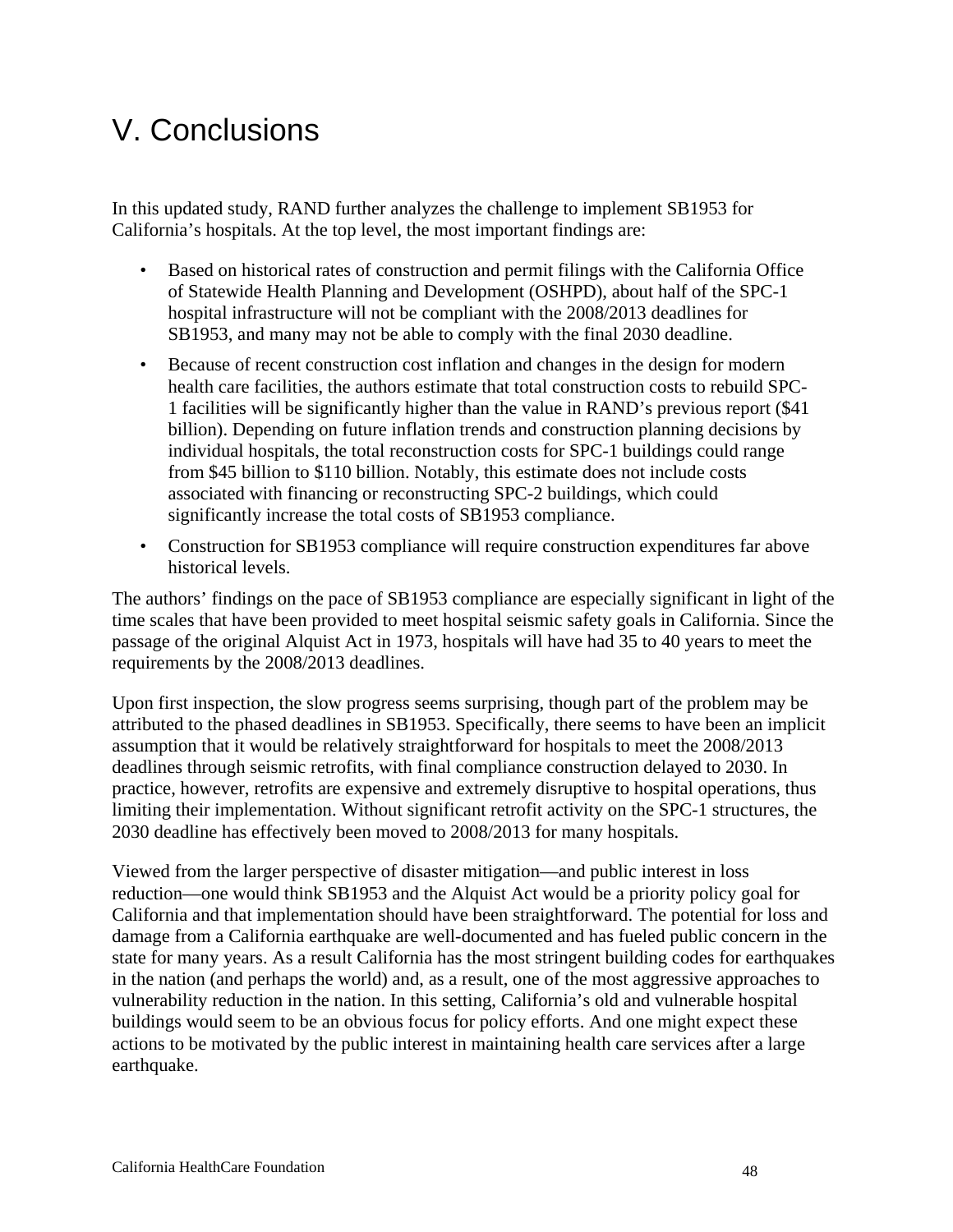The above is supported by the historical record of policy actions following large earthquakes and other natural disasters. One of the first laws in the United States mandating vulnerability reduction for natural disasters was passed in California after the Long Beach earthquake of 1933, which caused the collapse of local school buildings. In response, the Field Act called for new seismic standards in the construction of all school buildings in California. These regulations continue today, though it is notable that it took more than 40 years to achieve full compliance with the pre-existing infrastructure of California schools. Nearly 40 years later, the next destructive earthquake in California (San Fernando Valley, 1971) stimulated the Alquist-Priolo Earthquake Fault Zoning Act, which severely limits construction near active earthquake faults. Similarly, the Alquist Hospital Seismic Safety Act and SB1953 were motivated by earthquakes that damaged local hospitals. Together, these events suggest that future earthquakes in California are likely to prompt new and potentially more restrictive legislation on hospital seismic safety.

Paralleling the California experience with earthquakes, the state of Louisiana recently enacted legislation calling for new standards and retrofits to hospitals and nursing homes to lessen the impact from hurricanes and floods. The bill was directly stimulated by the disastrous experience of devastated nursing homes and flooded hospitals with no power and sewage following Hurricane Katrina. From a disaster policy perspective, the Louisiana efforts are highly significant given the low level of mitigation and building standards that were present in the state before Katrina and the substantially lower levels of income and wealth compared to California (suggesting a lower capability to pay for retrofits and mitigation).

Despite these motivations, our analysis suggests that there may be special challenges to implement disaster mitigation policy for California hospitals. Specifically:

*New hospital buildings are extremely expensive.* At \$1,000 per square foot for a finished facility, new hospitals represent some of the most expensive infrastructure in the built environment. As a result, disaster mitigation for hospitals requires large expenditures, creating a challenge to balance the costs and benefits of new construction, especially if the analysis focuses only on disaster loss-reduction.

*It is difficult to replace individual buildings on a hospital campus that may be vulnerable to earthquakes.* As noted in RAND's first report, hospital campuses typically contain multiple connected buildings, with the oldest building in the center. From an engineering and construction standpoint, it is often impossible to "replace" the oldest, most vulnerable structure without closing the entire campus. As a result, SB1953 compliance strategies often require larger construction programs than simple replacement of the vulnerable facility.

*The California hospital industry has a limited capability to pay for large amounts of new infrastructure.* As detailed in the above analysis, there is a large mismatch between the profitability of the current California hospital infrastructure and the costs of new construction. From an accounting perspective, new construction may result in large increases in the costs per adjusted patient-day. Consequently, it may be difficult for many California hospitals to absorb the costs of mitigation as part of their ongoing business expenses.

*Special planning and organizational skills are required to build new hospital facilities.* New hospital facilities are designed to meet strategic and health care goals for individual health care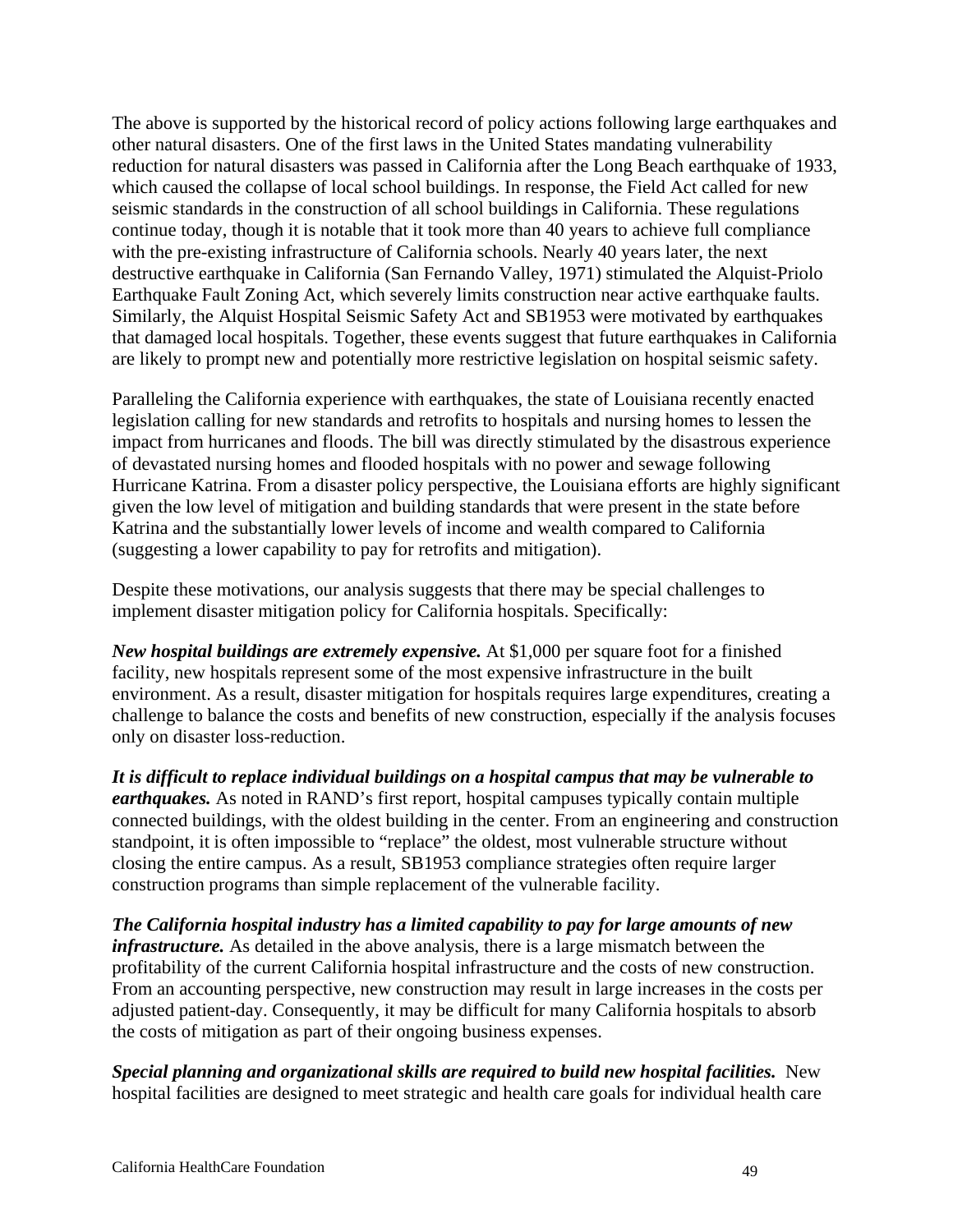organizations. Planning and executing the programs for this effort can take as long as ten years for each new building. Thus, the required skills are much larger than straightforward engineering concerns of disaster mitigation, and they may not be present in many hospital organizations.

*Enduring regulatory structures are needed given the large numbers of vulnerable hospitals in California and the time scales for mitigation.* As detailed above, it will probably require more than 25 years of construction to bring all California hospitals into compliance with SB1953. Policies and regulatory structures need to be developed so they are uniform and consistent over this period.

*California hospital operations are influenced by a range of public health policy goals, some of which may conflict with disaster mitigation (e.g., reducing the costs of health care).* Ultimately, the costs for new hospital construction will be paid out of the bills for health care or by taxpayers. In some cases, disaster mitigation could limit the access to health care if it forces some hospitals to close. These factors suggest that disaster mitigation for hospitals may need to be integrated into a larger framework for public health.

While the above describes problematic factors for hospital seismic safety in California, the broader implications for disaster mitigation policy are unclear. Today, SB1953 is one of the most aggressive vulnerability-reduction measures for natural disasters in the United States because it includes requirements for private business owners to replace existing and otherwise functioning infrastructure (the SPC-1 buildings).<sup>23</sup> By comparison, most states and municipalities focus regulatory efforts on codes for new construction and appropriate siting for new facilities. And at the federal level, there is very little policy effort to reduce the vulnerability of existing infrastructure to natural disasters.<sup>24</sup> In some states, there are requirements for retrofits on existing buildings to meet various policy goals, but these are usually triggered by other decision making (e.g., a retrofit has to be performed if other large-scale construction projects occur in the building).

Without a record of successful implementation for SB1953-type requirements in other industries or other states, it is difficult to assess whether the challenges in California reflect special circumstances for hospitals or problems with the original policy framework. In this environment, decision making on SB1953 implementation will be difficult, largely because of the lack of precedent, irrespective of the merits of the original policy goals.

These observations suggest that full-scale implementation of SB1953, according to the original schedule, may exceed the current financial and organizational capabilities of government and the private sector. To illustrate the difficult policy choices that lie ahead, the following illustrates a range of possible "solutions" for SB1953, together with the trade-offs that each requires.

*Push ahead with SB1953 implementation*. The approach would be motivated by a priority to meet the loss-reduction goal in the original legislation. However, it could lead to other substantial problems because the state would be forced to close large numbers of non-compliant hospitals on the deadlines in 2008/2013 and 2030. While the threat of closure would provide a critical incentive to encourage compliance, it could also lead to large-scale negative effects on the availability of health care in California.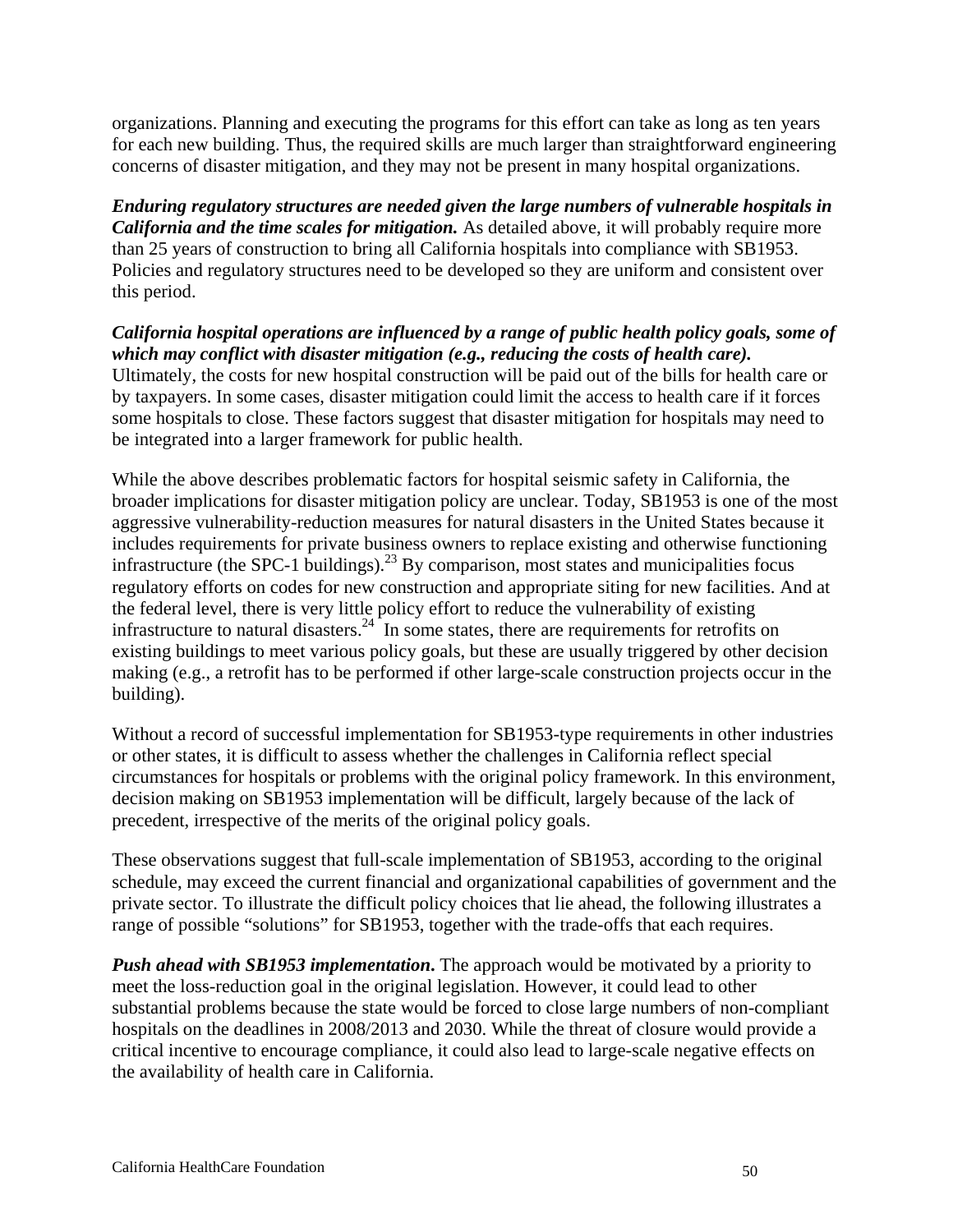*Modify or eliminate SB1953's requirements so that most facilities can achieve compliance***.** While this approach would eliminate the effects on health care availability, noted above, there would be two negative effects. First, there is the question of policy fairness, given that a significant number of California hospitals have already invested large funds to comply with the original law. Second, the seismic vulnerability would be largely unaddressed, which could lead to political backlash after the next large earthquake.

*Enact public funding for hospitals that are unable or unwilling to comply with SB1953's requirements.* The approach might be rationalized under the view that hospitals serve as critical public facilities, and there is a history of California state funding for seismic strengthening of public infrastructure. However, this approach would also raise fairness questions for those hospitals that have already invested in SB1953 compliance. And it would trigger a large public debate on the best use of taxpayer funds on health care facilities.

While the above suggests considerable challenges in the near term to implement SB1953, it is important to note that California's hospital seismic safety goals will eventually be addressed by the passage of time as hospitals replace their old buildings through normal modernization programs. That is, the key question for SB1953 is not *whether* hospitals will meet seismic goals but *when* will they meet these goals. And on this question, the policy problem is that hospitals clearly favor extended service lives for their buildings in the current financial and business environment. Indeed, without the SB1953 requirements, it could take longer than 50 years to reach full compliance with the Alquist seismic safety goals. And over this period, there is a high probability that California will experience a large and damaging earthquake.

With this background, it appears that it would be appropriate to focus the SB1953 policy debate on the time scales for achieving California's hospital seismic safety goals. While the state has been extremely generous on this issue, providing 57 years for full compliance (between the passage of the original Alquist Act and the final deadline in SB1953), it clearly has become a difficult target for the state's hospital industry, as measured by the pace of compliance toward the current deadlines. Compounding the problem is that it will take more than 20 years to bring the entire hospital infrastructure into compliance even with an aggressive construction program, clearly indicating a need for phased approach to meet the goals. Thus, there will be a need for continuing implementation activity even if the final deadlines are extended to several decades away. As this activity continues, there will be a need to understand the interactions between SB1953 compliance activities and other public policy goals where hospitals play a central role (e.g., public health, cost of health care). And there will be a need for new frameworks to assess these effects in light of the benefits that would occur after a large earthquake disaster.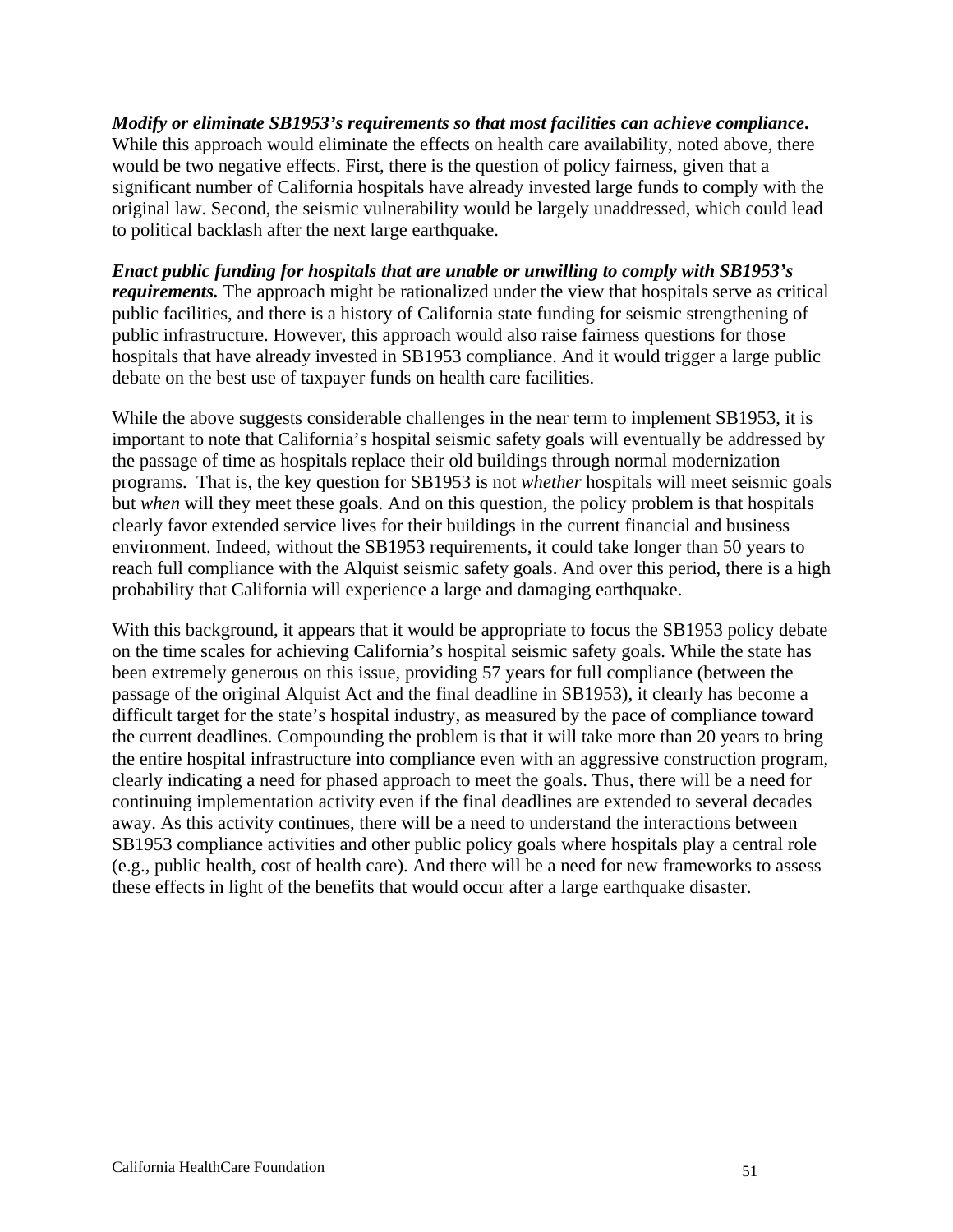## Appendix A: Structural and Non-Structural Earthquake Performance Standards for SB1953

This appendix summarizes the criteria from the structural and non-structural earthquake performance standards, referenced as "SPC" and "NPC" respectively.

### **Structural Categories**

SPC-0: The hospital evaluated this building but did not provide any rating in its report to the California Office of Statewide Health Planning and Development (OSHPD).

SPC-1: These buildings pose a significant risk of collapse and a danger to the public after a strong earthquake. These buildings must be retrofitted, replaced, or removed from acute-care service by January 1, 2008.

SPC-2: These buildings are in compliance with the pre-1973 California Building Standards Code or other applicable standards but are not in compliance with the structural provisions of the Alquist Hospital Facilities Seismic Safety Act. These buildings do not significantly jeopardize life but may not be repairable or functional following strong ground motion. These buildings must be brought into compliance with the Alquist Act by January 1, 2030, or be removed from acute-care service.

SPC-3: These buildings are in compliance with the structural provisions of the Alquist Hospital Facilities Seismic Safety Act. In a strong earthquake, they may experience structural damage that does not significantly jeopardize life but may not be repairable or functional following strong ground motion. Buildings in this category have been constructed or reconstructed under a building permit obtained through OSHPD. They can be used to 2030 and beyond.

SPC-4: These buildings are in compliance with the structural provisions of the Alquist Hospital Facilities Seismic Safety Act and may experience structural damage that could inhibit the building's availability following a strong earthquake. Buildings in this category have been constructed or reconstructed under a building permit obtained through OSHPD. They may be used to 2030 and beyond.

SPC-5: These buildings are in compliance with the structural provisions of the Alquist Hospital Facilities Seismic Safety Act and are reasonably capable of providing services to the public following strong ground motion. Buildings in this category have been constructed or reconstructed under a building permit obtained through OSHPD. They may be used without restriction to 2030 and beyond.

### **Non-Structural Categories**

NPC-0: The hospital evaluated the building's non-structural components but did not report any rating.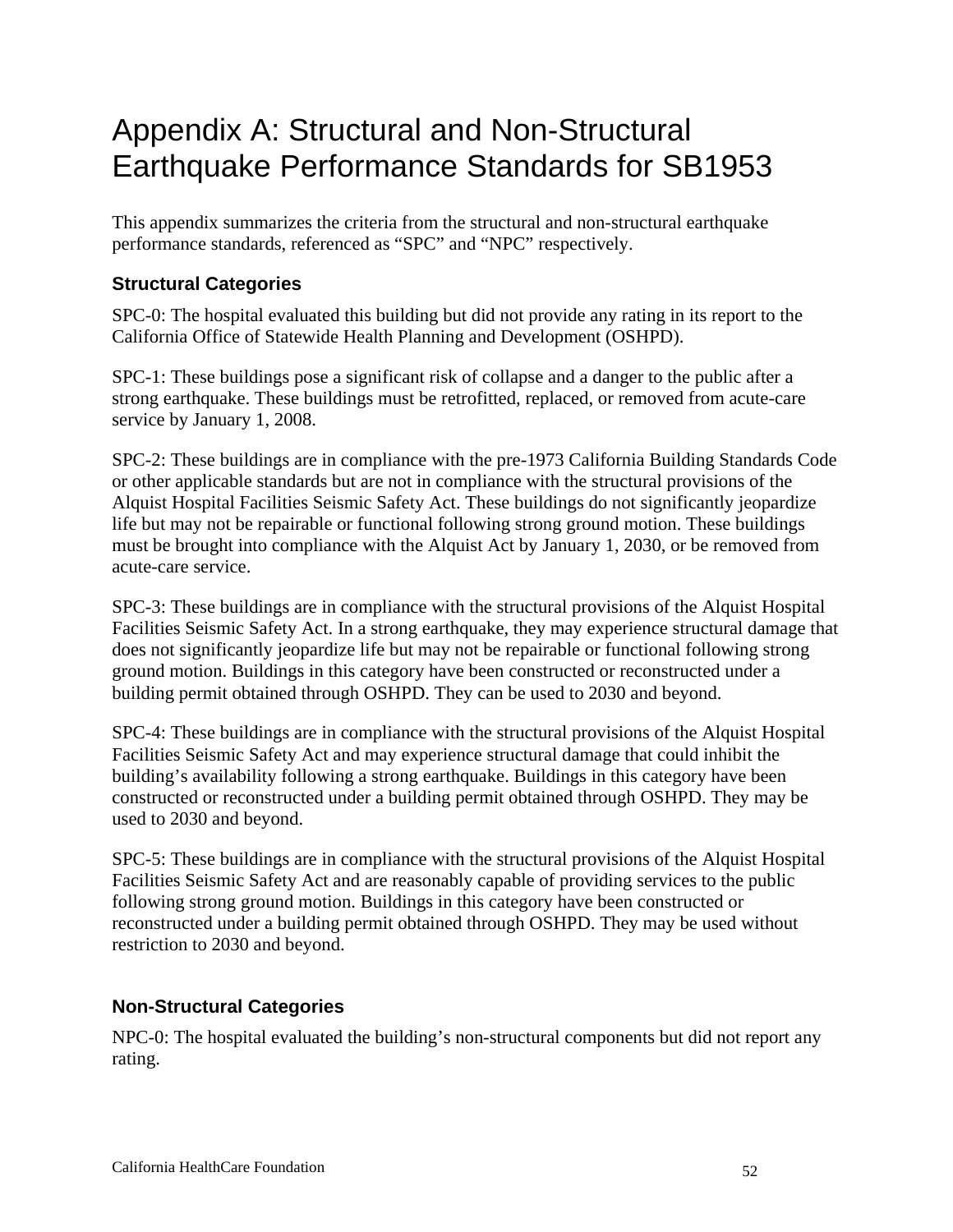NPC-1: In these buildings, the basic systems essential to life safety and patient care are inadequately anchored to resist earthquake forces. Hospitals must brace the communications, emergency power, bulk medical gas, and fire alarm systems in these buildings by January 1, 2002.

NPC-2: In these buildings, essential systems vital to the safe evacuation of the building are adequately braced. The building is expected to suffer significant non-structural damage in a strong earthquake.

NPC-3: In these buildings, non-structural systems are adequately braced in critical areas of the hospital. If the building structure is not badly damaged, the hospital should be able to provide basic emergency medical care following the earthquake.

NPC-4: In these buildings, the contents are braced in accordance with current code. If the building structure is not badly damaged, the hospital building should be able to function, although interruption of the municipal water supply or sewer system may impede operations.

NPC-5: These buildings meet all the above criteria and have water and waste-water holding tanks—sufficient for 72 hours of emergency operations—integrated into the plumbing systems. They also contain an onsite emergency system and are able to provide radiological service and an onsite fuel supply for 72 hours of acute-care operation.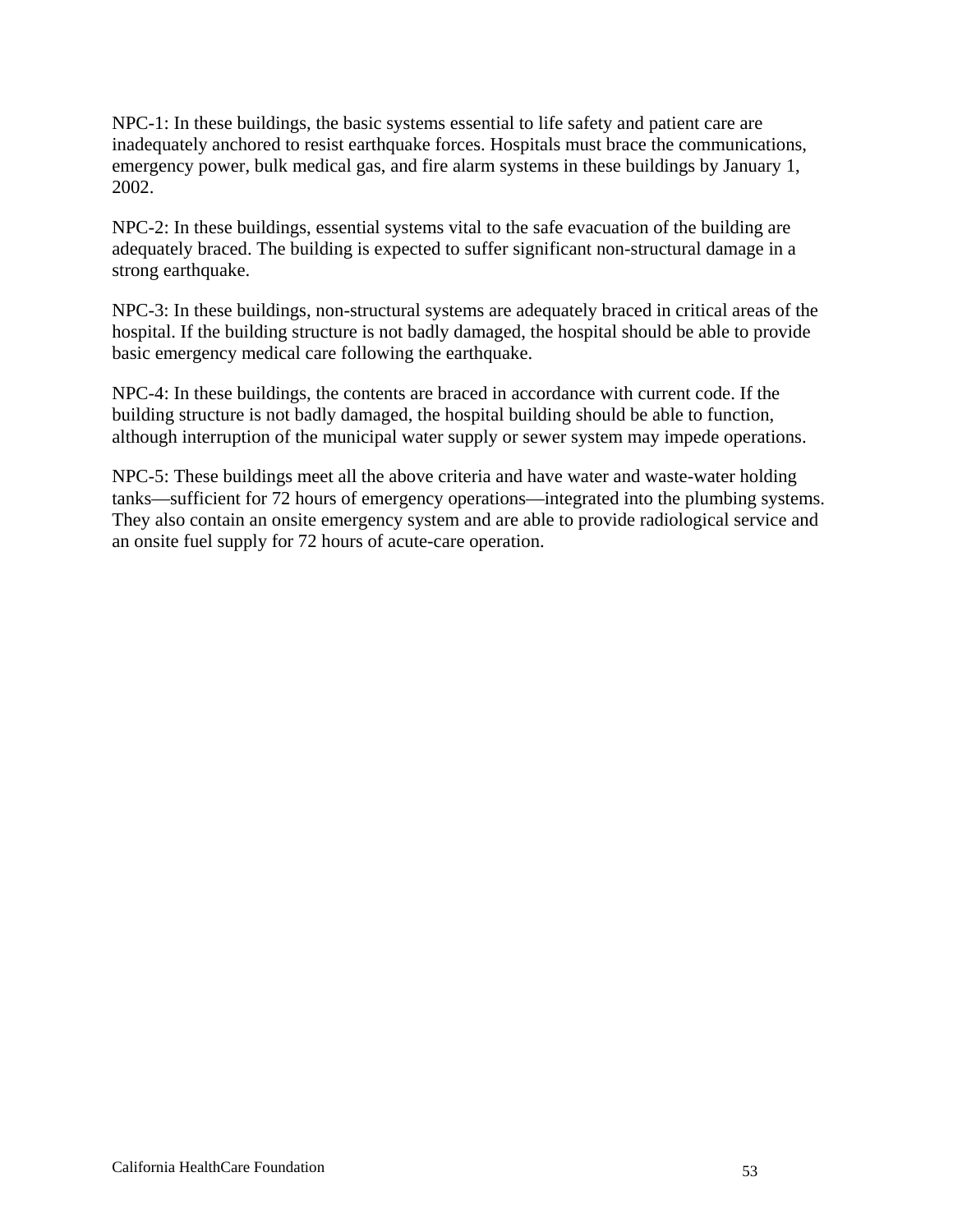## Appendix B: Characteristics and Statewide Distribution of SPC-1 Buildings

The following figures are reproduced from the previous RAND study on SB1953 compliance costs.<sup>25</sup> They summarize the characteristics of the SPC-1 hospital infrastructure from a statewide perspective.



### **Figure B 1. Percentage of SPC-1 Buildings, by County\***

\*SPC-1 buildings as a fraction of total hospital buildings for each county in California, derived from the January 2001 reporting to OSHPD. This is a crude measure of the SPC-1 infrastructure because there is considerable variation in the size and contents of hospital buildings.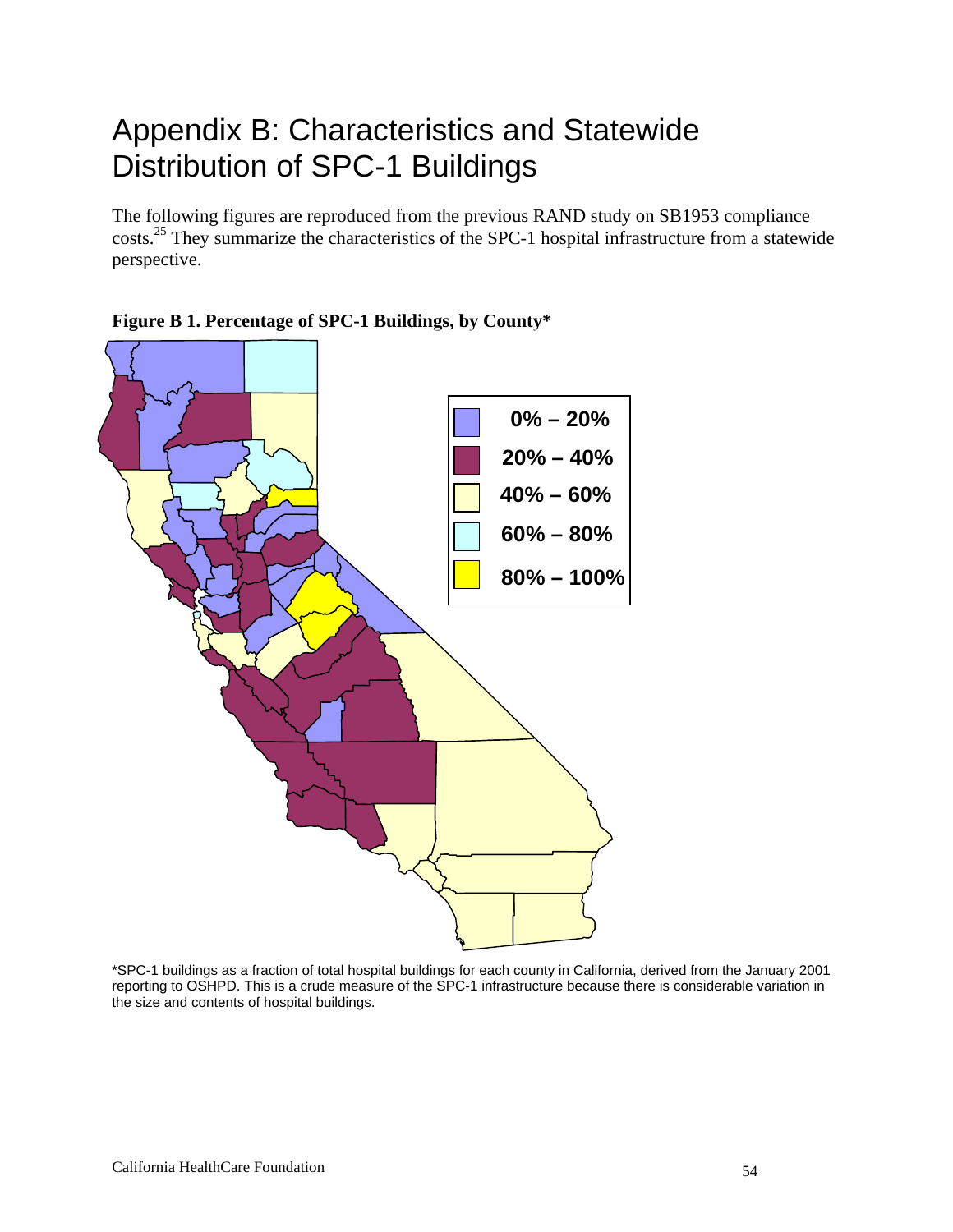

**Figure B 2. Percentage of Statewide SPC-1 Beds, by County\*** 

\*Statewide share of inpatient hospital beds housed in SPC-1 buildings, for each county in California. Higher values indicate that a county houses a larger share of the SPC-1 hospital beds within California.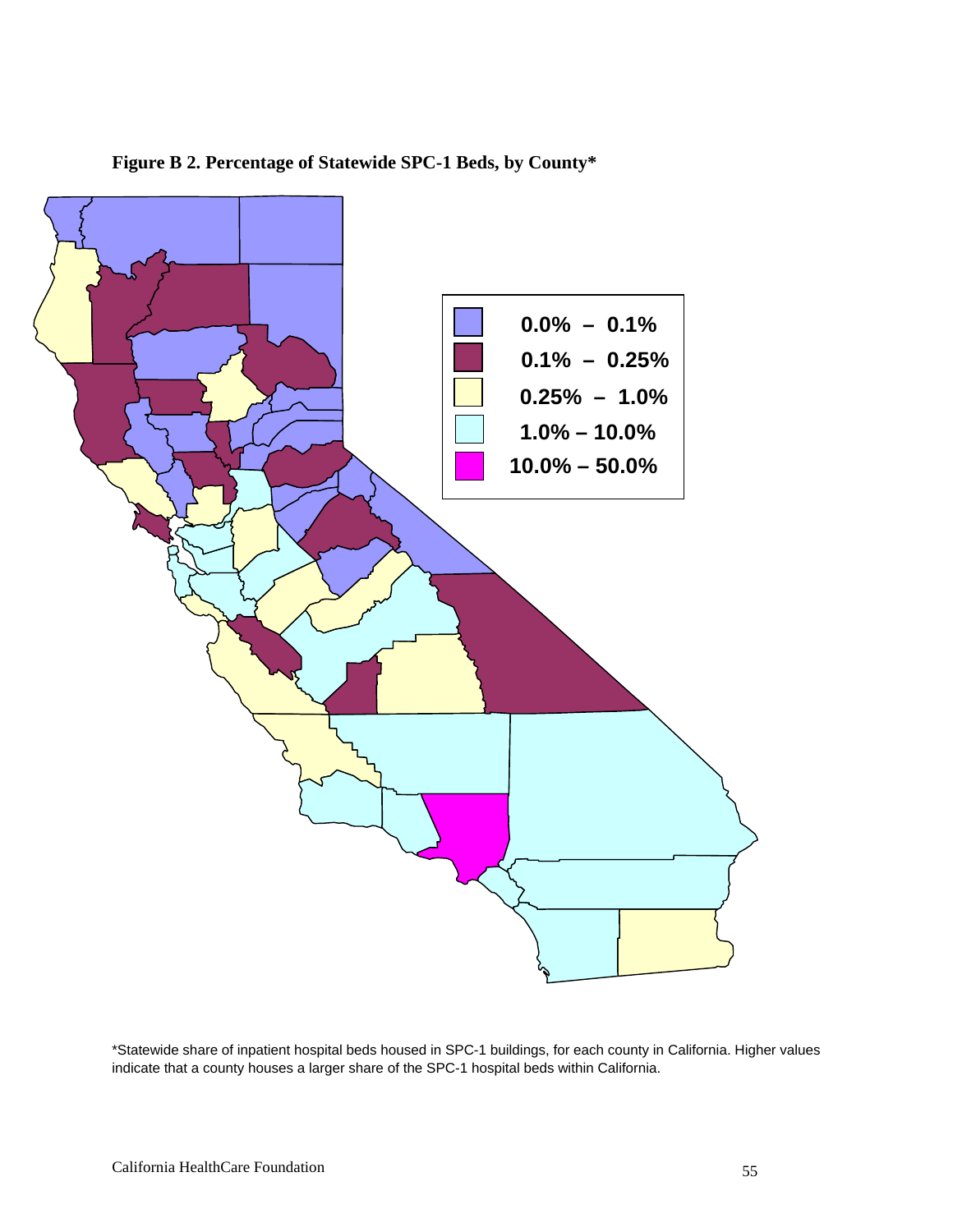

**Figure B 3. Ratio of SPC-1 Beds to All Available Beds, by County\*** 

\*Countywide fraction of inpatient hospital beds housed in SPC-1 buildings, for each county in California. Higher values indicate that larger fractions of the hospital infrastructure are composed of collapse-hazard buildings.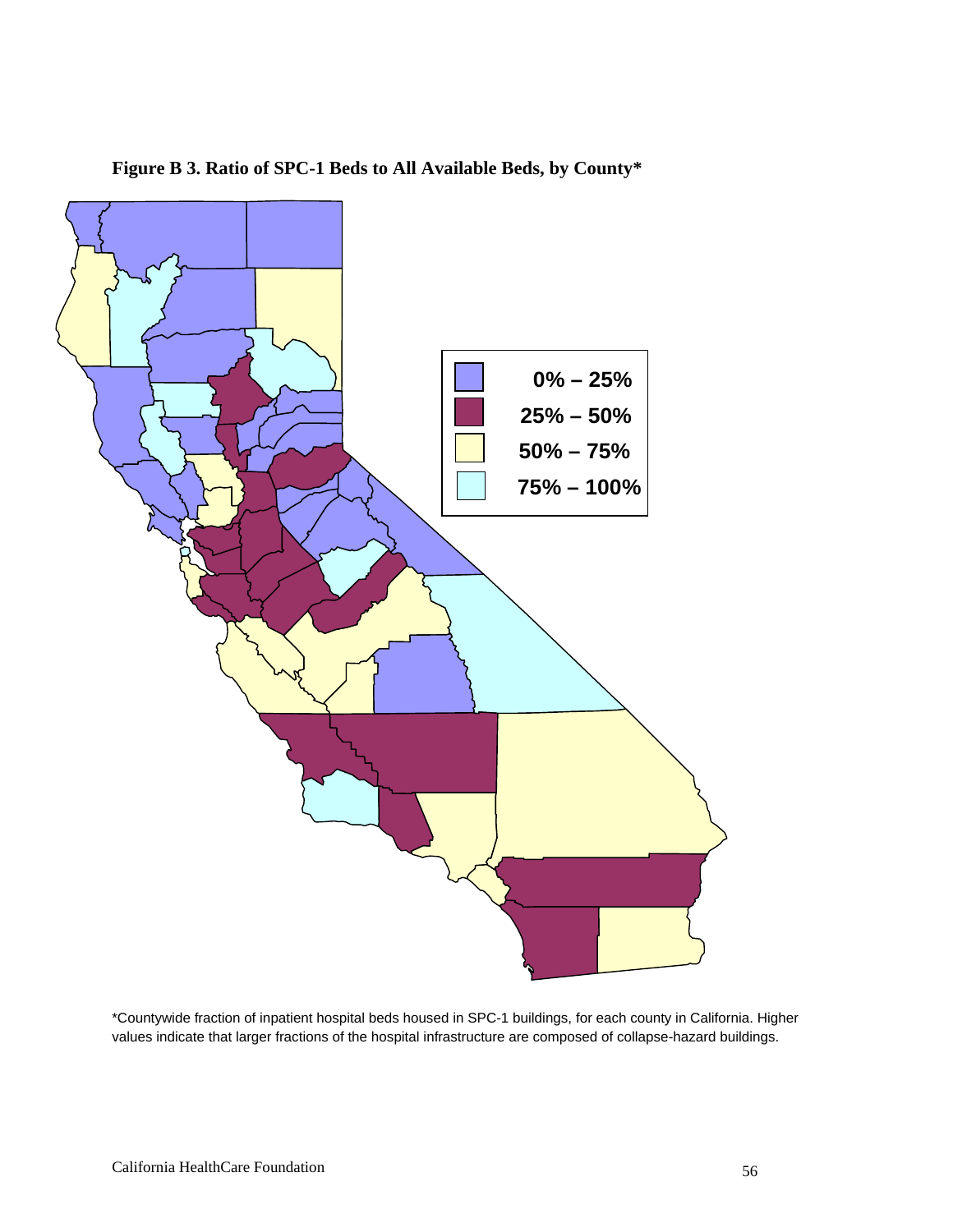

**Figure B 4. SPC-1 Beds per Thousand Population, by County\*** 

\*Number of inpatient hospital beds housed in SPC-1 buildings, per thousand population for each county in California. Higher values indicate that a larger fraction of the population is served by hospital beds in collapse-hazard buildings.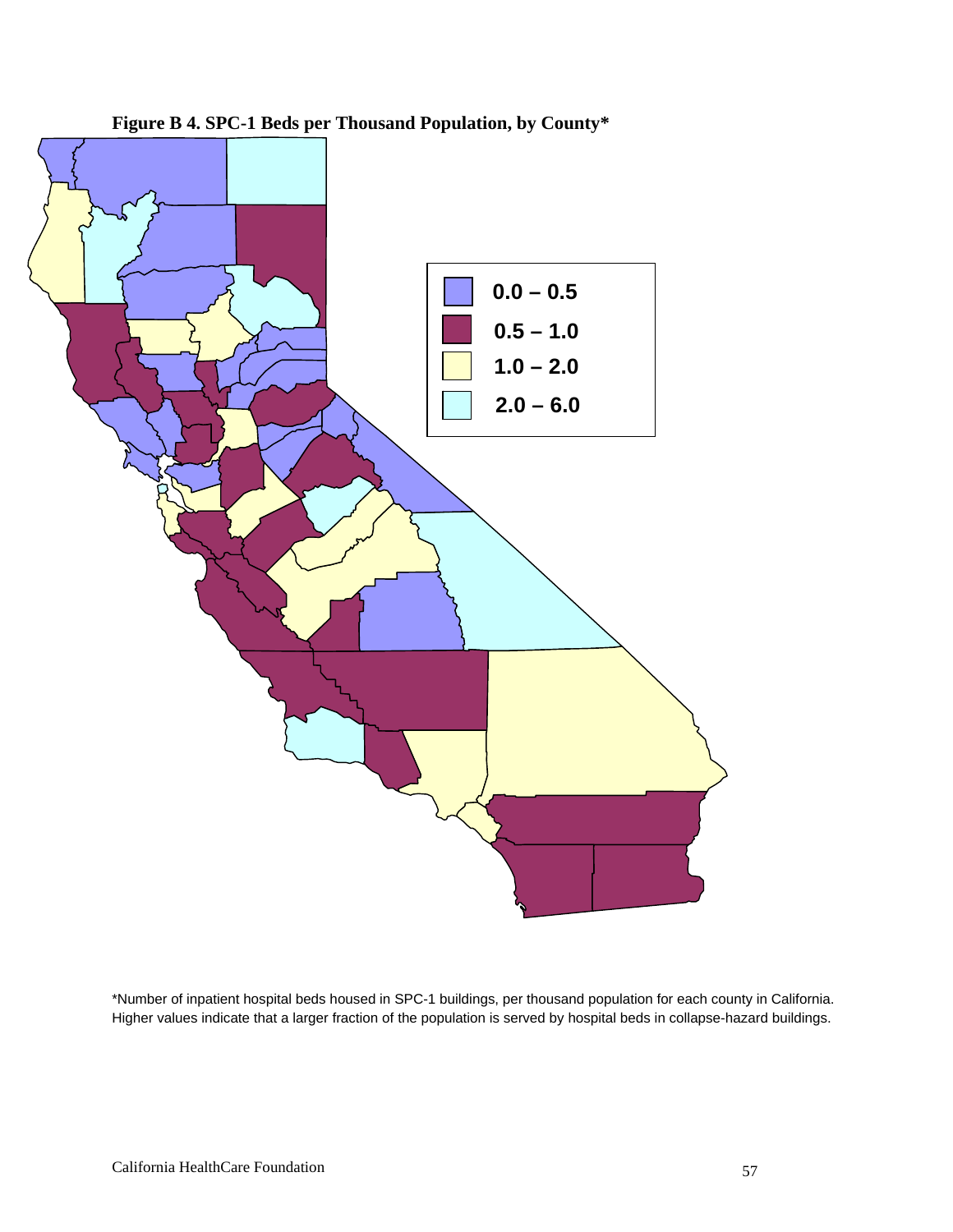## Appendix C: SB1953 Deadlines and Compliance **Standards**

The deadlines and compliance standards for hospital seismic safety are detailed in the California State Code. The first deadline, involving major construction activities, was originally targeted for 2008 in SB153. Specifically:

After January 1, 2008, any general acute-care hospital building that is determined to be a potential risk of collapse or pose significant loss of life shall only be used for non-acutecare hospital purposes.

The key compliance standard for buildings in the above is the phrase "potential risk of collapse." Although subsequent OSHPD regulations equated the standard with the structural classification "SPC-1," the legislative intent is clear: The potential hazard of building collapse must be mitigated before 2008. As specified throughout the law, and subsequent amendments, the penalty for non-compliance with this and all other deadlines is closure of the building for acute-care hospital services.

Subsequently SB1801, approved by the governor in September 2000, provided a five-year extension for many hospitals to the 2008 deadline. Specifically:

(3) To receive the five-year extension, a single building containing all of the basic services or at least one building within the contiguous grouping of hospital buildings shall have obtained a building permit prior to 1973 and this building shall be evaluated and classified as a non-conforming Structural Performance Category 1 (SPC-1) building. The classification shall be submitted to and accepted by the Office of Statewide Health Planning and Development. The identified hospital building shall be exempt from the requirement in subdivision (a) until January 1, 2013, if the hospital agrees that the basic service or services that were provided in that building shall be provided, on or before January 1, 2013, as follows:

(A) Moved into an existing conforming Structural Performance Category 3 (SPC-3), Structural Performance Category 4 (SPC-4), or Structural Performance Category 5 (SPC-5) and Non-Structural Performance Category 4 (NPC-4) or Non-Structural Performance Category 5 (NPC-5) building.

(B) Relocated to a newly built compliant SPC-5 and NPC-4 or NPC-5 building.

(C) Continued in the building if the building is retrofitted to a SPC-5 and NPC-4 or NPC-5 building.

(4) A five-year extension is also provided to a post-1973 building if the hospital owner informs the Office of Statewide Health Planning and Development that the building is classified as a SPC-1, SPC-3, or SPC-4 and will be closed to general acute-care inpatient service use by January 1, 2013. The basic services in the building shall be relocated into an SPC-5 and NPC-4 or NPC-5 building by January 1, 2013.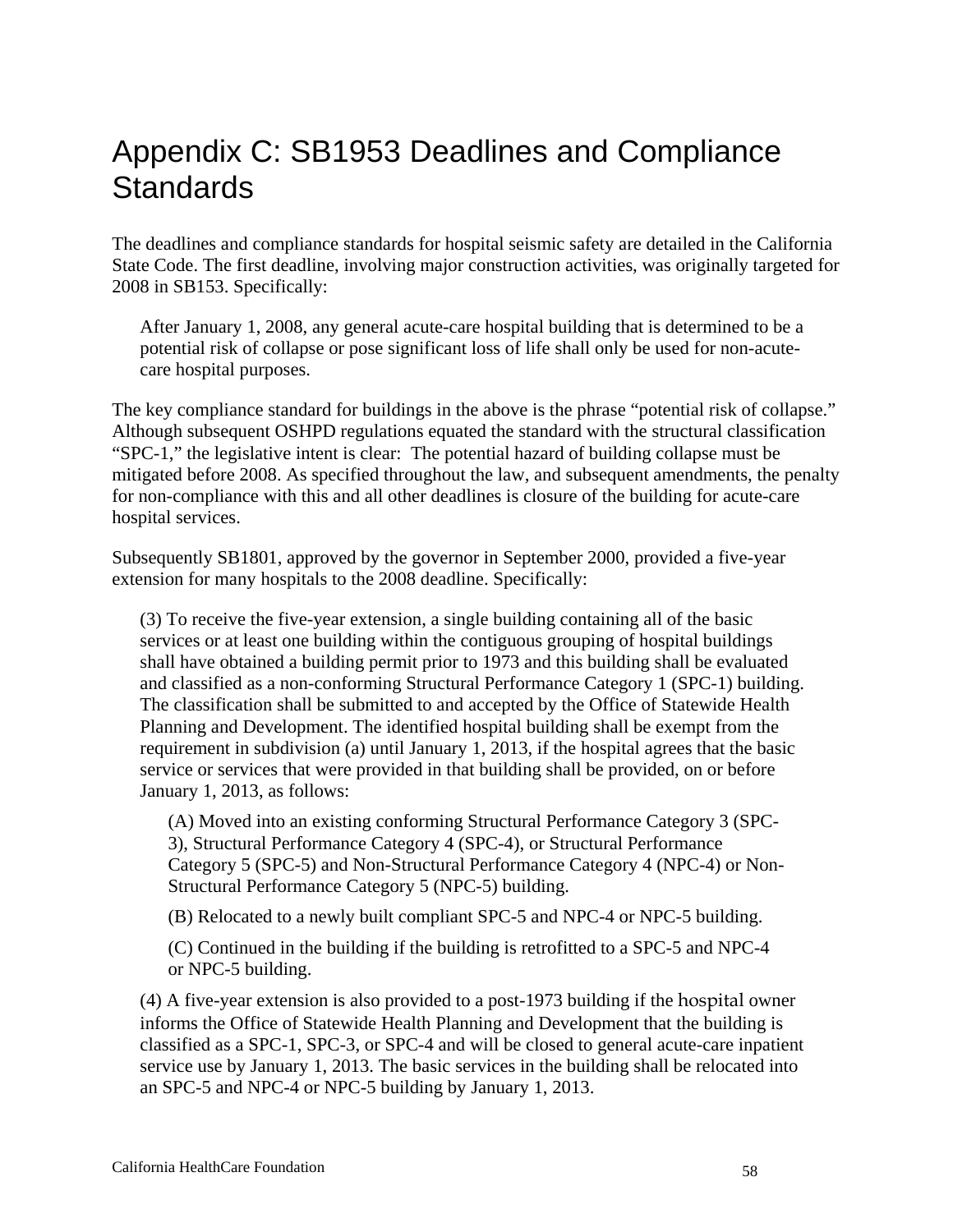(5) Any SPC-1 buildings, other than the building identified in paragraph (3) or (4), in the contiguous grouping of hospital buildings shall also be exempt from the requirement in subdivision (a) until January 1, 2013. However, on or before January 1, 2013, at a minimum, each of these buildings shall be retrofitted to a SPC-2 and NPC-3 building or no longer be used for general acute-care hospital inpatient services.

To receive the above exemption, most hospitals have submitted applications to OSHPD.

In September 2006, the governor signed another amendment to SB1953 (SB1661), which provides an opportunity for an additional two-year extension to the 2008 deadline (effectively moving it to 2015). Specifically:

(1) A hospital that has received an extension of the January 1, 2008, deadline … may request an additional extension of up to two years for a hospital building that it owns or operates.

(2) The office may grant the additional extension if the hospital building subject to the extension meets all of the following criteria:

(A) The hospital building is under construction at the time of the request for extension under this subdivision and the purpose of the construction is to meet the requirements of subdivision (a) to allow the use of the building as a general acutecare hospital building after the extension deadline granted by the office pursuant to subdivision (a) or (b).

(B) The hospital building plans were submitted to the office and were deemed ready for review by the office at least four years prior to the applicable deadline for the building. The hospital shall indicate, upon submission of its plans, the SPC-1 building or buildings that will be retrofitted or replaced to meet the requirements of this section as a result of the project.

(C) The hospital received a building permit for the construction described in subparagraph (A) at least two years prior to the applicable deadline for the building.

(D) The hospital submitted a construction timeline at least two years prior to the applicable deadline for the building demonstrating the hospital's intent to meet the applicable deadline. The timeline shall include all of the following:

- (i) The projected construction start date;
- (ii) The projected construction completion date; and
- (iii) Identification of the contractor.

(E) The hospital is making reasonable progress toward meeting the timeline set forth in subparagraph (D), but factors beyond the hospital's control make it impossible for the hospital to meet the deadline.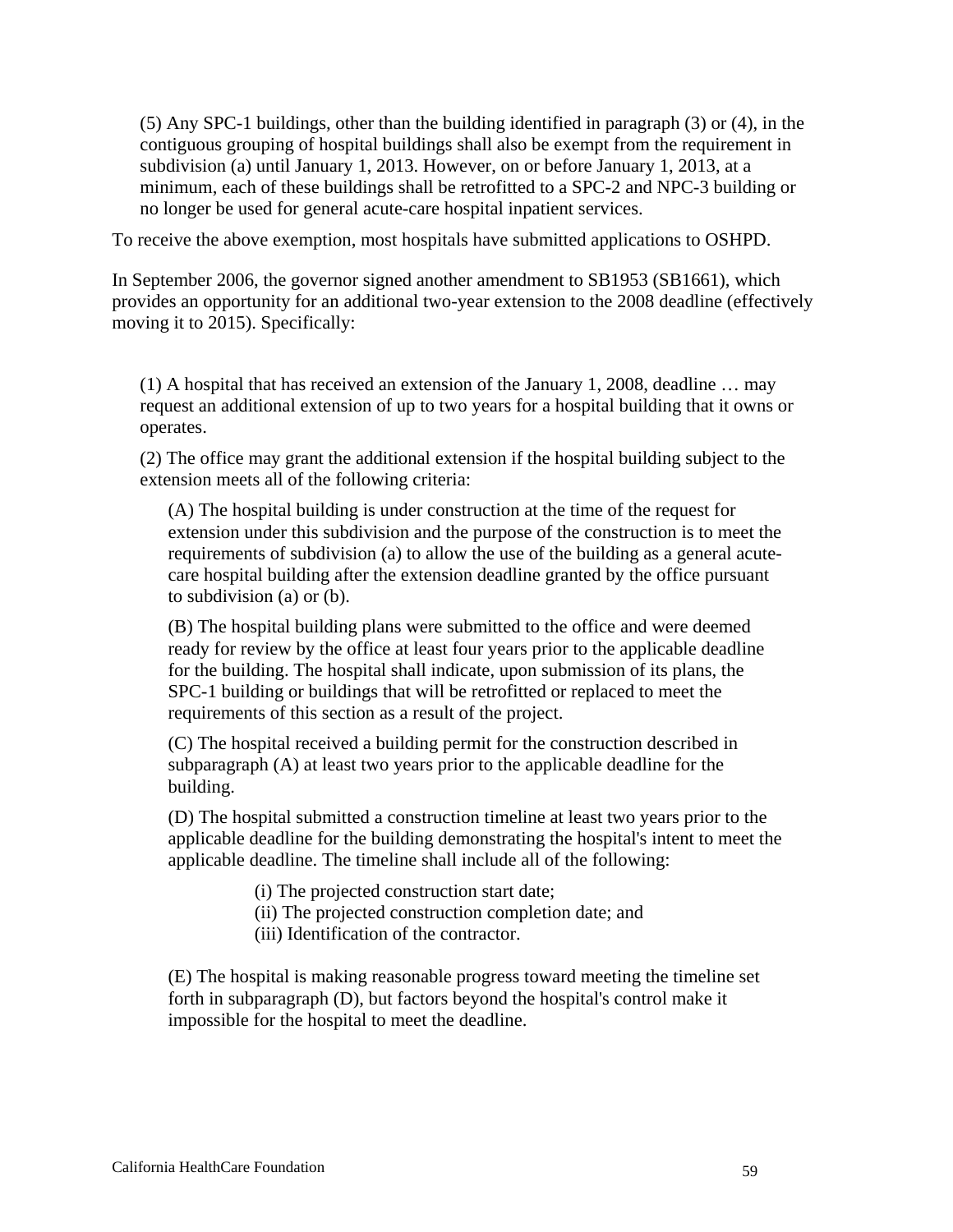The final deadline for hospital seismic safety is 2030, as specified below.

…no later than January 1, 2030, owners of all acute-care inpatient hospitals shall either:

 (a) Demolish, replace, or change to non-acute-care use all hospital buildings not in substantial compliance with the regulations and standards developed by the office pursuant to the Alfred E. Alquist Hospital Facilities Seismic Safety Act and this act.

 (b) Seismically retrofit all acute-care inpatient hospital buildings so that they are in substantial compliance with the regulations and standards developed by the office pursuant to the Alfred E. Alquist Hospital Facilities Seismic Safety Act and this act.

To accomplish the above standard, all SPC-1 buildings must be completely replaced with new structures, even if they were seismically retrofitted to meet the 2008/2013 deadlines.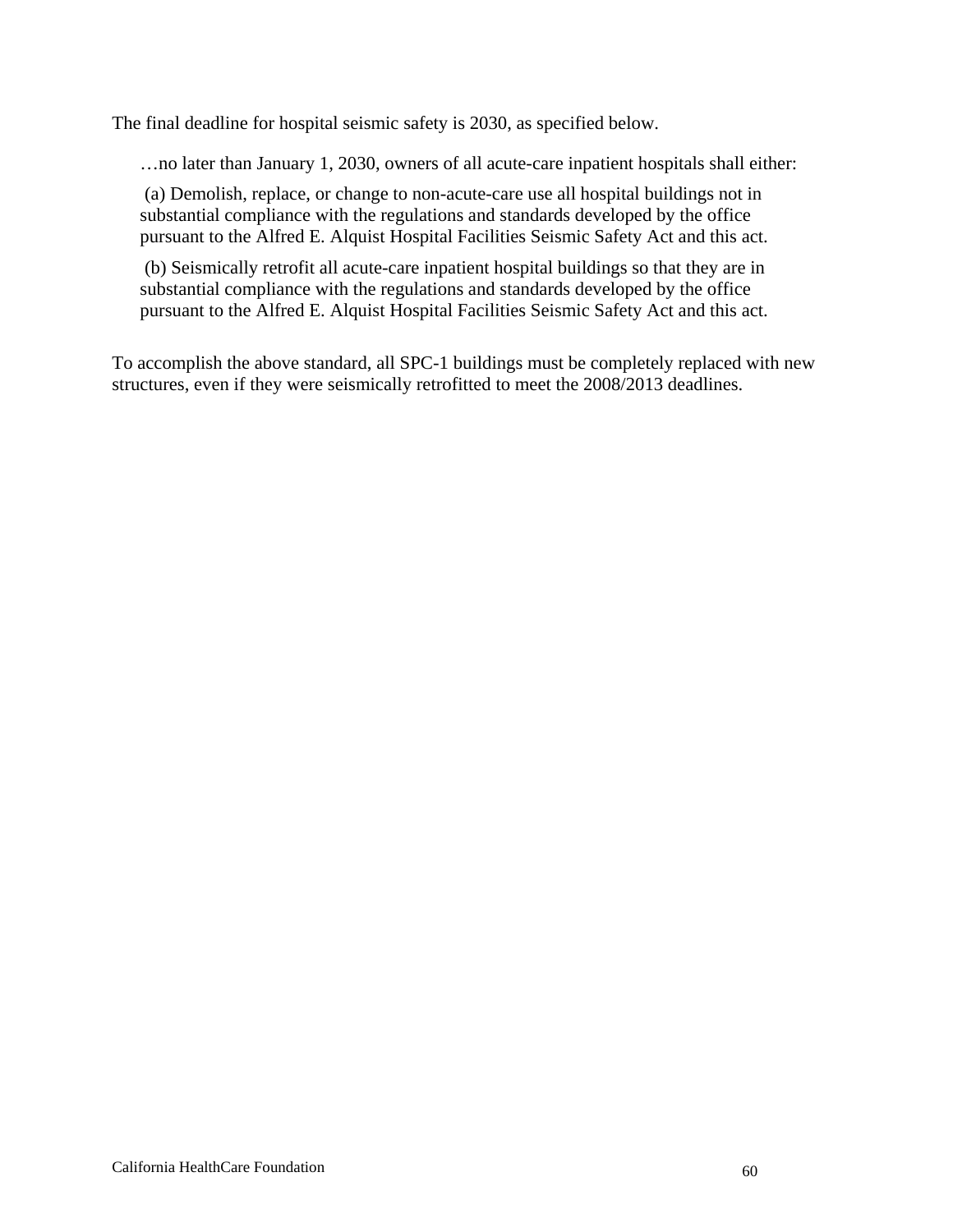### **Endnotes**

 $\overline{a}$ 

- 1. See *Estimating the Compliance Costs for California SB1953,* Charles Meade, Jonathan Kulick, and Richard Hillestad, 89 pages. Published by the California HealthCare Foundation, April 2002. Available at http://www.chcf.org/topics/hospitals/index.cfm?itemID=19753.
- 2. Reconstruction of the SPC-2 buildings for SB1953 compliance will drive a smaller but still significant level of hospital construction before 2030. Because this portion of the California hospital infrastructure is not well characterized, this study does not analyze the costs or requirements for these construction activities in detail.
- 3. *General Acute Care Hospital Earthquake Survivability Inventory for California*, Applied Technology Council, Report 23, 1991.
- 4. For this study, the authors analyzed a large amount of data compiled by the California Office of Statewide Health Planning and Development (OSHPD). All of these data are publicly available, either on the OSHPD Web site (http://www.oshpd.ca.gov) or by email requests.
- 5. Hospital addresses are provided because in some cases the closed facility has the same name as a currently operational hospital in the same community.
- 6. Data on open and closed hospital construction projects can be accessed at http://www.oshpd.ca.gov/oshpdKEY/ProjStatus.htm. For this study, the authors received a data file from OSHPD that was updated through December 2005.
- 7. *California Seismic Safety Commission, Findings and Recommendations on Hospital Seismic Safety*, November 2001, 9 pages.
- 8. The original regulations for the SPC classifications can be accessed at http://www.oshpd.ca.gov/FDD/SB1953/index.htm. For a description of the evaluation methodology, see *NEHRP Handbook for the Seismic Evaluation of Existing Buildings*, 1992, Federal Emergency Management Agency Report 178.
- 9. See *Documentation for the 2002 Update of the National Seismic Hazard Maps*, Arthur D. Frankel, Mark D. Petersen, Charles S. Mueller, Kathleen M. Haller, Russell L. Wheeler, E.V. Leyendecker, Robert L. Wesson, Stephen C. Harmsen, Chris H. Cramer, David M. Perkins, and Kenneth S. Rukstales, USGS Open File Report 02-420, 33 pages; *The Revised 2002 California Probabilistic Seismic Hazard Map, June 2003*, Tianqing Cao, William A. Bryant, Badie Rowshandel, David Branum, and Christopher J. Wills, California Geological Survey.
- 10. The board authorized the review on May 2, 2006.
- 11. HAZUS is open-source, publicly available software for modeling the losses from natural hazards such as earthquakes, hurricanes, and floods. It was developed with funding from the Federal Emergency Management Agency (FEMA), in collaboration with the National Institute for Building Sciences (NIBS). Details on HAZUS can be obtained from the FEMA (http://www.fema.gov/plan/prevent/hazus/index.shtm) and NIBS (http://nibs.org/hazusweb/) Web sites.
- 12. See "All shook up over seismic deadlines: Hospitals hope new plan based on local quake risk will ease the pressure," Gilbert Chan, Sacramento Bee, May 23, 2006.